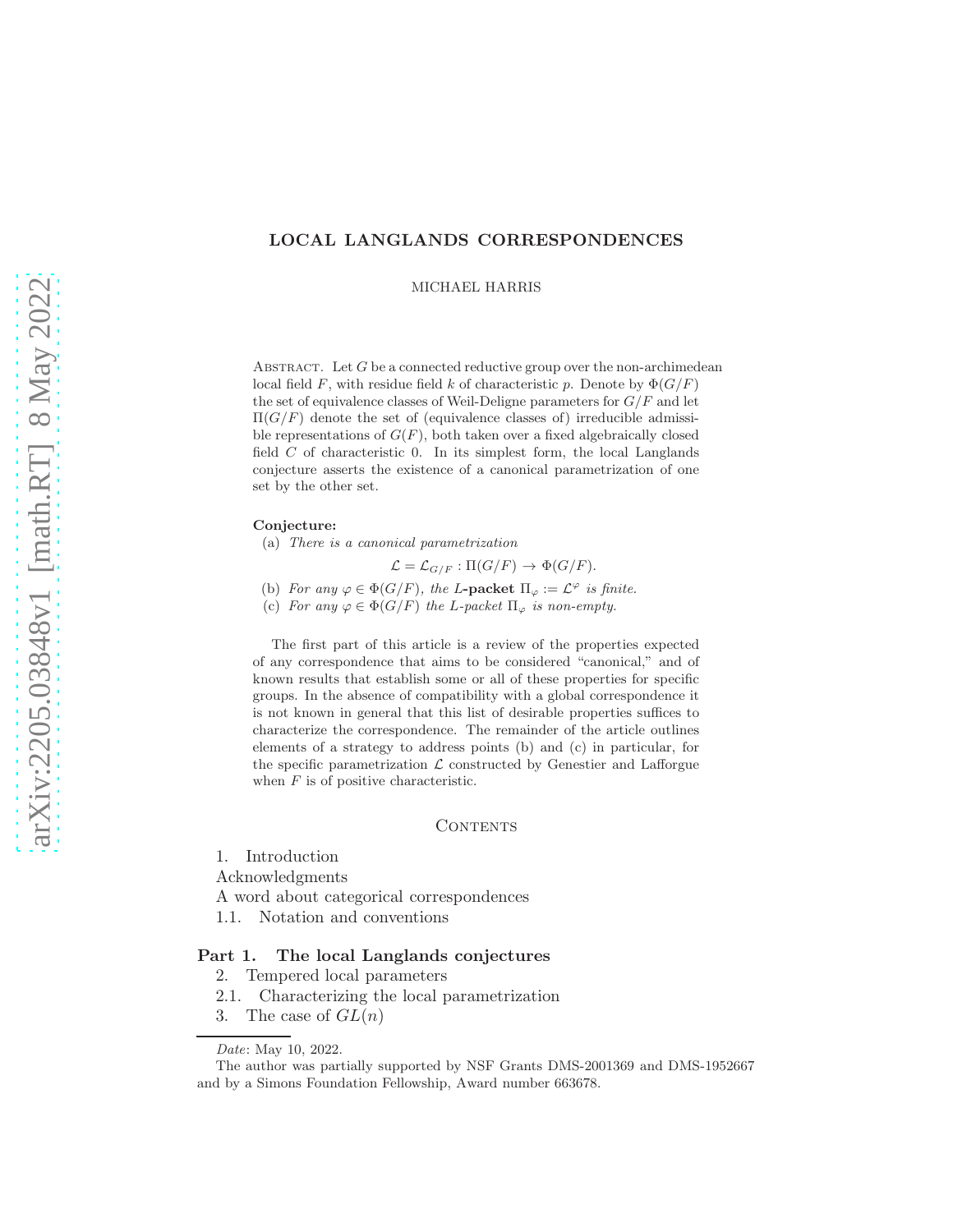- 3.1. The numerical correspondence and Henniart's splitting theorem
- 3.2. Comparing proofs of the local correspondence for  $GL(n)$
- 3.3. Classification by types
- 4. Other groups
- 4.1. Classical groups
- 4.2.  $G_2$
- 5. Supercuspidals by types
- 5.1. Results of Yu, Kaletha, and Fintzen
- 6. Geometric constructions
- 6.1. The parametrizations of Genestier-Lafforgue and Fargues-Scholze
- 6.2. Close local fields

## Part 2. Incorrigible representations

- 7. Existence of incorrigible representations
- 7.1. Assumptions about base change
- 7.2. Incorrigible representations
- 7.3. Incorrigible representations and L-functions
- 7.4. The case of  $GL(n)$
- 7.5. Example: classical groups
- 7.6. Example:  $G_2$
- 7.7. Simple base change
- 8. Results of [\[GHS\]](#page-49-0)
- 8.1. Pure Weil-Deligne parameters
- 8.2. About the proofs

## Part 3. A strategy to construct a local correspondence

- 9. Hypotheses
- 10. Steps
- 10.1. Step 1: Globalization
- 10.2. Step 2: Unramified local packets
- 10.3. Strategy
- 10.4. Step 3: First Galois descent
- 10.5. Subsequent steps

References

# 1. INTRODUCTION

Let G be a connected reductive group over the non-archimedean local field F and let  $\pi$  be an irreducible admissible representation of  $G(F)$ . The local Langlands conjecture posits that to such a  $\pi$  can be attached a parameter  $\mathcal{L}(\pi)$ , which is an equivalence class of homomorphisms from the Weil-Deligne group  $WD_F$  with values in the Langlands L-group  ${}^L G$  over an appropriate algebraically closed field C of characteristic 0. The conjecture also predicts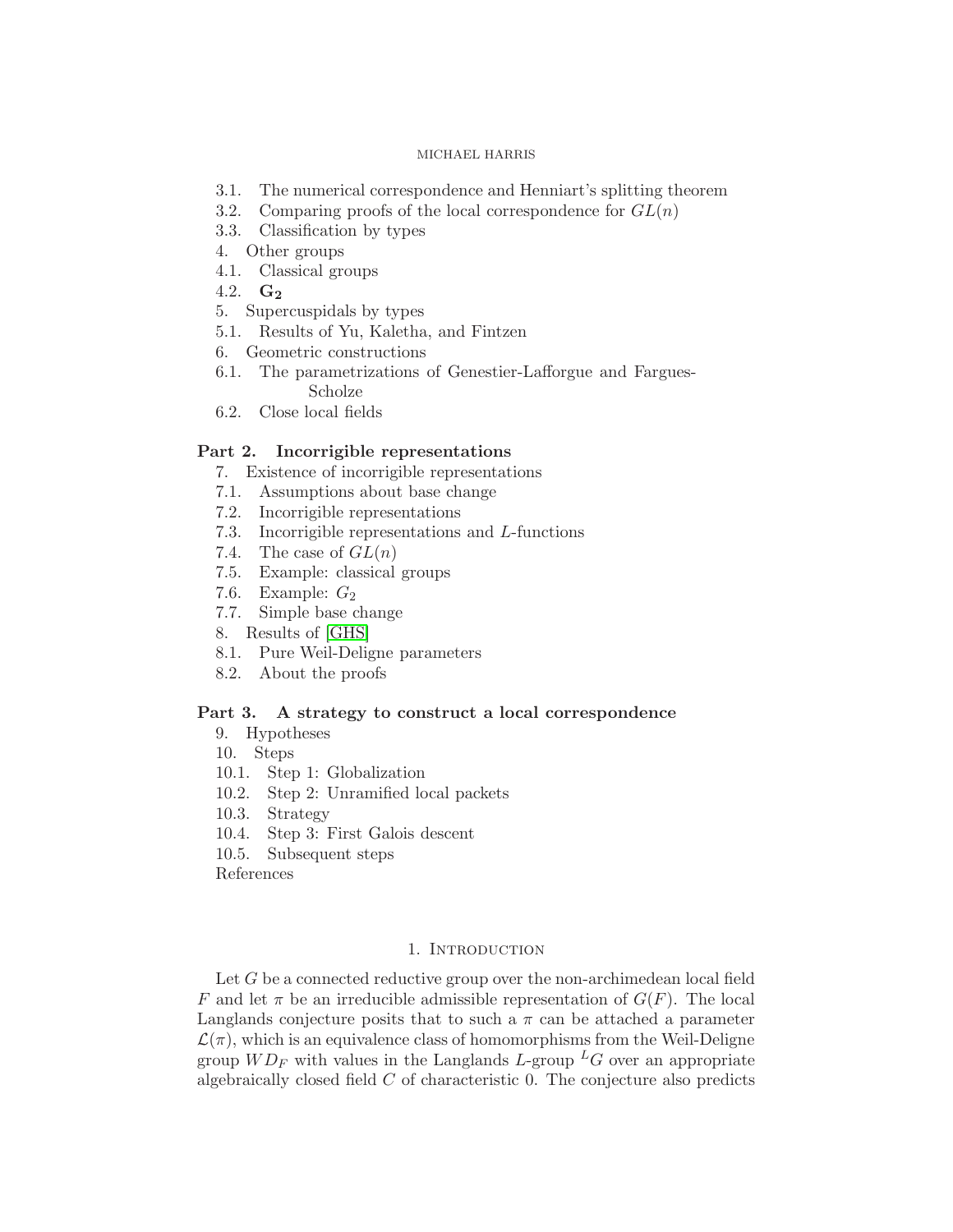### LOCAL LANGLANDS CORRESPONDENCES

that every parameter whose restriction to the Weil group  $W_F$  is semisimple, in the sense recalled below, is in the image of the correspondences, and proposes a secondary parametrization of the representations with given parameter. I review the precise statement of the current form of the conjecture below.

Recent years have seen tremendous progress toward a complete solution of this conjecture. On the one hand, there are now canonical candidates for a semisimple Langlands parametrization. A homomorphism  $\varphi: W_F \to {}^L G(C)$ is called *semisimple* if, whenever the image of  $\varphi$ , intersected with the Langlands dual group  $\tilde{G}(C)$ , is contained in a parabolic subgroup  $P \subset \tilde{G}(C)$ , then it is contained in a Levi subgroup of  $P$ . When  $F$  is of positive characteristic p and  $C = \mathbb{Q}_{\ell}$ , with  $\ell \neq p$ , then Genestier and Lafforgue have defined a semisimple parameter,  $\mathcal{L}^{ss}(\pi): W_F \to {}^L G(C)$  which is well-defined up to  $G(C)$ -conjugacy [\[GLa\]](#page-49-1); their construction is purely local but is compatible with Lafforgue's global parametrization using moduli stacks of G-shtukas. When  $F$  is a p-adic field, on the other hand, Fargues and Scholze have similarly defined  $\mathcal{L}^{ss}(\pi): W_F \to {}^L G(\overline{\mathbb{Q}}_{\ell}),$  derived from a categorical action of a certain category of sheaves on a stack of local Langlands parameters on a different category of sheaves on a moduli stack of G-bundles on the Fargues-Fontaine curve [\[FS\]](#page-49-2).

At roughly the same time, Kaletha [\[Ka19\]](#page-50-0) proposed an explicit parametrization of the *regular* and *nonsingular* supercuspidal representations  $\pi$ . It was proved by Fintzen [\[Fi21\]](#page-49-3), improving earlier work of J.-L Kim [\[Kim\]](#page-50-1), that these representations – definitions will be given below – are all obtained by a construction due to J.-K. Yu [\[Yu01\]](#page-51-0) provided p is prime to the order  $|W|$  of the Weyl group of  $G$ . (Yu's construction is valid when  $G$  splits over a tamely ramified extension of F.) The parameters Kaletha attaches to regular and non-singular supercuspidals are even  $irreducible$  – the image is contained in no proper parabolic subgroup, and indeed account for all the irreducible parameters, provided  $p$  is prime to |W|. If you imagine a classification of the representation theory of reductive groups G over local fields on the model of the periodic table, with the columns labelled by primes heading off to infinity to the right, and the rows corresponding to Dynkin diagrams, then Kaletha's proposal completely determines the theory of irreducible parameters, leaving only a few boxes unfilled on the left-hand side of the diagram.

On the other hand, there has been a consensus for some time that the local Langlands correspondence has been established for most classical groups. The starting point is the proof of the correspondence for supercuspidal representations of  $GL(n, F)$ , first for local fields of positive characteristic [\[LRS,](#page-51-1) Laf02, then for p-adic fields in several stages [\[H97,](#page-49-4) [H98,](#page-49-5) [BHK,](#page-48-0) [HT01,](#page-49-6) [He00\]](#page-49-7). All of these proofs are global in nature and realize the supercuspidal correspondence in the cohomology of a local version of a modular variety – Drinfel'd modular varieties in the case of positive characteristic, and Shimura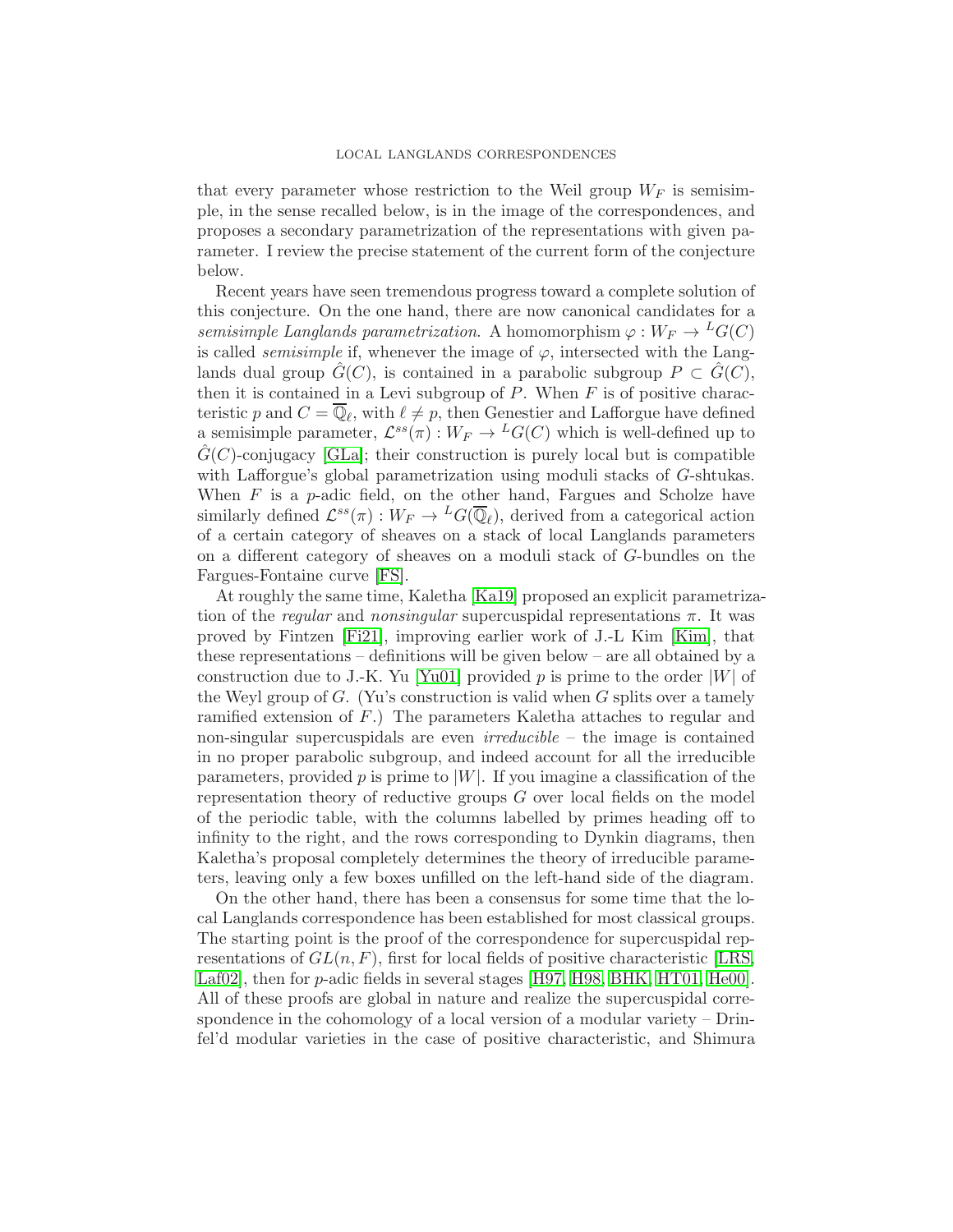varieties in the  $p$ -adic case. In particular, the proofs imply that the correspondence has a purely local characterization. (The reduction of the correspondence to the supercuspidal case had previously been established by Zelevinsky [\[Z80\]](#page-51-2).) This construction was revisited more recently using a different method [\[Sch13\]](#page-51-3). By that time Arthur had completed his construction of a local Langlands correspondence for symplectic and quasi-split special orthogonal groups over  $p$ -adic fields  $[A]$ , a result soon extended to unitary groups over p-adic fields [\[Mok,](#page-51-4) [KMSW\]](#page-50-3) and to split classical groups over local fields of (most) positive characteristic [\[GV\]](#page-49-8). Arthur's proof is based on the twisted stable trace formula, and is therefore also global in nature, but again the correspondence can be characterized purely locally. Trace formula methods had much earlier been used to parametrize representations of inner forms of  $GL(n)$  in terms of representations of  $GL(n)$  [\[R,](#page-51-5) [DKV\]](#page-49-9).

The natural question, which remains unsolved in general, is whether all these parametrizations give the same answer. A more fruitful way to look at this question is whether the local Langlands correspondence can be characterized by properties intrinsic to the group  $G(F)$ , independently of the method of its construction. Langlands himself proposed such a characterization only when  $\pi$  is a *spherical* representation, in which case the parameter  $\varphi$  is unramified (this is Property [2.14](#page-12-0) below). This is the logical starting point for the entire Langlands program, but it doesn't explain what to do about general  $\pi$ . The only genuinely intrinsic general characterization is the one Henniart [\[He93\]](#page-49-10) established for  $GL(n)$ , based on L and  $\varepsilon$ -invariants of pairs of representations of  $GL(n)$  and  $GL(m)$ , for  $m < n$ . These invariants are defined intrinsically and independently, and Henniart proved that there is only one collection of correspondences, as  $m$  varies, for which these invariants match and that satisfy several other natural properties. The constructions based on the twisted trace formula, starting with [\[A\]](#page-48-1), make use of additional intrinsic invariants of representations  $\pi$  – the *distribution charac*ters, which genuinely determine representations uniquely, but they rely on Henniart's characterization for  $GL(n)$ ; as far as I know there is no characterization of the correspondence for classical groups that is based exclusively on intrinsic properties of the groups themselves.

The characterizations of the more recent constructions are based on completely different principles. Because they are cohomological in nature, and specifically are realized by means of the cohomology of geometric objects that are defined purely locally, the constructions in [\[GLa,](#page-49-1) [FS\]](#page-49-2) define canonical correspondences. Moreover, the constructions in [\[GLa\]](#page-49-1) for local fields of positive characteristic are compatible with the global Langlands parametrization defined by Lafforgue [\[Laf18\]](#page-50-4), and this characterizes them uniquely; no such characterization is known for the parametrizations of [\[FS\]](#page-49-2), except in cases that can be related to Shimura varieties. This immediately raises the following questions, which is the primary motivation for this paper: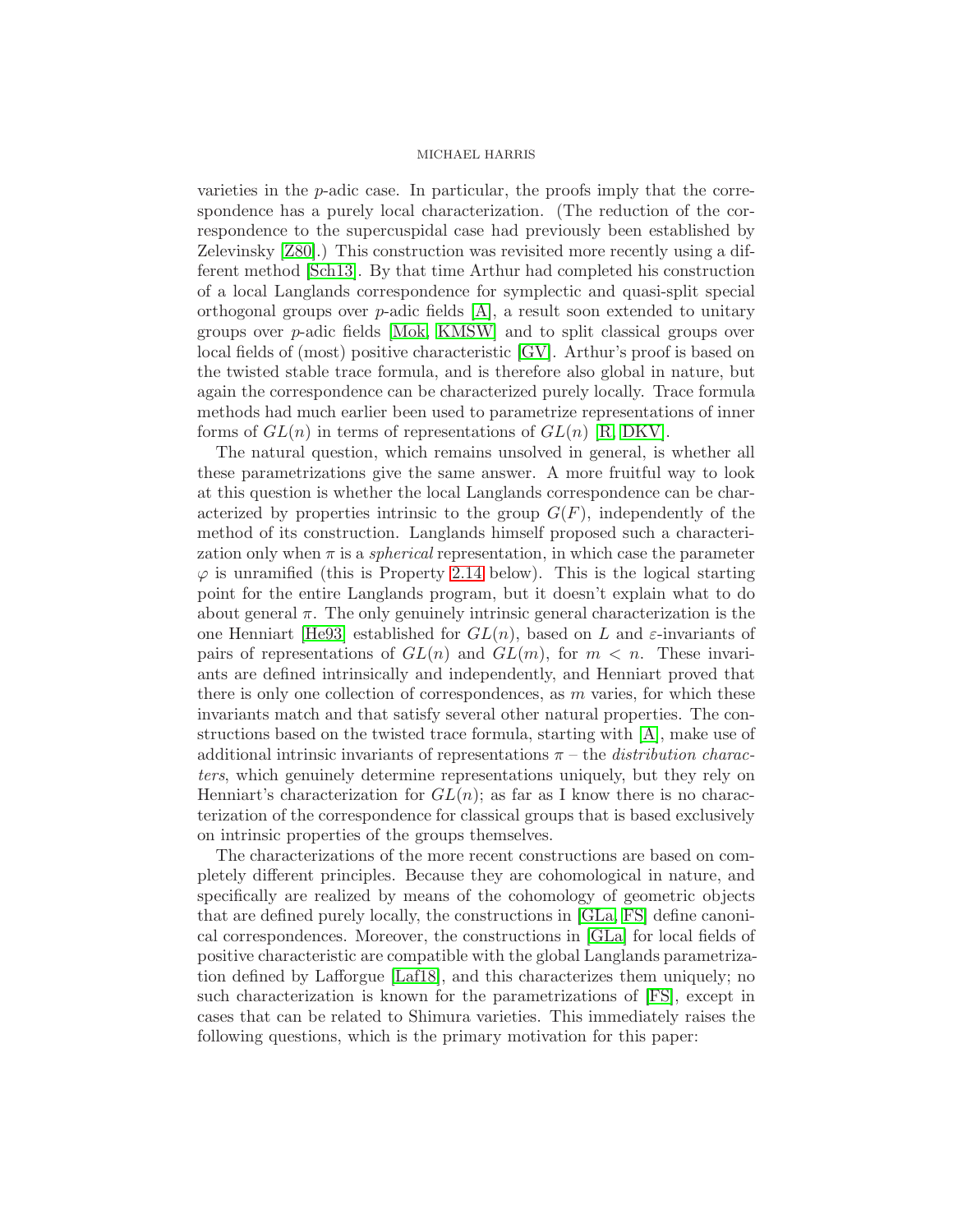### LOCAL LANGLANDS CORRESPONDENCES

- Question 1.1. (a) Are the local parametrizations of [\[GLa\]](#page-49-1) and [\[FS\]](#page-49-2) consistent with the (canonical) local Langlands correspondences for  $GL(n)$  and its inner forms, listed above?
	- (b) Are the local parametrizations of [\[GLa\]](#page-49-1) and [\[FS\]](#page-49-2) consistent with the local correspondences for classical groups defined in [\[A,](#page-48-1) [Mok,](#page-51-4) [KMSW,](#page-50-3) [GV\]](#page-49-8)?
	- (c) Do the local parametrizations of [\[GLa\]](#page-49-1) and [\[FS\]](#page-49-2) coincide with the parametrization of regular and nonsingular supercuspidals proposed by Kaletha?

I use the word "consistent" in (a) and (b) because the parameters of [\[GLa,](#page-49-1) [FS\]](#page-49-2) are semisimple, and don't recover the full Weil-Deligne parameter. The answer in (a) is affirmative. In positive characteristic this follows from the compatibility with [\[Laf18\]](#page-50-4) and the compatibility of the latter with the known global Langlands correspondence for function fields, proved in [\[Laf02\]](#page-50-2) and reproved in [\[Laf18\]](#page-50-4). For p-adic fields this is Theorem IX.7.4 of [\[FS\]](#page-49-2), which directly relates the parametrization of that paper to the one defined in [\[HT01,](#page-49-6) [Sch13\]](#page-51-3). It should be possible to verify (b) in a similar way, although no one seems to have worked out the details.

The situation with (c) is quite different. To indicate clearly what is at stake, let  $\mathcal{L}^{ss}$  denote any map from the set of irreducible admissible representations  $\pi$  of the group  $G(F)$  to the set of semisimple Langlands parameters for G. I draw attention to two properties that have been expected of the local Langlands correspondence since it was first formulated:

<span id="page-4-1"></span>**Question 1.2.** Suppose G is quasi-split. Let  $\varphi : W_F \to {}^L G(C)$  be a semisimple Langlands parameter. Is it in the image of  $\mathcal{L}^{ss}$ ?

When G is not quasi-split one expects precisely those  $\varphi$  that are relevant, in the sense of [\[B79\]](#page-48-2), it to be in the image of  $\mathcal{L}^{ss}$ .

<span id="page-4-0"></span>**Question 1.3.** Let  $\varphi: W_F \to {}^L G(C)$  be a semisimple Langlands parameter and let  $\Pi(\varphi)$  denote the set of irreducible admissible representations  $\pi$  of  $G(F)$  such that  $\mathcal{L}^{ss}(\pi) = \varphi$ . Is  $\Pi(\varphi)$  a finite set?

A much more precise version of Question [1.3](#page-4-0) is formulated in Conjecture [2.5](#page-9-0) below.

By standard facts about the decomposition of parabolically induced representations, and by the compatibility of [\[GLa,](#page-49-1) [FS\]](#page-49-2) with parabolic induction, it suffices to check these questions when  $\varphi$  is irreducible, which should be in the image of supercuspidal  $\pi$  – although, significantly, not all supercuspidal  $\pi$  have or are expected to have irreducible semisimple parameters. For groups for which J.-K. Yu's construction of supercuspidal representations is exhaustive – when G is tamely ramified and when  $p \nmid |W|$ , in other words, thanks to [\[Fi21\]](#page-49-3) – Kaletha's parametrization gives an affirmative answer to both questions, including for exceptional groups, and also, significantly, for groups that are not quasi-split.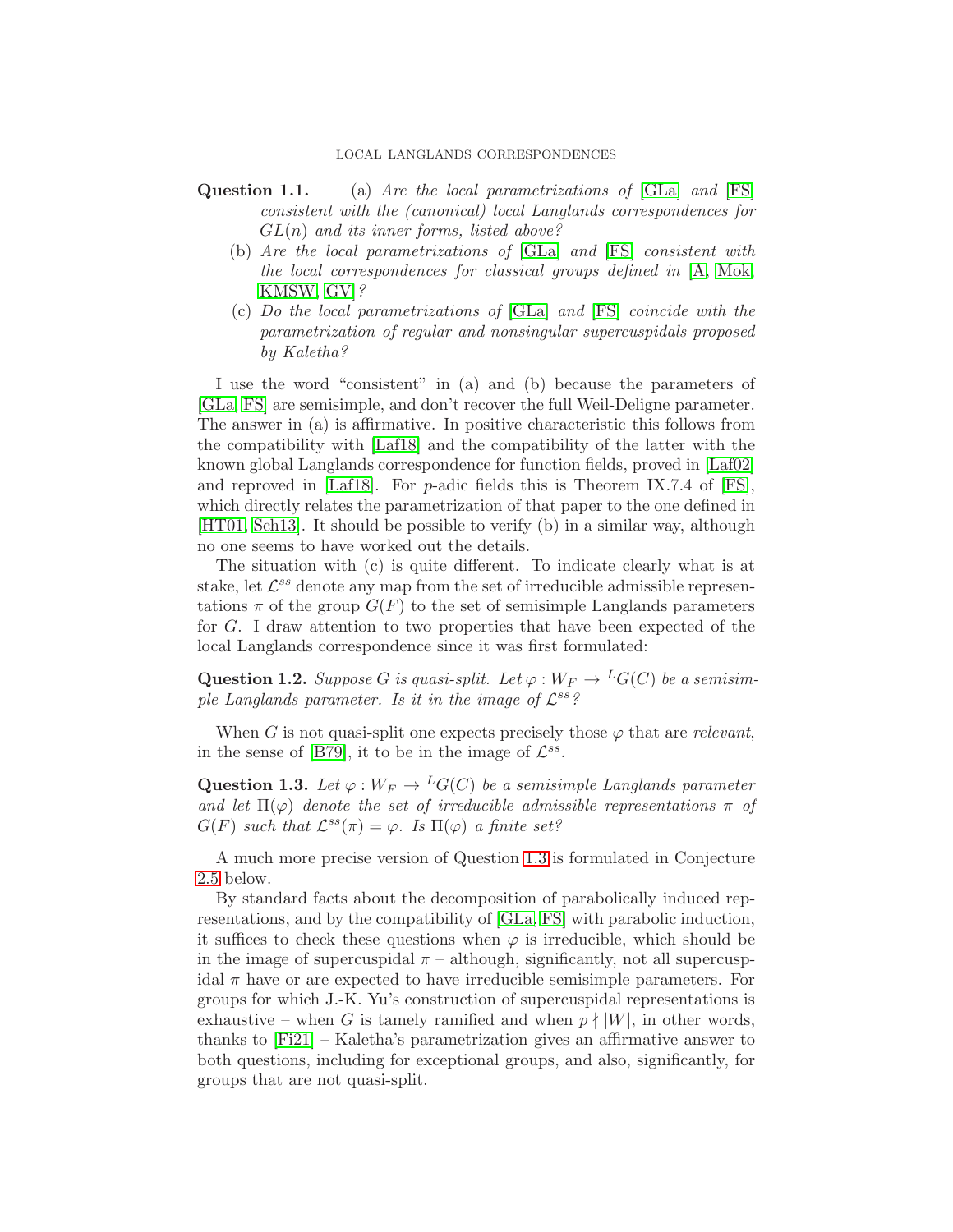The cohomological constructions of [\[GLa\]](#page-49-1) and [\[FS\]](#page-49-2), on the other hand, answers neither of these questions. In fact, nothing in these constructions guarantees that  $\mathcal{L}^{ss}(\pi)$  is even ramified when  $\pi$  is a (regular) supercuspidal. Even though only the exceptional groups are concerned, this points to a striking gap in our knowledge. A second motivation for this paper is to suggest that the use of the definite article in the title of  $[FS]$  – *Geometrization* of the local Langlands correspondence  $-$  is somewhat premature.

A third motivation, naturally related to the second one, is to collect the known results on the local Langlands correspondence (for non-archimedean local fields) in a single place. I have attempted to provide a reasonably complete bibliography, but in at least one respect I will be falling far short of completeness. To explain what is missing I need to make a digression. In addition to the local Langlands parametrization, which is meant to characterize representations of  $G(F)$  by Galois-theoretic data, I have already alluded to two intrinsic invariants of admissible irreducible representations  $\pi$  of  $G(F)$ . The first are the *distribution characters*, linear form  $\chi_{\pi}$  on the space  $C_c(G(F))$  of locally constant compactly supported functions on  $G(F)$ that is defined for all  $\pi$  and that satisfy the kinds of linear independence properties familiar from the representation theory of finite groups. The second are the L- and  $\varepsilon$ -factors, which are defined in terms of the invariant theory of the group and which are not available for all  $\pi$  or even for all G (none is known for  $E_8$ , for example). The theory of types is a third procedure to define invariants of  $\pi$ . A type is a representation of a well-chosen open compact subgroup K of  $G(F)$  whose presence in the restriction of  $\pi$  to K can serve to situate  $\pi$  within a well-defined class, and in the best situation can determine  $\pi$  uniquely. The construction of J.-K. Yu on which Kaletha's parametrization is based starts with a type and obtains a unique  $\pi$ . One of the main results in the representation theory of  $p$ -adic groups is the construction by Bushnell and Kutzko of a complete theory of types that uniquely characterize supercuspidal representations of  $GL(n)$ . This naturally leads to

## Question 1.4. Can the local Langlands parameter of a supercuspidal representation  $\pi$  of  $G(F)$  be determined from its type, and vice versa?

For regular and non-singular supercuspidals a complete solution has been proposed by Kaletha [\[Ka19,](#page-50-0) [Ka20\]](#page-50-5). This includes the case of  $GL(n, F)$ when n is not divisible by the residue characteristic p of  $F$ , where Kaletha's parametrization is known to recover the local Langlands correspondence; more generally, Oi and Tokimoto recently showed that Kaletha's parametrization coincides with the known local parametrization for  $GL(n)$  for all n, at least for regular supercuspidals [\[OT\]](#page-51-6). In their monograph [\[BH06\]](#page-48-3) Bushnell and Henniart have given an independent and purely local construction of the

<span id="page-5-0"></span><sup>&</sup>lt;sup>1</sup>The unipotent supercuspidals, which exist for groups other than  $GL(n)$  and its inner forms, can have unramified semisimple parameters but are expected to have ramified Weil-Deligne parameters; we address this point in §[8.1.](#page-41-0)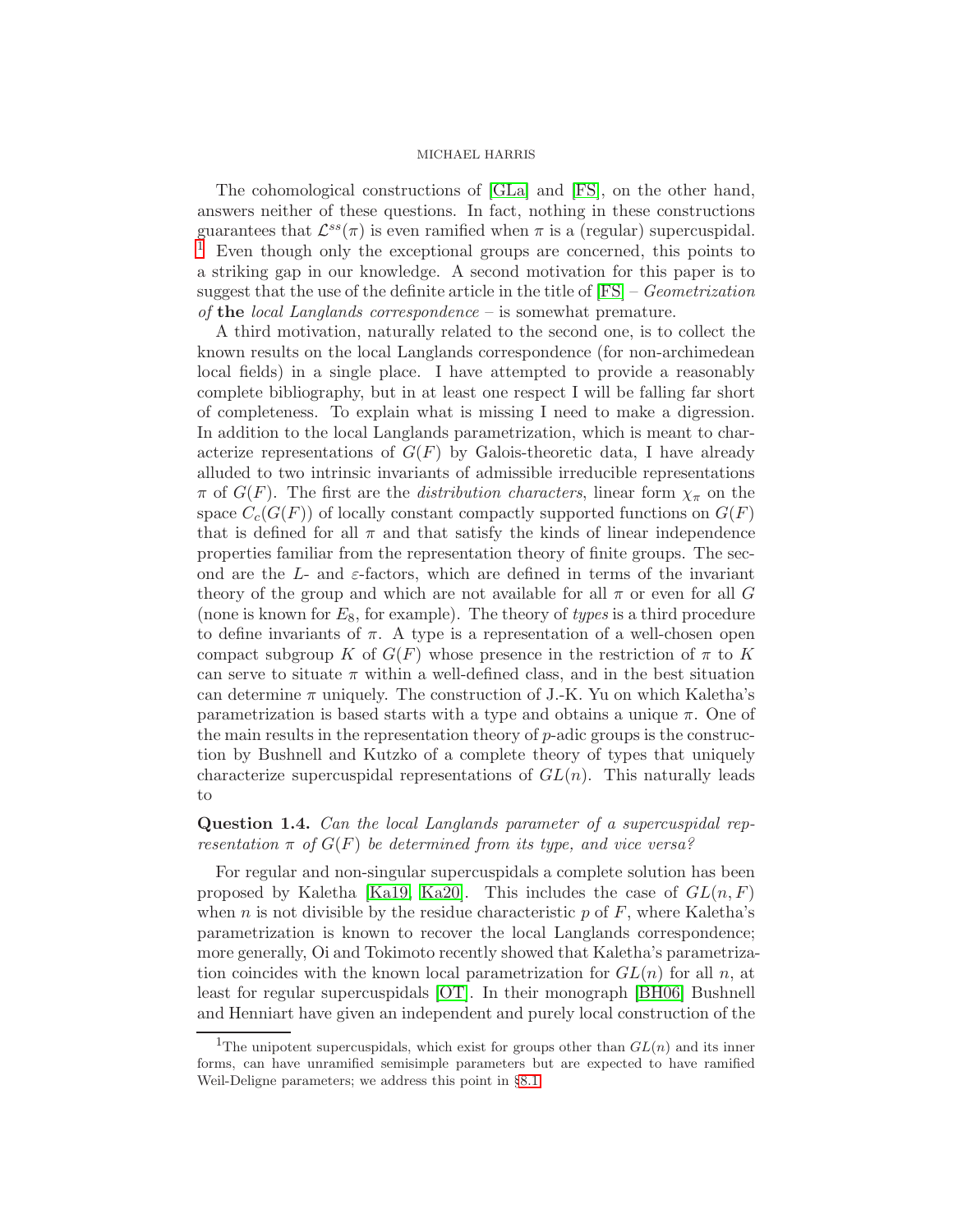local Langlands correspondence for GL(2) based on types. The literature on types is extensive. In this survey I will refer to a number of specific results in the area, but I will not pretend to be exhaustive, and I apologize to the many authors whose work I have not cited.

A fourth motivation, which is perhaps my main excuse for writing this paper, is to report on some recent results I have obtained with collaborators in attempting to understand Questions [1.2](#page-4-1) and [1.3.](#page-4-0) Although these two questions seem to point in opposite directions, there is reason to believe that their solutions are interdependent. This should not come as a surprise. The original proofs of the local Langlands conjectures for  $GL(n)$ [\[LRS,](#page-51-1) [HT01,](#page-49-6) [He00\]](#page-49-7) all relied on Henniart's numerical correspondence [\[He88\]](#page-49-11). Using the Jacquet-Langlands correspondence of supercuspidal representations of  $GL(n, F)$  with a subset of the irreducible representations of the multiplicative group of a division algebra, Henniart was able to partition the former set into finite subsets, where the partition is indexed by a positive integer called the conductor which is part of the information contained in the  $\varepsilon$ -factors of pairs. The set of irreducible Galois parameters can also be partitioned by conductor, and Henniart was able to show, by an argument involving the  $\ell$ -adic Fourier transform in positive characteristic, that the two sets have the same cardinality. This numerical argument provides a direct link between surjectivity (Question [1.2\)](#page-4-1) and injectivity (Question [1.3\)](#page-4-0) in the case of  $GL(n)$ , and in particular implies the important

<span id="page-6-0"></span>**Theorem 1.5.** A representation  $\pi$  of  $GL(n, F)$  such that  $\mathcal{L}^{ss}(\pi)$  is unramified is necessarily a subquotient of an unramified principal series representation.

Scholze's main innovation in [\[Sch13\]](#page-51-3) was a geometric proof of Theorem [1.5.](#page-6-0) Combined with the observation, implicit in [\[He88\]](#page-49-11), and explained in more detail in [\[BHK\]](#page-48-0), that this is the key step in the proof of the local correspondence, this provided the first proof that was independent of Henniart's numerical correspondence.

Theorem [1.5](#page-6-0) is the key step in the proof for  $GL(n)$  because it provides a way to reconstruct all supercuspidal representations by means of the theory of local base change. This is explained in more detail in §[8.1,](#page-41-0) where it is also explained why the analogue of Theorem [1.5](#page-6-0) is simply false for groups other than  $GL(n)$  and its inner forms. Nevertheless, as of this writing, I am convinced that local base change will provide a substitute for Theorem [1.5](#page-6-0) that will be central in solving Question [1.3.](#page-4-0) The reasons for this, and possible approaches to Question [1.2,](#page-4-1) will form the subject of Part [3.](#page-44-0)

My final motivation is naturally to express my deep appreciation of Steve Kudla for our many years of friendship and collaboration. It was in the course of my work with Steve on the theta correspondence that I first began thinking seriously about the Langlands correspondence for p-adic groups. My paper with Steve and Jay Sweet contained the first original contributions to the question for which I was partially responsible. Although this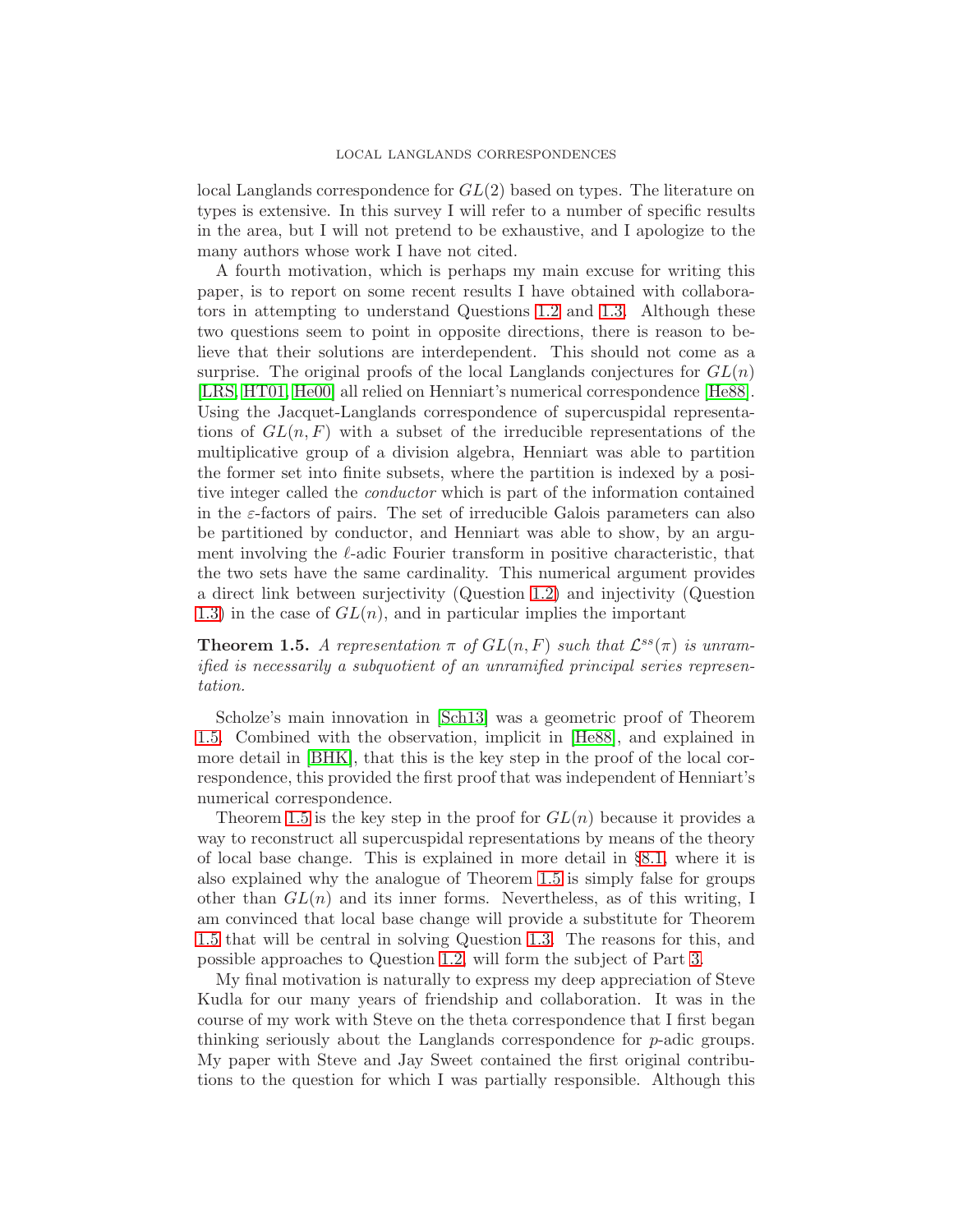paper has nothing to say about the theta correspondence, my approach to representation theory continues to reflect Steve's influence, which goes well beyond what can be seen in our published work.

Acknowledgments. I thank Raphaël Beuzart-Plessis, Matt Emerton, Jessica Fintzen, Guy Henniart, Jean-Pierre Labesse, Bertrand Lemaire, Luis Lomelí, Colette Moeglin, and Marie-France Vignéras for helpful discussions and comments on various earlier versions of this material. I especially thank Jean-Loup Waldspurger for his comments on an earlier version of §[7.2](#page-31-0) and Tasho Kaletha for his careful reading of the entire manuscript. Finally, I am grateful to the referee(s) for correcting certain misconceptions and for suggestions that helped to clarify the exposition.

A word about categorical correspondences. There is a sense in which the local Langlands correspondence presented here is an exercise in nostalgia – an attempt to answer a 20th century question. Mathematicians in the current century are properly interested in correspondences between (stable  $\infty$ -) categories of sheaves on two kinds of moduli spaces, or stacks: one which parametrizes families, broadly interpreted, of representations of groups like  $G(F)$ , the other which parametrizes families of Langlands parameters with values in the L-group of G over  $F$ . This is the perspective of the article of Fargues and Scholze, who define an action of category of the latter type (the spectral category) on one of the former type (the *automorphic category*), whose decategorification yields a map  $\mathcal{L}^{ss}$  that, they prove, enjoys some of the desired properties (see Theorem [6.4](#page-27-0) for details). The articles [\[DHKM\]](#page-48-4) and [\[Zhu\]](#page-52-0) address deep issues connected with the spectral category, at different degrees of magnification, especially when the coefficient field C is replaced by a ring in mixed characteristic  $(0, \ell)$ , with  $\ell \neq p$ .

The stack perspective provides one kind of explanation of the appearance of representations of component groups of centralizers of Langlands parameters in determining the structure of (Vogan) L-packets. All I can (or should) say here is that action of the whole centralizer group, and not just its group of connected components, brings to light the existence of objects (coherent sheaves) on the moduli stack of Langlands parameters whose role in the classical (i.e. 20th century) local Langlands correspondence is not yet clear. See however [\[FS,](#page-49-2) Remark I.10.3] for the return of a version of the classical local correspondence in the categorical context.

1.1. Notation and conventions. Let  $F$  be a non-archimedean local field with integer ring  $\mathcal{O}_F$  and residue field  $k_F$  of characteristic p. We follow Tate's conventions for the Weil group and Weil-Deligne group [\[T79\]](#page-51-7). Thus  $W_F$  is the Weil group of  $F$ , given with a short exact sequence

$$
1 \to I_F \to W_F \to \text{Frob}_F^{\mathbb{Z}} \to 1,
$$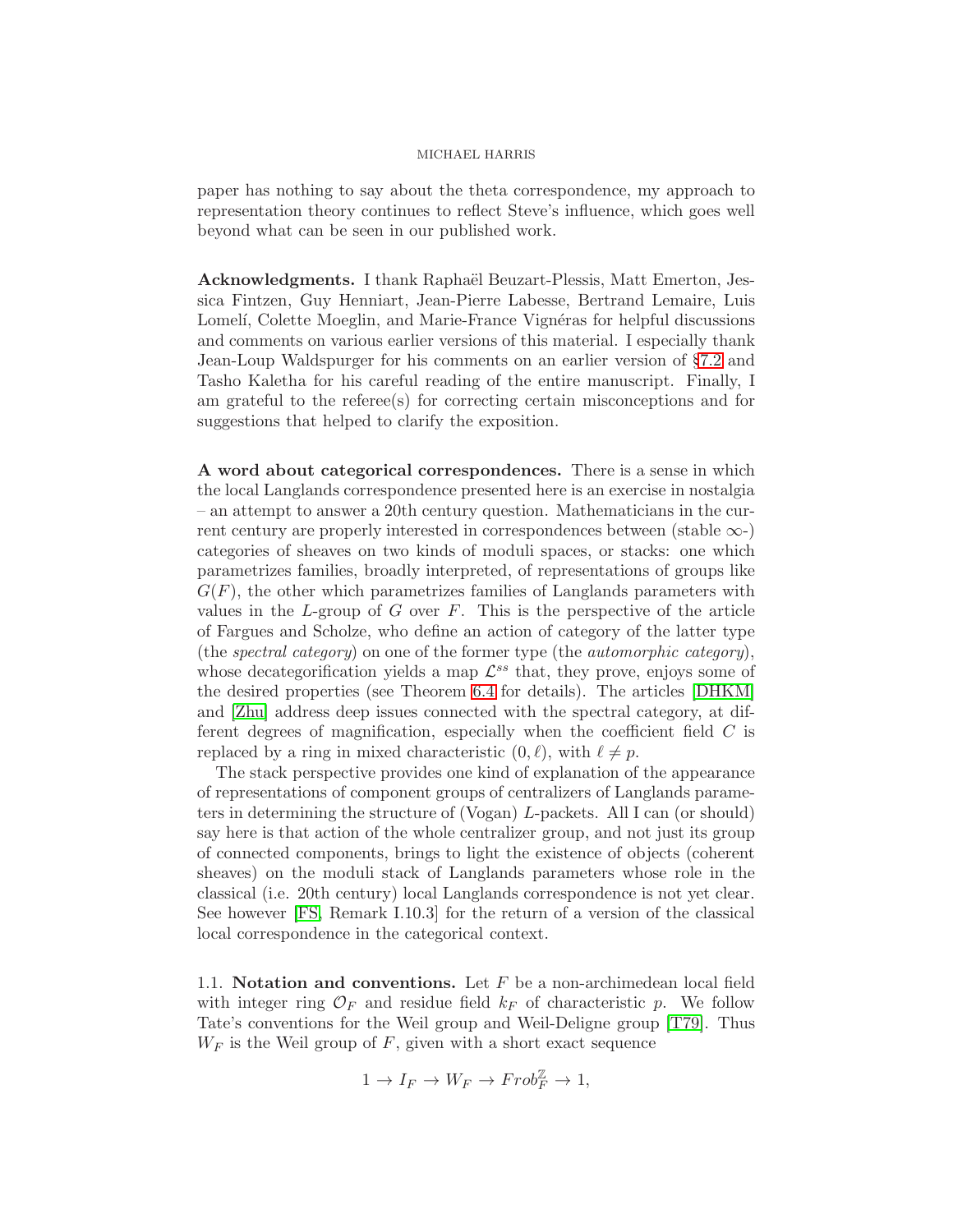where  $I_F$  is the inertia group and  $Frob_F$  is the geometric Frobenius. If  $q = |k_F|$  there is a homomorphism

$$
||\bullet||:W_F\to q^{\mathbb{Z}}
$$

that is trivial on  $I_F$  and sends any lift to  $W_F$  of  $Frob_F$  to  $q^{-1}$ . The Weil-Deligne group is the group scheme defined as the semidirect product  $\mathbb{G}_a \rtimes W_F$ where  $w x w^{-1} = ||w||x$  for  $w \in W_F$ . A Weil-Deligne representation with coefficients in the field E is a pair  $(\rho, N)$  where  $\rho : W_F \to GL(V)$  is a representation with coefficients in  $V$  and  $N$  is a nilpotent operator on  $V$ satisfying  $\rho(w)N\rho(w)^{-1} = ||w||N$ .

We let  $\Gamma_F = Gal(F^{sep}/F)$  and let  $W_F \to \Gamma_F$  denote the natural inclusion.

## <span id="page-8-1"></span>Part 1. The local Langlands conjectures

## 2. Tempered local parameters

Let  $F$  and  $G$  be as in the introduction. We follow Vogan's approach in [\[V93\]](#page-51-8) to formulating the local Langlands conjecture, though we mainly use Kaletha's conventions in [\[Ka16\]](#page-50-6); at the end we will make some comments about Kaletha's extension of Vogan's conjectures. Let  $C$  be an algebraically closed field of characteristic 0, with a chosen square root  $q^{1/2}$  of q, and let  $\hat{G}$  be the Langlands dual group of G over C,  $\hat{G}(C)$  its group of C-valued points. Let  ${}^L G = \hat{G} \rtimes W_F$  be the L-group of G in the Weil group form.

The starting point for the local Langlands conjectures is the set  $\Phi(G/F)$ of equivalence classes of admissible Langlands parameters (L-parameters, for short):

<span id="page-8-2"></span>(2.1) 
$$
\varphi: WD_F \to {}^L G(C).
$$

The homomorphism  $\varphi$  has to respect the homomorphisms of both sides to  $W_F$ , to take  $\mathbb{G}_a$  to a unipotent subgroup of  $G(C)$  normalized by the image  $\varphi(W_F)$ , and to take any lifting w of  $Frob_F$  to a semisimple pair  $(s, w) \in G(C) \rtimes W_F$ . Two  $\varphi$  are equivalent if they are conjugate by  $G(C)$ .

<span id="page-8-0"></span>Conjecture 2.2. Let  $\Pi(G/F)$  denote the set of irreducible admissible representations of  $G(F)$  with coefficients in C.

(a) There is a canonical parametrization

$$
\mathcal{L} = \mathcal{L}_{G/F} : \Pi(G/F) \to \Phi(G/F).
$$

- (b) For any  $\varphi \in \Phi(G/F)$ , the L-packet  $\Pi_{\varphi} := \mathcal{L}^{\varphi}$  is finite.
- (c) For any  $\varphi \in \Phi(G/F)$  the L-packet  $\Pi_{\varphi}$  is non-empty.

Parts (b) and (c) have been stated separately because there are now canonical *semisimple* parametrizations of representations of  $G(F)$  by Weil group parameters  $\varphi$  as in (a), defined by means of algebraic geometry. It is easy to see that property (b) holds for full parametrizations if and only if it holds for their semisimple parts; the parametrizations defined by means of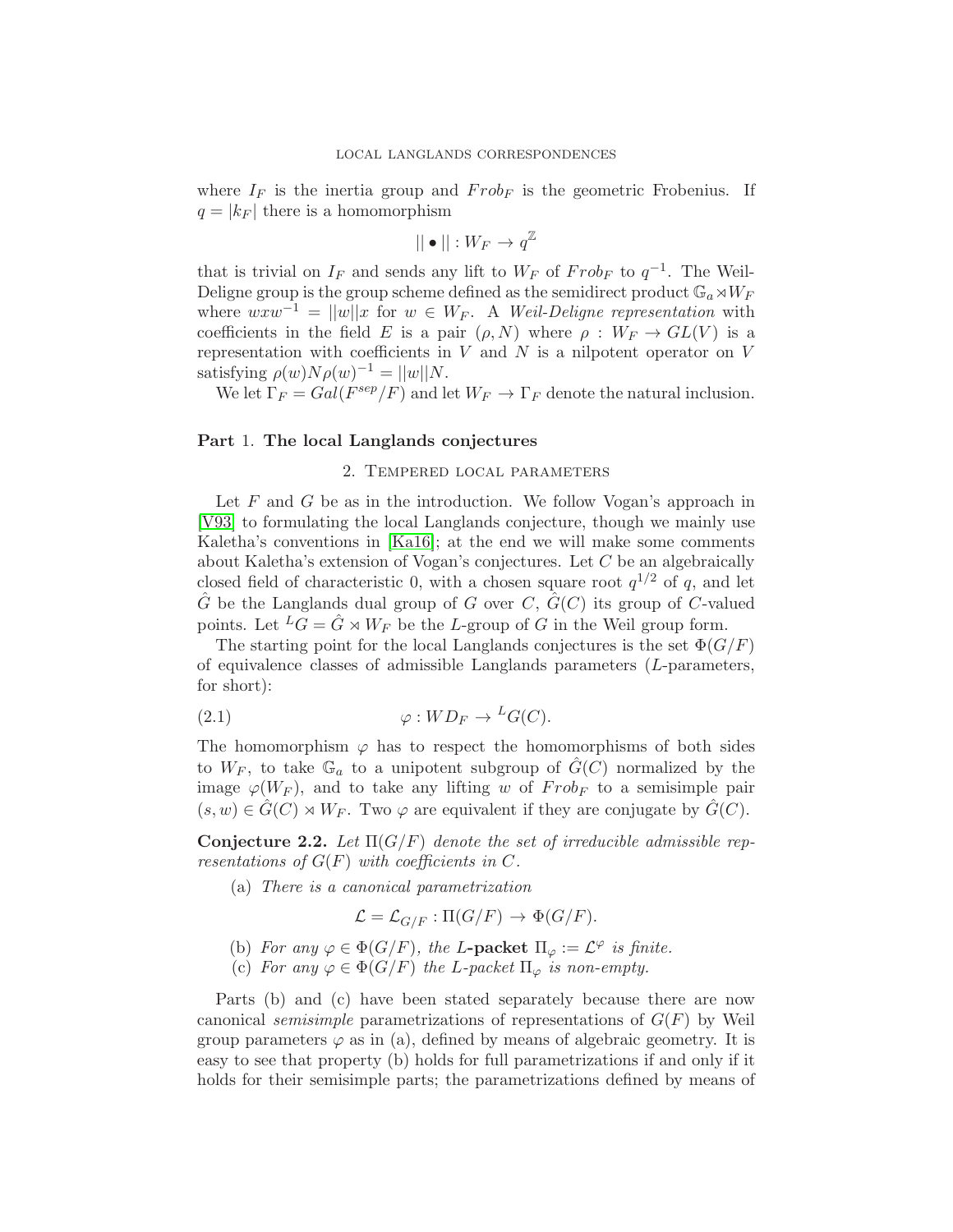algebraic geometry are not known to satisfy this property. Similarly, it is not known whether every semisimple parameter is reached by these parameters.

In what follows we assume  $\varphi$  to be *tempered*. To define these we associate to  $\varphi$  a pair  $(\rho, N)$ , where  $\rho: W_F \to \hat{G}$  and  $N \in Lie(\hat{G})$  generates the tangent space to the image of  $\varphi(\mathbb{G}_a)$ . To such a pair we can in turn associate a homomorphism

(2.3) 
$$
\varphi_{SL(2)} : W_F \times SL(2, C) \to {}^L G(C)
$$

in such a way that

<span id="page-9-1"></span>
$$
\rho(w) = \varphi_{SL(2)}(w \times \begin{pmatrix} ||w||^{1/2} & 0 \\ 0 & ||w||^{-1/2} \end{pmatrix}),
$$

which is meaningful because of our choice of  $q^{1/2}$ . Without loss of generality we may assume  $C = \mathbb{C}$ , and let  $SU(2) \subset SL(2,\mathbb{C})$  be any compact real form. Then  $\varphi$  is tempered (resp. essentially tempered) if the image of the restriction of  $\varphi_{SL(2)}$  to  $W_F \times SU(2)$  is bounded (resp. is bounded up to twist by a continuous homomorphism to the center of  $\hat{G}(\mathbb{C})$  after projection on the factor  $\tilde{G}(\mathbb{C})$ .

Let  $\Pi^{\text{temp}}(G/F) \subset \Pi(G/F)$  be the subset of tempered representations. We let  $\Phi^{\text{temp}}(G/F) \subset \Phi(G/F)$  denote the subset of tempered Langlands parameters. For any  $\varphi \in \Phi^{\text{temp}}(G/F)$ ,  $S_{\varphi}$  denote the centralizer in  $\hat{G}(C)$  of the image of  $\varphi$ . Let  $G^*$  be the quasi-split inner form of G and let  $Ad(G^*)$  =  $G^*/Z(G^*)$ , where  $Z(G^*)$  is the center of  $G^*$ . Thus there is an isomorphism  $\xi: G^* \to G$  over  $F^{sep}$ , , which gives rise to a 1-cocycle  $z_{ad}(\sigma) = \xi^{-1} \sigma(\xi) \in$  $Z^1(\Gamma, Ad(G^*))$ . Following Kaletha (for p-adic fields) and Dillery (for local fields of positive characteristic), we introduce the Galois gerbe  $\mathcal{E}^{\text{rig}}$  with the following property: there is a canonical cohomology set  $H_{\text{bas}}^1(\mathcal{E}^{\text{rig}}, G^*)$  and a surjective map

(2.4) 
$$
H^1_{\text{bas}}(\mathcal{E}^{\text{rig}}, G^*) \to H^1(\Gamma, Ad(G^*)),
$$

and we choose a lift of  $z_{ad}$  to a 1-cocycle  $z \in Z_{\text{bas}}^1(\mathcal{E}^{\text{rig}}, G^*)$ .

Since G is an inner form of  $G^*$ , we may identify  ${}^L G = {}^L G^*$ ; the choice of identification depends on the choice of isomorphism  $\xi$ . Let  $S^+_{\varphi}$  and  $Z([\hat{G}]^+)$ denote the inverse images of  $S_{\varphi}$  and  $Z(\hat{G})^{\Gamma}$ , respectively, in the universal cover of  $\hat{G}$ . Kaletha's extension of Vogan's formulation of the local Langlands correspondance is simplest to state for tempered representations:

<span id="page-9-0"></span>Conjecture 2.5. Let  $G^*$  be a quasi-split connected reductive group over  $F$ . Then

(a) For each tempered Langlands parameter  $\varphi \in \Phi^{\text{temp}}(G^*/F)$ , there is a set  $\Pi_{\varphi}$  of isomorphism classes of quadruples  $(G, \xi, z, \pi')$ , where  $(G, \xi, z)$  is a rigid inner twist of  $G^*$  (the rigidification is supplied by the class z) and  $\pi'$  is a tempered irreducible representation of  $G(F)$ , and a commutative diagram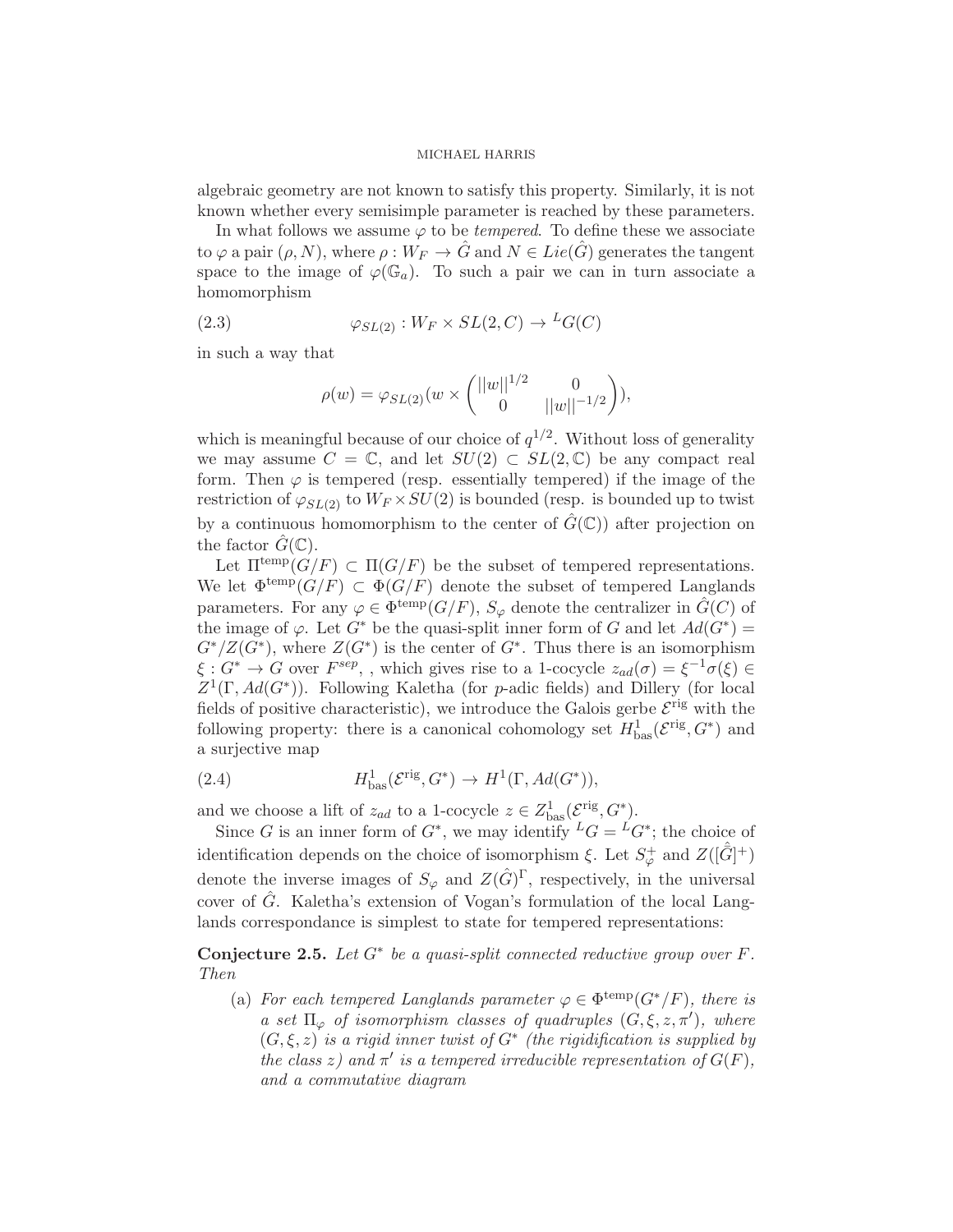$$
\Pi_{\varphi} \xrightarrow{\iota_W} \operatorname{Irr}(\pi_0 \left( S_{\varphi}^+ \right))
$$
\n
$$
\downarrow \qquad \qquad \downarrow
$$
\n
$$
H^1_{\text{bas}}(\mathcal{E}^{\text{rig}}, G^*) \xrightarrow{\pi_0} \left( Z([\hat{G}]^+ ) \right)^*.
$$

Here the top map is a bijection, the bottom arrow is generalized Tate-Nakayama duality, the right-hand arrow sends an irreducible representation of the centralizer to the character of its center, and the left-hand arrow takes  $(G, \xi, z, \pi')$  to the cohomology class of z.

- (b) For each fixed triple  $(G, \xi, z)$  and each  $\varphi \in \Phi^{\text{temp}}(G/F) = \Phi^{\text{temp}}(G^*/F)$ , the fiber in  $\Pi_{\varphi}$  over the cohomology class of z (which determines the inner twist  $G\acute{}$  is exactly the fiber  $\mathcal{L}^{-1}(\varphi)$ , where  $\mathcal{L}:\Pi(G/F)\rightarrow \Phi(G/F)$ is the parametrization of Conjecture [2.2.](#page-8-0) In particular, the L-packet  $\Pi_{\varphi} \subset \Pi(G/F)$  attached to a tempered Langlands parameter is contained in  $\Pi^{\text{temp}}(G/F)$ .
- (c) The top arrow  $\iota_W$  is a bijection that takes the quadruple  $(G^*, id, 1, \pi^W)$ to the trivial representation, where  $\pi^{W}$  is the unique member of  $\Pi_{\varphi}$ with a Whittaker model relative to a fixed preliminary choice of Whittaker datum W. This provides a base point for  $\Pi_{\varphi}$ .
- (d) In particular, the L-packet  $\Pi_{\varphi} \subset \coprod_G \Pi(G/F)$ , where G runs over inner twists of  $G^*$ , is not empty and finite.

Part (c) of Conjecture [2.5](#page-9-0) is a version of Shahidi's conjecture that every tempered L-packet of a quasi-split group contains a unique generic member for each choice of Whittaker datum  $W$ ; this choice provides a first normalization of the conjectural parametrization. For each inner twist  $G$  of  $G^*$ we let  $\Pi_{\varphi}(G) \subset \Pi_{\varphi}$  be the set of quadruples with first entry G. Point (c) guarantees that  $\Pi_{\varphi}(G^*)$  is non-empty; more generally, the formulation of (c) implies [\[Ka16,](#page-50-6) Lemma 5.7] that  $\Pi_{\varphi}(G)$  is non-empty if and only if  $\varphi$  is relevant to the inner form.

<span id="page-10-0"></span>2.1. Characterizing the local parametrization. Conjecture [2.5](#page-9-0) asserts the existence of a complete and canonical parametrization of tempered representations of all inner twists of  $G^*$ . It does not attach any meaning to the word "canonical," and the word is in fact absent from Vogan's original statement of the conjecture. It was explained in the Introduction that no characterization of the map  $\mathcal L$  of Conjecture [2.2](#page-8-0) has been proposed for general groups. Nevertheless, one can list some properties, in addition to those already stated in the Conjecture, that  $\mathcal L$  is expected to satisfy. First, we define the set  $\Phi^{ss}(G/F)$  of semisimple Langlands parameters – called infinitesimal characters in [\[V93\]](#page-51-8) – to be the set of equivalence classes of admissible homomorphisms  $W_F \to {}^L G(C)$ . The semisimplification map  $\Phi(G/F) \to \Phi^{ss}(G/F)$  is given by restricting a homomorphism in  $\Phi(G/F)$ to  $W_F \subset W D_F$ .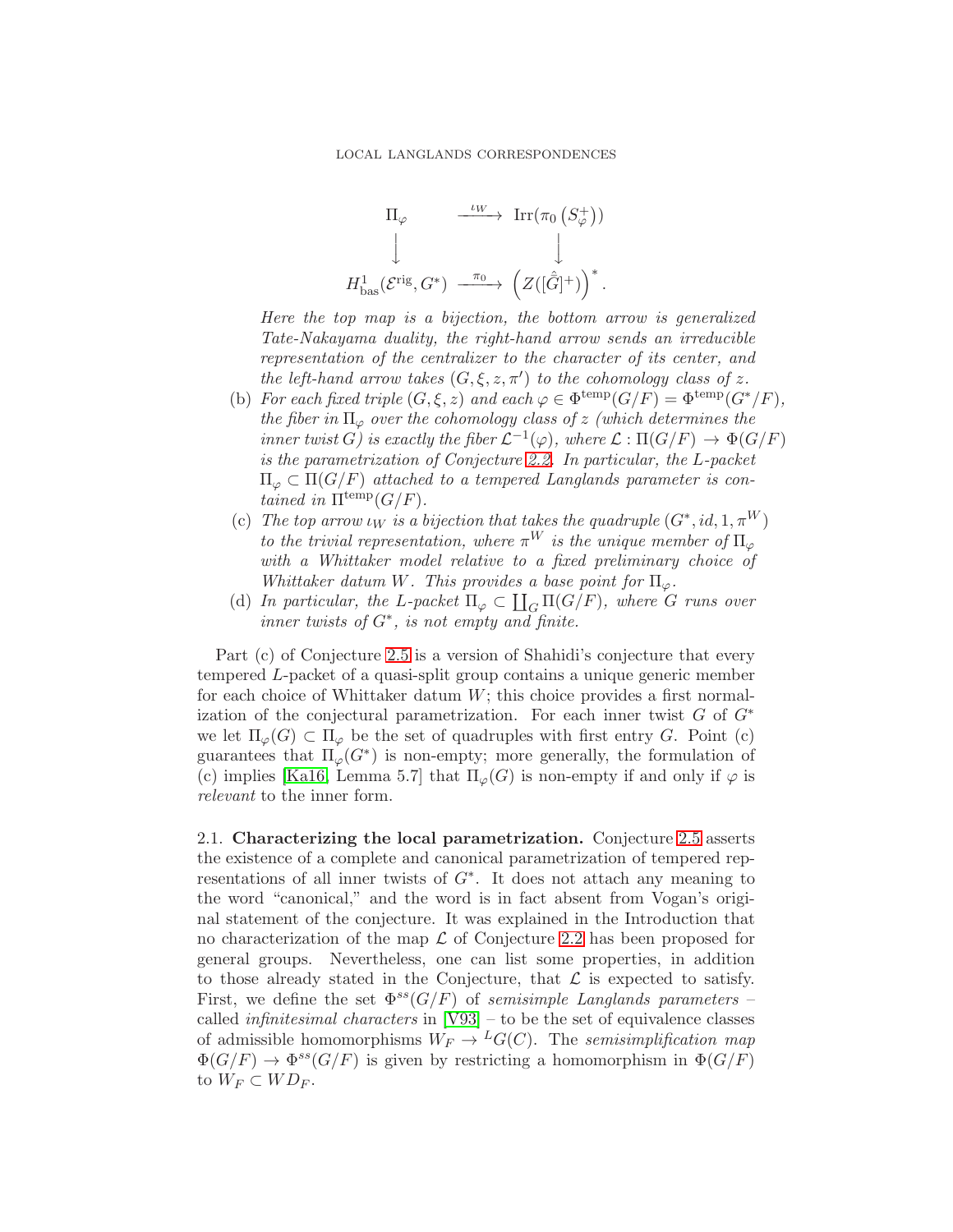<span id="page-11-3"></span>2.1.1. Basic properties.

<span id="page-11-4"></span>**Property 2.6.** When G is a torus, the map  $\mathcal L$  is given by class field theory, as interpreted by Langlands in [\[L97\]](#page-50-7). In particular, when  $G = GL(1)$  then  $\mathcal L$  is the map induced from the reciprocity isomorphism

$$
GL(1,F) = F^{\times} \xrightarrow{\sim} W^{\text{ab}}_F.
$$

<span id="page-11-5"></span>**Property 2.7.** Let  $\alpha : F \to F'$  be an isomorphism of fields. Denote by  $\alpha_*$ the identification of  $\Phi(G/F)$  and  $\Phi(G/F')$  corresponding to the canonical isomorphism  $WD_F \rightarrow WD_{F'}$ . Identify  $\Pi(G/F) \stackrel{\sim}{\longrightarrow} \Pi(G/F')$  through the isomorphism  $G(F) \stackrel{\sim}{\longrightarrow} G(F')$ . Then the following diagram is commutative.

$$
\Pi(G/F) \xrightarrow{\mathcal{L}_{G/F}} \Phi(G/F)
$$
  

$$
\downarrow \qquad \qquad \downarrow \alpha_*
$$
  

$$
\Pi(G/F') \xrightarrow{\mathcal{L}_{G/F'}} \Phi(G/F')
$$

The statement presupposes a choice of identification of  $G/F$  with  $G/F'$ that is used to identify the L-groups as well. In practice we will only look closely at the case where  $F' = F$  or where G is a split group, where the choice of identification is the obvious one.

<span id="page-11-0"></span>**Property 2.8.** Let  $\nu$  :  $G \to T$  be a homomorphism of algebraic groups over F, where T is a torus. Let  $\nu^*: {}^L T \to {}^L G$  be the dual map. Let  $\pi \in \Pi(G/F)$ ,  $\chi \in \Pi(T/F)$ . Then we have an equivalence

$$
\mathcal{L}(\pi \otimes \chi \circ \nu) \stackrel{\sim}{\longrightarrow} \mathcal{L}(\pi) \cdot \mathcal{L}(\chi) \circ \nu^*.
$$

<span id="page-11-6"></span>**Property 2.9.** Letting  $\vee$  denote contragredient, we have

 $\sigma \circ \mathcal{L}(\pi^{\vee}) \stackrel{\sim}{\longrightarrow} (\sigma \circ \mathcal{L}(\pi))^{\vee}$ 

for any homomorphism  $\sigma: {^L}G \to GL(N)$  of algebraic groups.

<span id="page-11-1"></span>**Property 2.10.** Suppose  $G = H_1 \times H_2$ . We let

$$
\otimes : \Pi(H_1/F) \times \Pi(H_2/F) \to \Pi(G/F)
$$

denote the map on L-parameters induced by the inclusion

$$
{}^L(H_1 \times H_2) \to {}^LH_1 \times {}^LH_2
$$

defined by the diagonal map  $W_F \hookrightarrow W_F \times W_F$ . Then

$$
\mathcal{L}_{G/F}=\otimes (\mathcal{L}_{H_1/F} \times \mathcal{L}_{H_2/F})
$$

<span id="page-11-2"></span>**Property 2.11.** Let  $r: G \to G'$  be a central isogeny and let  $r^*: {^L}G' \to {^L}G$ denote the dual map. Then if  $\pi \in \Pi(G'/F)$ ,

$$
\mathcal{L}(\pi \circ r) = r^* \circ \mathcal{L}(\pi).
$$

If  $\pi \circ r$  is reducible, the left hand side refers to any of the irreducible constituents; in particular, they all have the same parameter.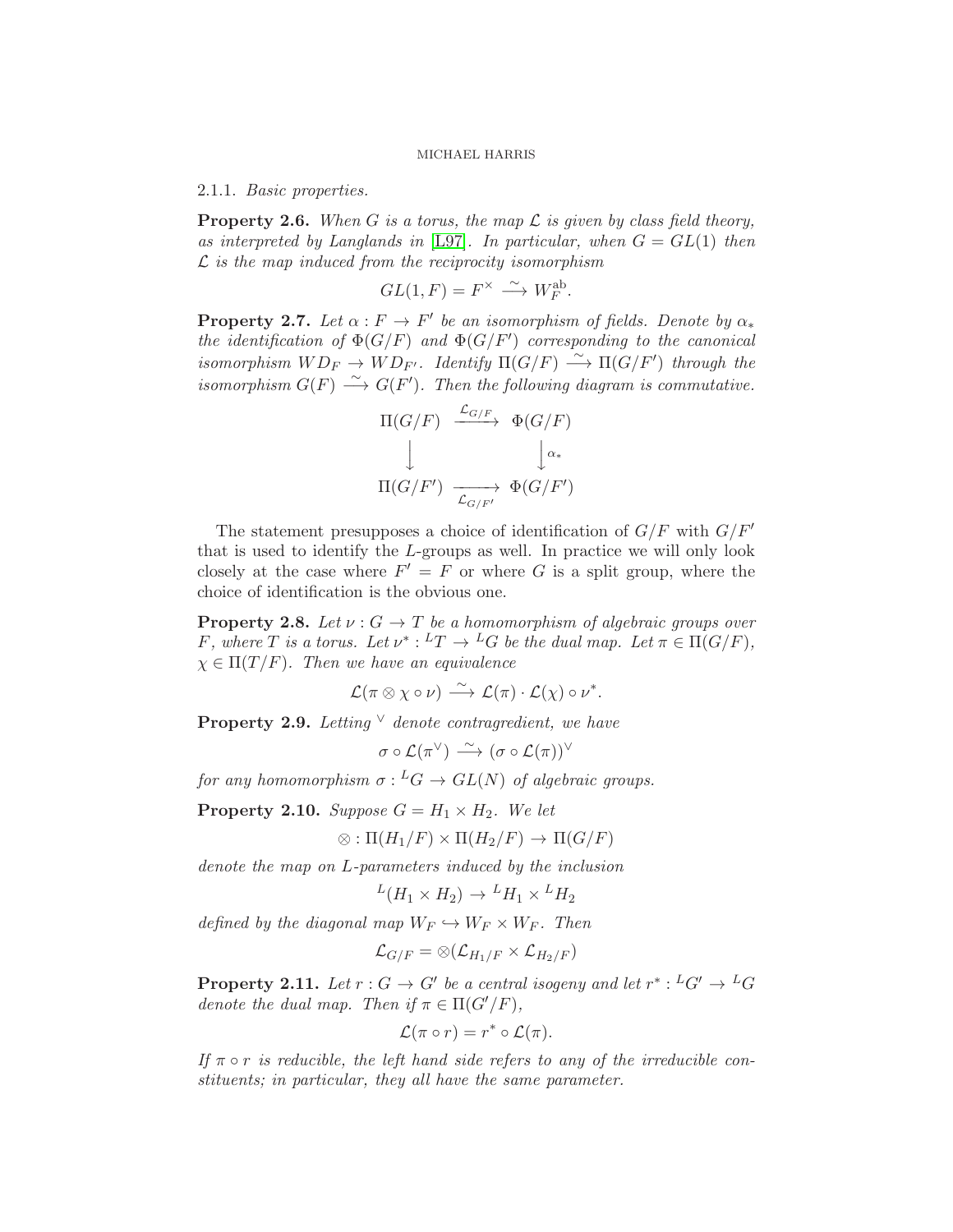Note that Property [2.8](#page-11-0) follows from Properties [2.10](#page-11-1) and [2.11.](#page-11-2)

<span id="page-12-2"></span>**Property 2.12.** Let F be a finite separable extension of E and  $H = R_{F/E}G$ and let  $\pi$  be an irreducible representation of  $H(E) = G(F)$ . Then parameters for  $WD_F$  with values in  ${}^L G = \hat{G} \rtimes W_F$  can be naturally identified with parameters for  $WD_E$  with values in  $^LH = \hat{G}^{[F:E]} \rtimes W_E$ . With respect to this identification we have

$$
\mathcal{L}_{H/E}(\pi) = \mathcal{L}_{G/F}(\pi)
$$

<span id="page-12-1"></span>**Property 2.13.** Let  $P \subset G$  be a parabolic subgroup rational over F, with Levi quotient M. Let  $i_M: {}^LM \to {}^LG$  be the inclusion as a Levi subgroup of the dual parabolic subgroup <sup>L</sup>P. Let  $\pi \in \Pi(M/F)$ . Let  $Ind_M^G$  denote normalized parabolic induction, which is independent of the choice of P containing  $M$  (normalization using the chosen square root of  $q$  in  $C$ ). Suppose  $\tau$  is an irreducible subquotient of  $Ind_M^G(\pi)$ . Then

$$
\mathcal{L}^{ss}(\tau) \stackrel{\sim}{\longrightarrow} i_M \circ \mathcal{L}^{ss}(\pi).
$$

Property [2.13](#page-12-1) admits the following refinement.

<span id="page-12-0"></span>**Property 2.14.** Assume G is quasi-split. Let  $K \subset G(F)$  be a special maximal compact subgroup, and let  $H(G, K)$  denote the Hecke algebra of compactly supported K-biinvariant functions on  $G(F)$ , with coefficients in C. Suppose  $\pi \in \Pi(G/F)$  is an irreducible spherical representation  $-\pi^{K} \neq \{0\}.$ Then  $\mathcal{L}(\pi) = \mathcal{L}^{ss}(\pi)$  is the Satake parameter  $W_F \to {}^L G(C)$  attached to the representation of  $H(G, K)$  on the 1-dimensional space  $\pi^{K}$ .

More precisely, let  $B \subset G$  be a Borel subgroup, with Levi quotient T. The hypothesis that  $\pi$  be spherical implies that  $\pi$  is a subquotient of  $Ind_T^G(\chi)$  for some character  $\chi \in \Pi(T/F)$ . Then

$$
\mathcal{L}(\pi) = \mathcal{L}^{ss}(\pi) \stackrel{\sim}{\longrightarrow} i_T \circ \mathcal{L}(\chi).
$$

Complementary to Property [2.13](#page-12-1) is

<span id="page-12-3"></span>**Property 2.15.** Suppose  $\pi \in \Pi(G/F)$  belongs to the discrete series – for example, if  $\pi$  is supercuspidal. Then the quotient  $S_{\mathcal{L}(\pi)}/Z(\hat{G}(C))^{\Gamma}$  is finite.

In particular the image of  $\mathcal{L}(\pi)_{SL(2)}$  (notation as in [\(2.3\)](#page-9-1)) is not contained in any proper parabolic subgroup of  $\ddot{G} \rtimes W_F$ .

Note that this *does not* assert that the image of  $\mathcal{L}^{ss}(\pi)$  is not contained in a proper parabolic.

<span id="page-12-4"></span>**Definition 2.16.** (a) The Weil-Deligne representation  $(\rho, N)$  with values  $GL(V)$ , where V is a C-vector space, is pure if there is a homomorphism  $t: \hat{W}_F/I_F \to \mathbb{C}^{\times}$ , such that

- (i) The eigenvalues of  $\rho_t(Frob_F) := \rho(Frob_F) \cdot t(Frob_F)$  are all Weil qnumbers of integer weight for any Frobenius element  $Frob_F \in W_F$ .
- (ii) The subspace  $W_a V \subset V$  of eigenvectors for  $\rho_t(Frob_F)$  with eigenvalues of weight  $\leq a$  is invariant under  $(\rho, N)$ ;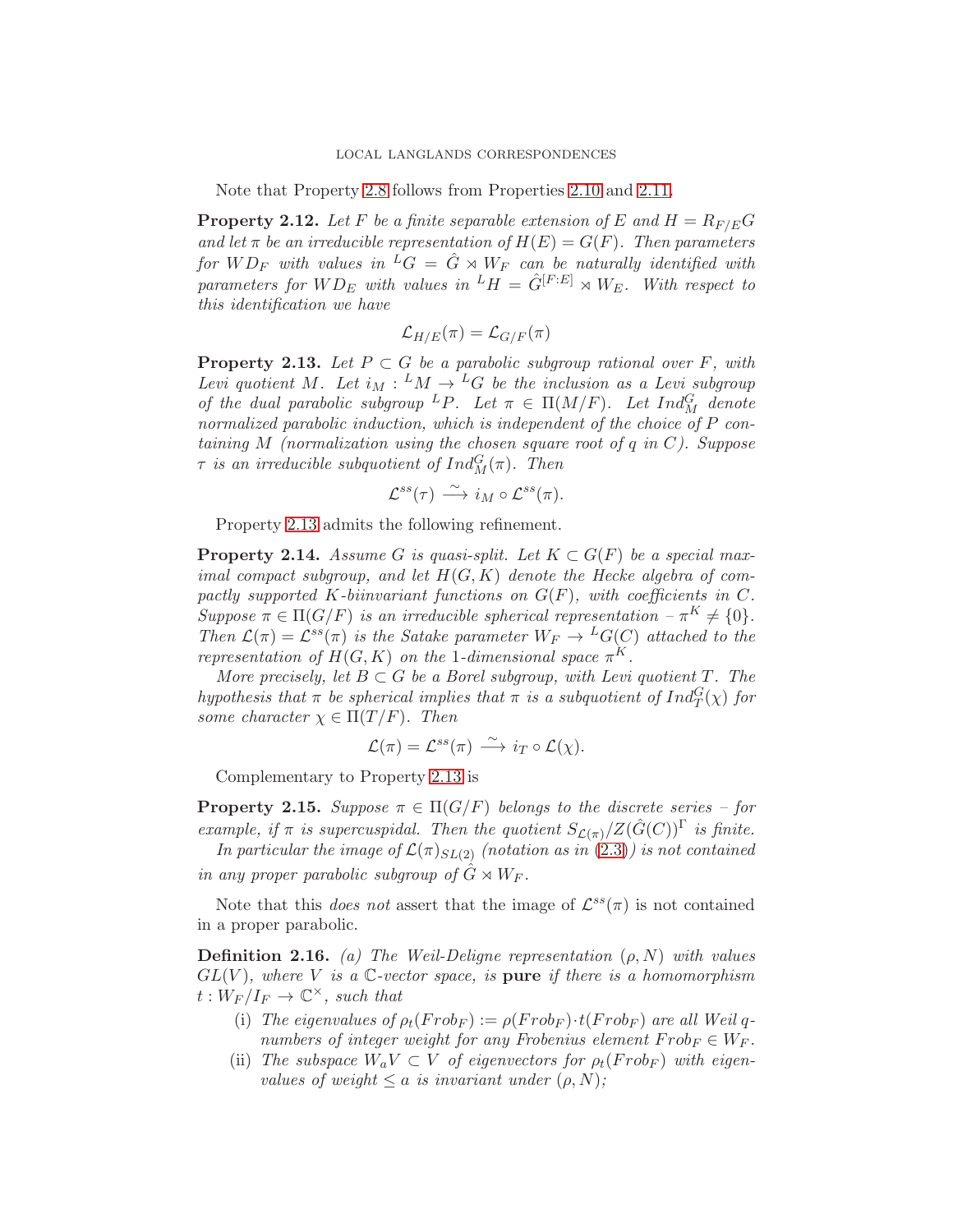(iii) Letting  $gr_aV = W_aV/W_{a-1}V$ , there is an integer w such that, for all  $i \geq 0$ , the map

$$
N: gr_{w-i}V \to gr_{w+i}V
$$

is an isomorphism.

(b) The semisimple representation  $\rho: W_F \to GL(V)$  is pure if there is a homomorphism t as above and an integer w such that the eigenvalues of  $\rho_t(Frob_F)$  are all q numbers of the same weight w for any Frobenius element  $Frob_F \in W_F$ .

(c) Let G be a connected reductive group over  $F$ . The Weil-Deligne parameter  $\mathcal{L}:WD_F\to {}^LG(\mathbb{C})$  (resp. the semisimple parameter  $\mathcal{L}^{ss}:W_F\to {}^LG(\mathbb{C}))$ is pure if for any representation (equivalently, for one faithful representation)  $\sigma: {}^L G(\mathbb{C}) \to GL(V)$ , the composite  $\sigma \circ \mathcal{L}$  (resp.  $\sigma \circ \mathcal{L}^{ss}$ ) is pure in the sense of  $(a)$  and  $(b)$ .

(d) Let  $\pi \in \Pi(G/F)$ . We say  $\pi$  is pure if the semisimple parameter  $\mathcal{L}^{ss}(\pi)$ is pure in the sense of (b).

We leave to the reader the formulation of the analogous definition with  $\mathbb C$  replaced by any algebraically closed  $C$  of characteristic zero.

<span id="page-13-0"></span>2.1.2. Automorphic properties. The statement of Property [2.18](#page-14-0) requires the notion of a theory of *automorphic L-functions*. What we have is a collection of overlapping theories, each adapted to different classes of groups G. Underlying principles have been identified but to date there has been no exhaustive classification. The following ad hoc definition will suffice for our purposes. We let  $C = \mathbb{C}$ .

<span id="page-13-1"></span>Definition 2.17. Let G be a connected reductive algebraic group over a local field F. Let  $\sigma : {}^L G \to GL(N)$  be an algebraic representation. Let A be a class of irreducible admissible representations of  $G(F)$ . A theory of automorphic L-functions for G over F, A, and  $\sigma$  consists of the following.

- (a) For any representation  $\pi \in A$ , and any additive character  $\psi$ :  $F \to \mathbb{C}^{\times}$ , a meromorphic function  $L(s, \pi, \sigma)$  of  $s \in \mathbb{C}$  that is holomorphic in a right half-plane, and an entire function  $s \mapsto \varepsilon(s, \pi, \sigma, \psi) \in$  $\mathbb{C}^{\times}$ . If F is non-archimedean with residue field  $k_F$  of cardinality q, then  $L(s, \pi, \sigma)$  is of the form  $P(q^{-s})$  where P is a polynomial of degree at most dim  $\sigma$  and constant term 1, and  $\varepsilon(s, \pi, \sigma, \psi)$  is a constant multiplied by an exponential of the form  $q^{\alpha s}$  for some complex number  $\alpha$ . If F is archimedean then  $L(s, \pi, \sigma)$  and  $\varepsilon(s, \pi, \sigma, \psi)$  can be written as products of the corresponding local factors (Γ-factors and  $\varepsilon$ -factors) of representations in  $\Pi(GL(1)/F)$ .
- (b) If F is non-archimedean, with integer ring  $\mathcal{O}_F$ , and  $\pi$  is spherical as in Property [2.14,](#page-12-0) with Satake parameter  $\mathcal{L}(\pi): W_F \to {}^L G(\mathbb{C}),$ then  $L(s, \pi, \sigma)$  is the Artin L-factor  $L(s, \sigma \circ \mathcal{L}(\pi))$ . Moreover, if  $\psi$ is normalized so that ker  $\psi = \mathcal{O}_F$ , then  $\varepsilon(s, \pi, \sigma, \psi) = 1$ .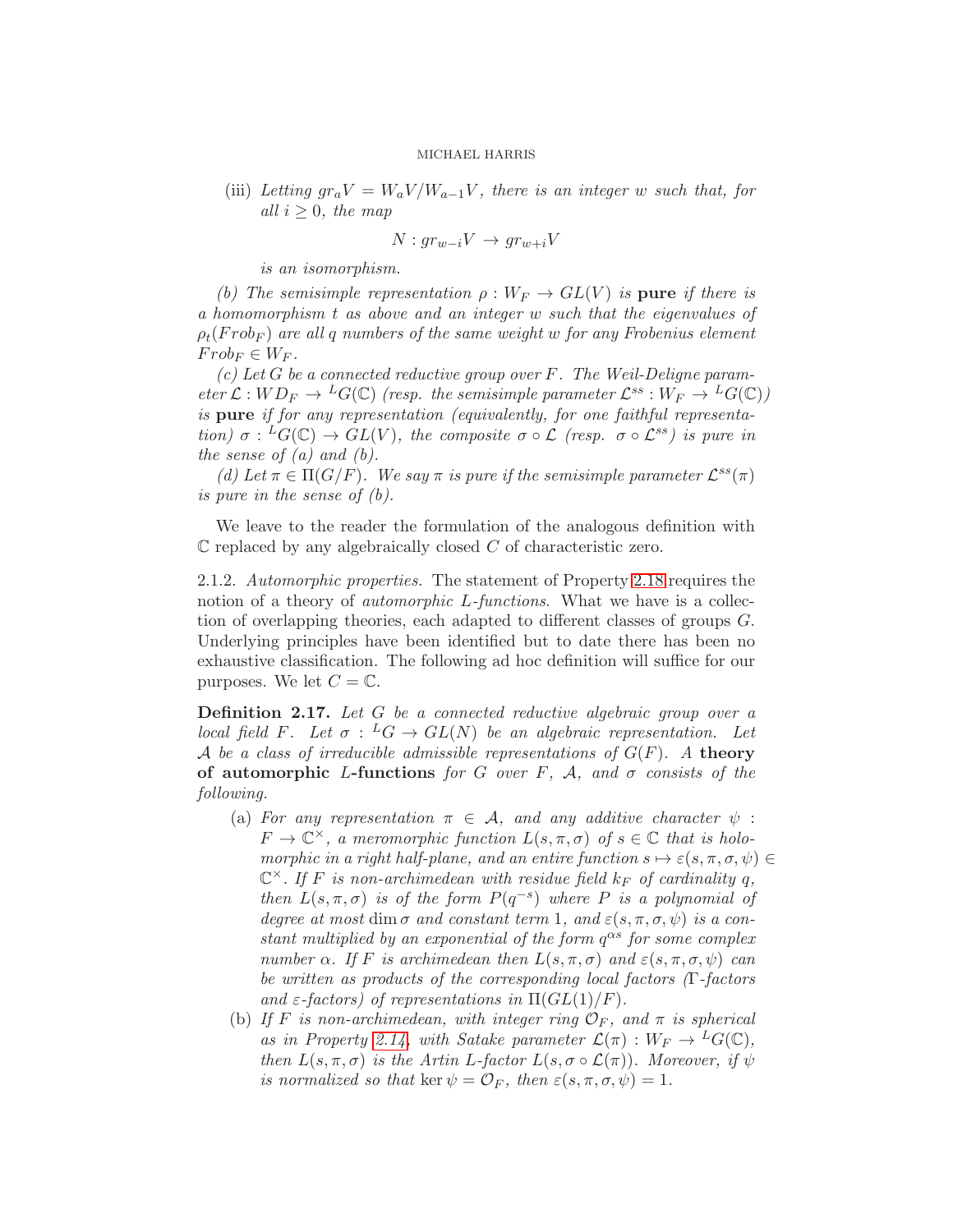### LOCAL LANGLANDS CORRESPONDENCES

(c) Let K be any global field with a place v such that  $F \stackrel{\sim}{\longrightarrow} K_v$ , and let G be a connected reductive group over K with  $\mathcal{G}(K_v) \stackrel{\sim}{\longrightarrow} \mathcal{G}(F)$ . There is a class  $A_K$  of cuspidal automorphic representations of  $G$ with the property that any  $\pi \in \mathcal{A}$  can be realized, up to inertial equivalence see below, as the local component at v of some  $\Pi \in$  $A_K$ . It is assumed that for every place w of E and every local component  $\Pi_w$  of  $\Pi \in \mathcal{A}_K$  there are local factors  $L(s, \Pi_w, \sigma)$  and  $\varepsilon(s,\Pi_w,\sigma,\bullet)$  satisfying (a) and (b), with the factors already defined when  $w = v$ . For any unitary cuspidal automorphic representation  $\Pi \in \mathcal{A}_K$  with  $\Pi_v \stackrel{\sim}{\longrightarrow} \pi$ , the formal product

$$
L(s,\Pi,\sigma):=\prod_w L(s,\Pi_w,\sigma)
$$

converges absolutely in a right half-plane and extends to a meromorphic function of  $\mathbb C$  that satisfies the functional equation

$$
L(s, \Pi, \sigma) = \varepsilon(s, \Pi, \sigma) \cdot L(1-s, \Pi^{\vee}, \sigma).
$$

Here

$$
\varepsilon(s,\Pi,\sigma):=\prod_w\varepsilon(s,\Pi_w,\sigma,\psi_w)
$$

if  $\prod_w \psi_w$  defines a character of  $\mathbf{A}_K/K$ .

Finally,

(d) The theory is assumed to be **intrinsic** to the group  $G$ , in the sense that it is defined independently of an eventual functorial transfer to  $GL(n)$ with respect to  $\sigma$ .

The introduction of the classes  $A$  and  $A_K$  is a roundabout way of avoiding reference to Whittaker models in the definition. For some G and  $\sigma$  such theories only exist for globally generic  $\Pi_E$ , and for other G and  $\sigma$  the class A contains all representations. In any case one can only expect to realize a given  $\pi \in \mathcal{A}$  as a local component of a cuspidal automorphic representation up to inertial equivalence. That is to say, if  $\pi$  is a constituent of a parabolically induced representation  $Ind_M^G \tau$  for some supercuspidal representation of M, then there is a character  $\alpha$  :  $M \to \mathbb{C}^\times$  such that an irreducible constituent of  $Ind_M^G \tau \otimes \alpha$  can be realized as a local component of a cuspidal automorphic representation of  $\mathcal{G}$ .

<span id="page-14-0"></span>**Property 2.18.** Suppose  $\sigma: {}^L G \to GL(N)$  is an algebraic representation. Suppose there is a theory of automorphic L-functions for G over F and  $\sigma$ . Then for any  $\pi \in \Pi(G/F)$  and  $\psi : F \to \mathbb{C}^{\times}$ ,

$$
L(s,\pi,\sigma)=L(s,\sigma\circ\mathcal{L}(\pi));\ \varepsilon(s,\pi,\sigma,\psi)=\varepsilon(s,\sigma\circ\mathcal{L}(\pi),\psi).
$$

If F is of positive characteristic it is probably possible to replace  $\mathbb C$  by a general C in Property [2.18.](#page-14-0)

The next Property refers freely to the notation and terminology of [\[Ka22\]](#page-50-8). If  $\pi \in \Pi(G/F)$  we let  $\Theta_{\pi}$  denote its distribution character, which we view as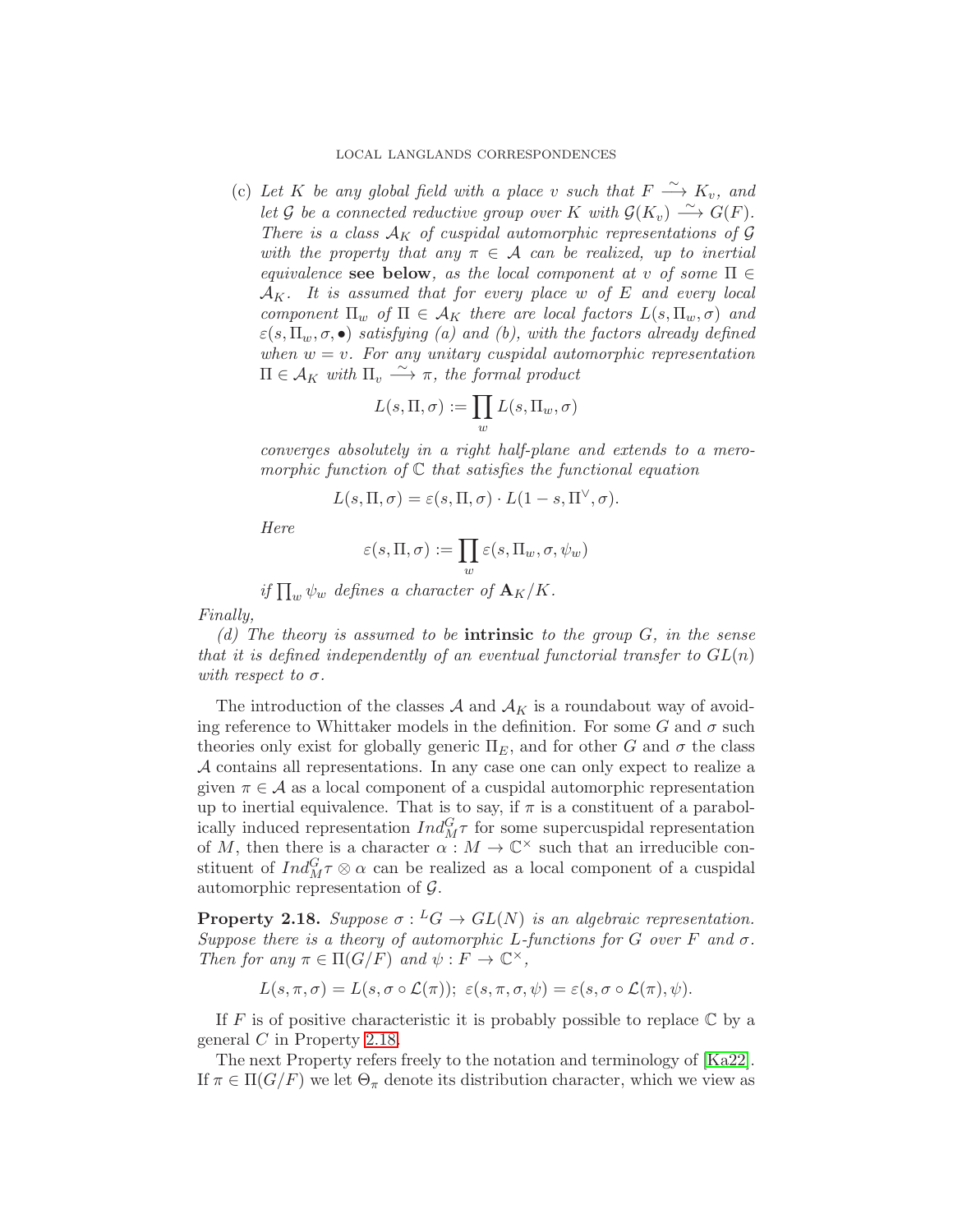a locally  $L^1$ -function on the set of regular elements of  $G(F)$ . Let  $(H, H, s, \alpha)$ be an endoscopic datum for the inner form  $G$  of  $G^*$ , as in [\[KS\]](#page-50-9). Thus  $H$  is a reductive group,  $s \in \hat{G}(\mathbb{C})$  is a semisimple element, H is a split extension of the dual group  $\hat{H}$  of H by  $W_F$ , and  $\xi : \mathcal{H} \to {}^L G(\mathbb{C})$  is an L-homomorphism that satisfies conditions [\[KS,](#page-50-9) 2.1.4(a),(b)]; in particular,  $\xi(\hat{H})$  is the identity component of the centralizer of s.

By Conjecture [2.5,](#page-9-0) any member of  $\Pi_{\varphi}$  defines a function on  $S_{\varphi}^+$  by the formula

(2.19) 
$$
(G, \xi, z, \pi') \mapsto [s \mapsto Tr(\iota_W((G, \xi, z, \pi'))(\dot{s}))], \ s \in S^+_{\varphi};
$$

where Tr denotes the trace and  $\dot{s}$  is the image of s in  $\pi_0(S^+_{\varphi})$ . For any  $f \in C_c^{\infty}(G(F))$ , we use [\(2.19\)](#page-15-0) to define

<span id="page-15-0"></span>
$$
O^s_\varphi(f) = \sum_{\pi' \in \Pi_\varphi(G)} Tr(\iota_W(G,\xi,z,\pi')(\dot s)\Theta_{\pi'}.
$$

We use the notation SO to denote  $O^1$ , i.e.  $O^s$  with s the identity.

We state the property under the simplifying assumption that  $\mathcal{H}$  is in fact  $^L H(\mathbb{C}).$ 

<span id="page-15-1"></span>**Property 2.20.** Let  $\varphi_H \in \Phi(H/F)$  be a tempered Langlands parameter; let  $\varphi = \alpha \circ \varphi_H$  be the induced parameter of G.

Then the characters of the elements of  $\Pi_{\varphi_H}(H) \subset \Pi(H/F)$  and of  $\Pi_{\varphi}(G) \subset$  $\Pi(G/F)$  satisfy the following endoscopic character identity:

(2.21) 
$$
SO_{\varphi_H}(f^H) = O_{\varphi}^s(f)
$$

Here  $f \in C_c^{\infty}(G(F))$  is a test function and  $f^H$  is its transfer with respect to an appropriate transfer factor (defined in [\[Ka16\]](#page-50-6))

Remark 2.22. Bertoloni Meli and Youcis have given a characterization of local Langlands correspondences for supercuspidal representations in certain cases, based on a version of Property [2.20](#page-15-1) [\[BMY\]](#page-48-5).

Kaletha informs me that there is a partial extension of this property to the case of twisted endoscopy, as treated in [\[KS\]](#page-50-9), at least for p-adic fields. We will be particularly interested in the following special case of twisted endoscopy.

<span id="page-15-2"></span>**Property 2.23.** Suppose H is quasisplit,  $G = R_{F'/F} H_{F'}$  where  $F'/F$  is a cyclic extension of prime order  $\ell$ , and  $\theta$  is the automorphism of G induced by a generator (also denoted  $\theta$ ) of Gal(F'/F). In particular,  $\mathcal{H} = {}^L H$ ,  ${}^L G = \hat{H}^{\ell} \rtimes W_F$ , and  $\alpha$  corresponds to the diagonal inclusion of  $\hat{H}$  in  $\hat{H}^{\ell}$ .

Let  $\varphi_H \in \Phi(H/F)$  be a tempered Langlands parameter and let  $\varphi = \alpha \circ$  $\varphi_H$  be the corresponding parameter of G. Then for all regular semisimple elements  $\delta$  of  $G(F)$ , we have

$$
\sum_{\pi' \in \Pi_{\varphi_H}(H)} a(\pi') \Theta_{\pi'}(N_{\theta}(\delta)) = c \sum_{\pi \in \Pi_{\varphi}(G)} b(\pi) \Theta_{\pi}(\delta)
$$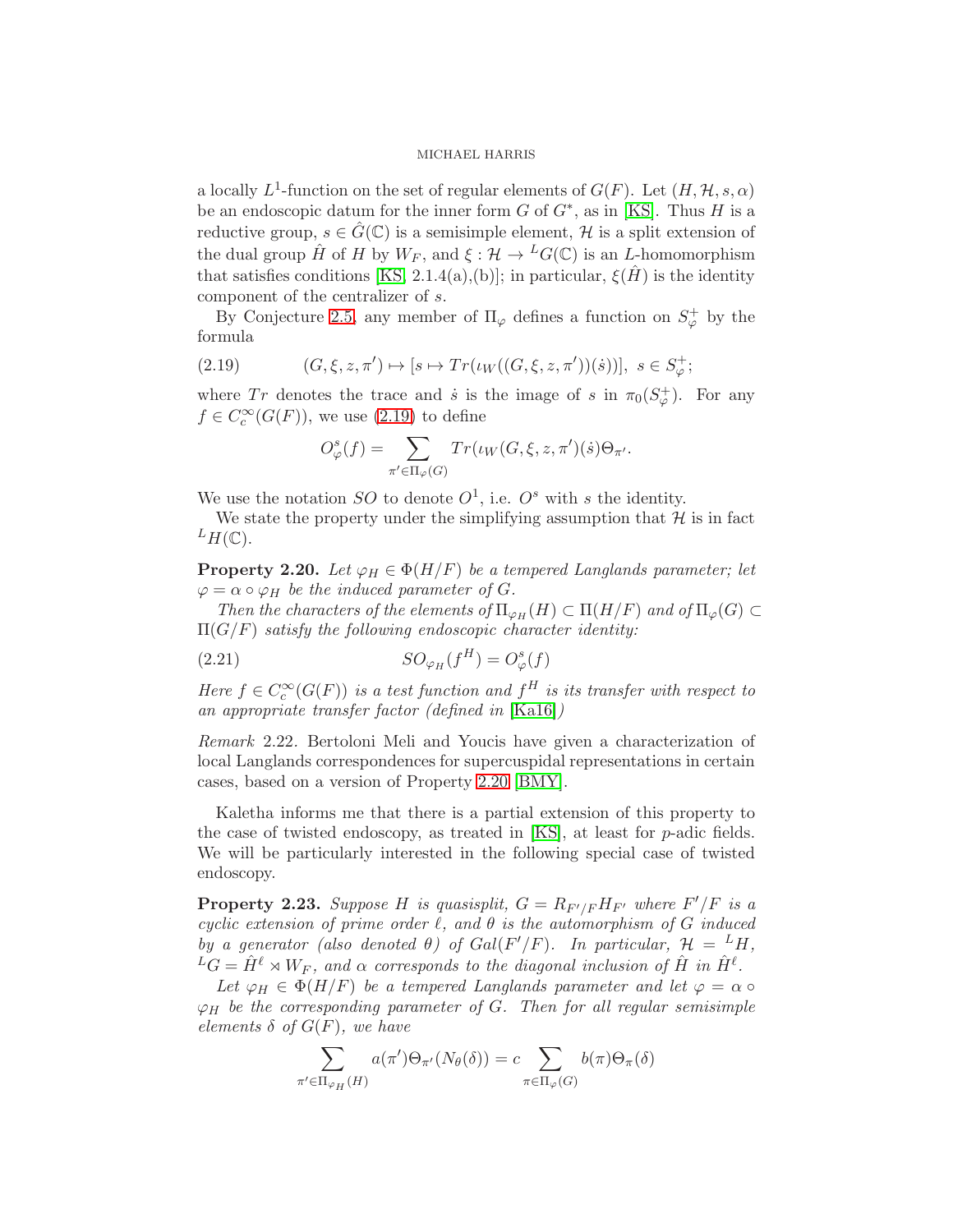### LOCAL LANGLANDS CORRESPONDENCES

for complex constants  $a(\pi')$ ,  $b(\pi)$ , and for a constant c that can be normalized to equal 1 with additional choices. Here  $N_{\theta}$  denotes the norm map on regular semisimple conjugacy classes.

Remark 2.24. Because there is no general statement of Property [2.23](#page-15-2) in the literature, the referee advised me to introduce the constants  $a(\pi')$  and  $b(\pi)$ in the above formula, buit pointed out that, in all cases studied thus far, the  $a(\pi')$  and  $b(\pi)$  all turn out to equal 1.

Let G be a connected reductive group over the global field  $K$ . Let S be a finite set of places of K and for each  $v \in S$  let  $\Pi_v$  be an admissible irreducible representation of  $G(K_v)$ . In practice, S will be empty if K is a function field and will consist of the set of archimedean places if  $K$  is a number field, but we lose nothing by considering the more general situation. Let  $\mathcal{A}_0(K,\Pi_S)$  be the set of cuspidal automorphic representations  $\Pi$  of  $G(\mathbf{A}_K)$ with  $\Pi_S \stackrel{\sim}{\longrightarrow} \otimes_v \Pi_v$ .

Let  $\Phi(G/K)$  be the set of (equivalence classes of) compatible families of homomorphisms

$$
\varphi_{\ell}: Gal(K^{sep}/K) \to {}^CG(\overline{\mathbb{Q}}_{\ell})
$$

that are unramified outside a finite set of places of  $K$ , where  ${}^{C}G$  is the C-group introduced in [\[BG\]](#page-48-6) if K is a number field and is  ${}^L G$  if K is a function field;  $\ell$  runs over all primes different from the characteristic of K. Say  $(\varphi_{\ell})$  is semisimple if each  $\varphi_{\ell}$  has the following property: if (the projection on the identity component of)  ${}^{C}G(\overline{\mathbb{Q}}_{\ell})$  of  $\varphi_{\ell}(Gal(K^{sep}/K))$  is contained in a proper parabolic subgroup then it is contained in a Levi factor. Let  $\Phi(G/K)^{ss} \subset \Phi(G/K)$  denote the subset of semisimple representations.

<span id="page-16-0"></span>Property 2.25. Suppose there is a global semisimple parametrization of the automorphic representations  $\mathcal{A}_0(K,\Pi_S)$ 

$$
\mathcal{L}_K^{ss} : \mathcal{A}_0(K,\Pi_S) \to \Phi(G/K)^{ss}
$$

that is normalized so that, for each  $\Pi \in \mathcal{A}_0(K,\Pi_S)$  and all  $w \notin S$  such that  $\Pi_w$  is spherical, the restriction  $\mathcal{L}^{ss}(\Pi)_w$  of  $\mathcal{L}^{ss}(\Pi)$  to a decomposition group  $\Gamma_w$  at w is unramified and G is quasi split, the semisimplification of  $\mathcal{L}^{ss}(\Pi)_w$  is the Satake parameter of  $\Pi_w$ .

Then for all places  $v \notin S$ , the semisimplification of  $\mathcal{L}^{ss}(\Pi)_{v}$  equals  $\mathcal{L}^{ss}(\Pi_{v})$ .

Global semisimple parametrizations are constructed in complete general-ity in [\[Laf18\]](#page-50-4) when K is a function field and  $S = \emptyset$ . The construction has been extended to all automorphic representations by C. Xue [\[CX\]](#page-48-7). When K is a number field, semisimple parametrizations for certain classes of G and  $\Pi<sub>S</sub>$  have been constructed by means of Shimura varieties. These will be discussed below.

<span id="page-16-1"></span>**Property 2.26.** [Independence of  $\ell$ ] Let C run over the fields  $\mathbb{Q}_{\ell}$ , as  $\ell$ varies among primes different from p. For each  $\ell$  there is a parametrization  $\mathcal{L}_{\ell}^{ss}$ , with the following property. Let E be a number field and assume  $\pi \in$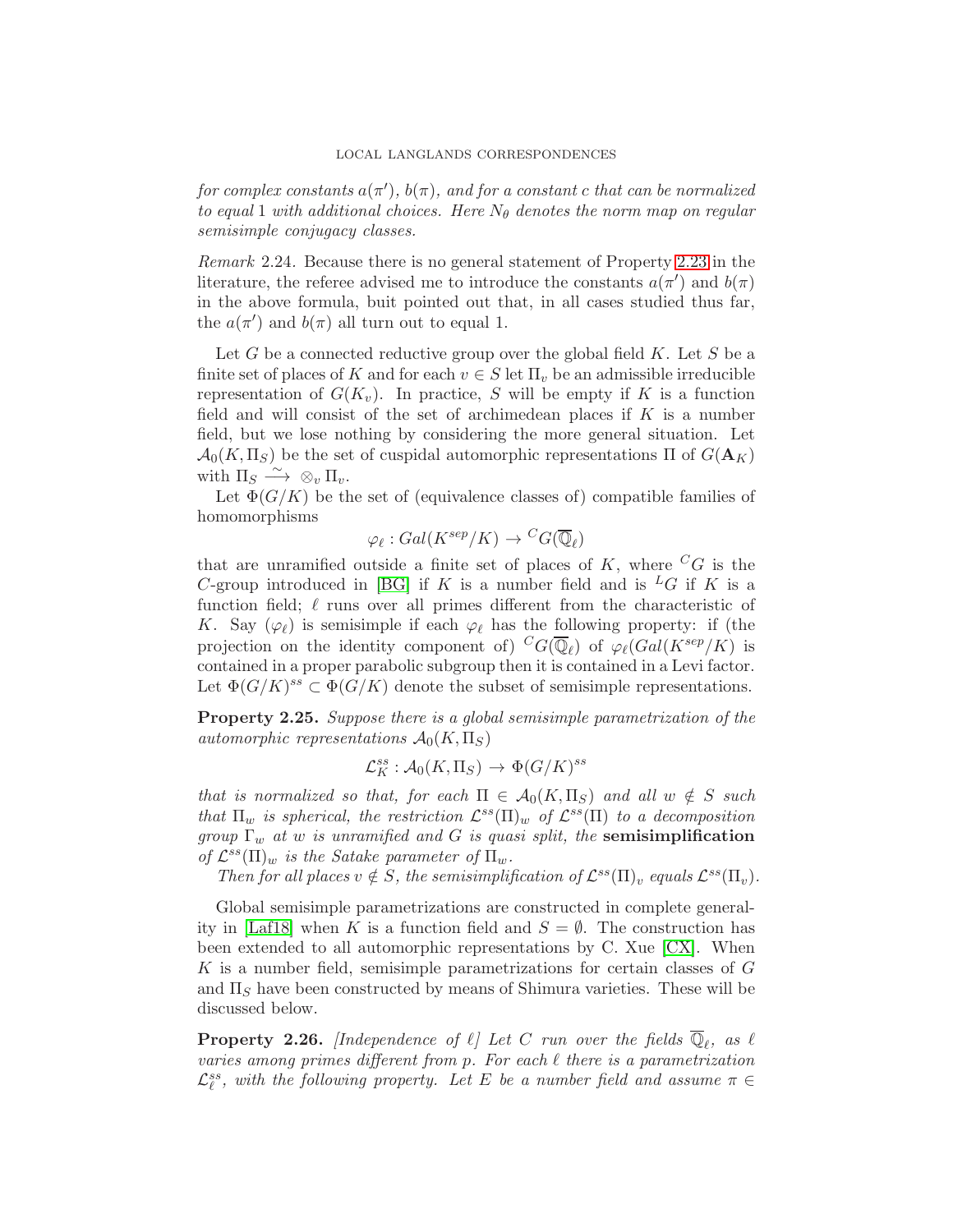$\Pi(G/F)$  has a model over E. Then for any  $\sigma : {}^L G \to GL(N)$  and for every  $g \in W_F$ , the characteristic polynomial of  $\sigma \circ \mathcal{L}_{\ell}^{ss}(\pi)(g)$  has coefficients in E, independent of  $\ell$ .

## 3. THE CASE OF  $GL(n)$

With regard to the local Langlands correspondence, the situation for  $GL(n)$  is satisfying for a number of reasons. Let F be any nonarchimedean local field, and let  $G = GL(n)$ . The following theorem has been proved in several ways, which are compared in §[3.2.](#page-19-0)

<span id="page-17-1"></span>**Theorem 3.1.** Conjecture [2.2](#page-8-0) is valid for  $G/F$ . Moreover, the collection of local parametrizations  $\mathcal{L} = \mathcal{L}_{GL(n)/F}$ , as n varies, satisfies all the relevant Properties in §[2.1.1](#page-11-3) and §[2.1.2.](#page-13-0)

More precisely,  $\mathcal{L}_{GL(n)/F}$  satisfies

- (1) Property [2.6](#page-11-4) for  $n = 1$ ;
- (2) Properies [2.7,](#page-11-5) [2.9,](#page-11-6) [2.13,](#page-12-1) [2.14,](#page-12-0) [2.12,](#page-12-2) and [2.15,](#page-12-3) as written;
- (3) Property [2.8](#page-11-0) for the homomorphism  $\nu = \det : GL(n) \to GL(1);$
- (4) Property [2.18](#page-14-0) for representations of  $G = GL(n) \times GL(m)$ , where the theory of Definition [2.17](#page-13-1) is the Rankin-Selberg theory – either that of Jacquet-Piatetski-Shapiro-Rallis or Shahidi [\[JPSS,](#page-50-10) [Sh83\]](#page-51-9) – with  $\sigma : G \to GL(nm)$  is the tensor product representation, and A is the class of **generic** representations. Property [2.18](#page-14-0) also holds for several other theories of automorphic L-functions with  $G = GL(n)$ (see Remark [3.2,](#page-17-0) below).
- (5) Property [2.20](#page-15-1) will be discussed in connection with classical groups. On the other hand, Property [2.23](#page-15-2) is valid for  $GL(n)/F$ .
- (6) When F is of positive characteristic, property [2.25](#page-16-0) is valid and  $\mathcal{L}^{ss}$ is defined in terms of the cohomology of moduli spaces of shtukas, either in [\[LRS\]](#page-51-1) (for compact moduli spaces) or in [\[Laf02\]](#page-50-2) (for general cuspidal automorphic representations; or indirectly as in [\[Laf18\]](#page-50-4).
- (7) When F is a p-adic field, property [2.25](#page-16-0) is valid when the global  $\mathcal{L}^{ss}$  is defined on Shimura varieties attached to unitary (similitude) groups and their inner twists.

<span id="page-17-0"></span>Remark 3.2. The book of Godement-Jacquet [\[GJ72\]](#page-49-12) defines a theory of automorphic L-functions, with  $\sigma$  the standard representation of  $GL(n)$  to itself, with  $\mathcal{A} = \Pi(GL(n)/F)$ . The parametrization  $\mathcal{L}_{GL(n)/F}$  satisfies Property [2.18](#page-14-0) for this theory, and for theories defined when  $\sigma$  is either the exterior square or the symmetric square, or when  $n = 2$  and  $\sigma$  is the symmetric cube. See [\[CST,](#page-48-8) [HeLo21,](#page-50-11) [He21\]](#page-50-12) for details.

In equal characteristic Property [2.12](#page-12-2) is a simple consequence of the global Langlands correspondence for  $GL(n)$  over function fields. As far as I know, Property [2.12](#page-12-2) has not been verified in print for p-adic fields, but it follows easily from compatibility with L and  $\varepsilon$  factors for  $GL(n)$ .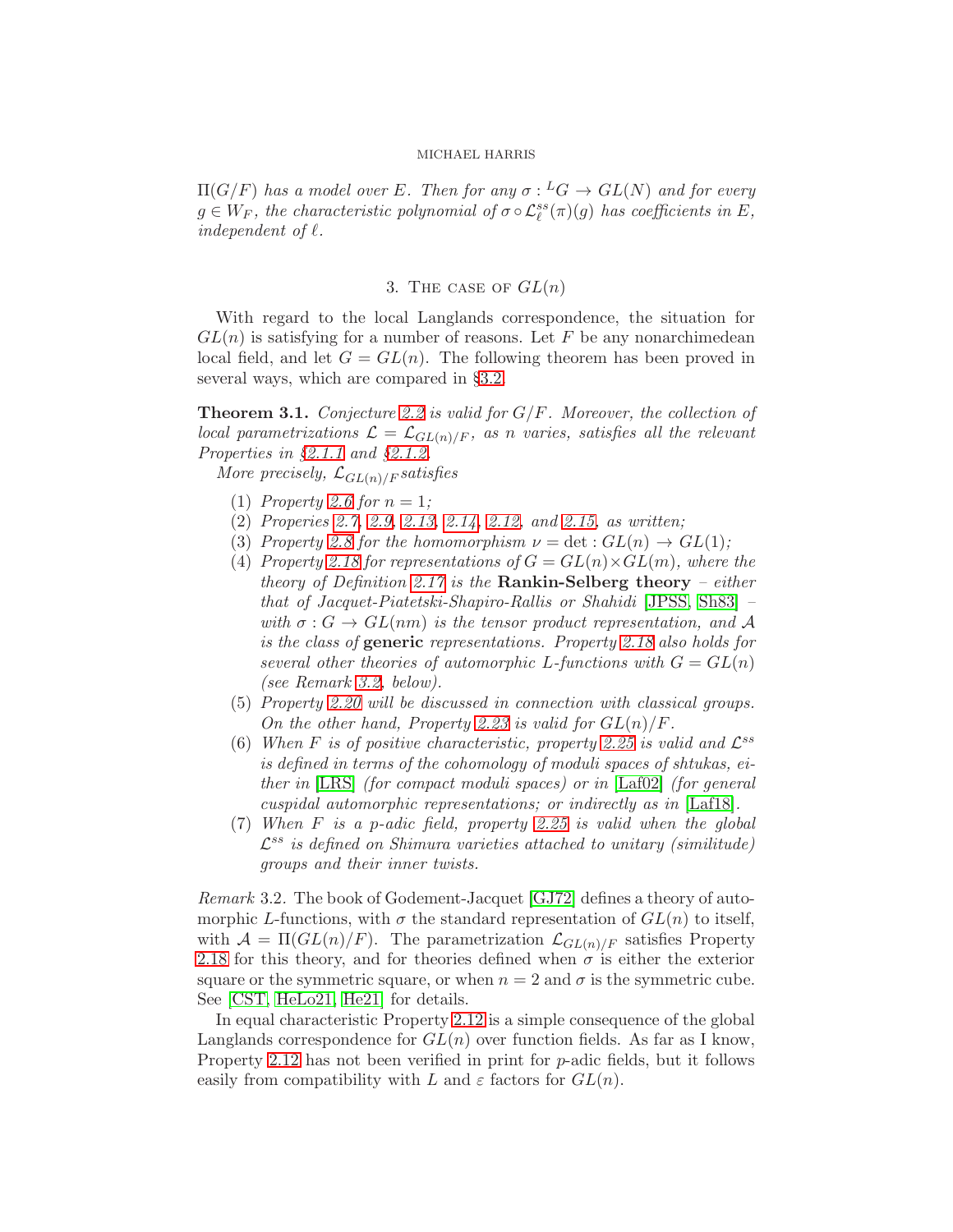Henniart proved in [\[He93\]](#page-49-10) that the properties [2.6,](#page-11-4) [2.8,](#page-11-0) and [2.18](#page-14-0) for the Rankin-Selberg local factors characterize the collection of  $\mathcal{L}_{GL(n)/F}$  uniquely, for all  $n$ . The other properties come as a bonus; however, the known constructions of  $\mathcal{L}_{GL(n)/F}$ , for  $n > 3$ , are all based on Property [2.25](#page-16-0) and the proof that they give bijections make strong use of Property [2.23](#page-15-2) and a variant, not stated here, for automorphic induction.

3.1. The numerical correspondence and Henniart's splitting theorem. Let  $\Phi^0(GL(n)/F) \subset \Phi(GL(n)/F)$  denote the subset of irreducible parameters – in other words, irreducible *n*-dimensional representations of W<sub>F</sub>. Let  $\Pi^0(GL(n)/F) \subset \Pi(GL(n)/F)$  denote the subset of supercuspidal representations. The proofs of Theorem [3.1](#page-17-1) in [\[LRS,](#page-51-1) [Laf02,](#page-50-2) [Laf18\]](#page-50-4) (in positive characteristic) and in [\[HT01,](#page-49-6) [He00,](#page-49-7) [Sch13\]](#page-51-3) (for p-adic fields) all depend crucially[2](#page-18-0) on at least one of the two closely related results first proved by Henniart in [\[He88,](#page-49-11) [He90\]](#page-49-13):

<span id="page-18-1"></span>Theorem 3.3. [\[He88\]](#page-49-11)/Henniart's numerical correspondence] Let

 $\mathcal{L}: \Pi^0(GL(n)/F) \to \Phi^0(GL(n)/F)$ 

be an injective (resp. surjective) map. Suppose  $\mathcal L$  preserves conductors (a weak form of Property [2.17](#page-13-1) for  $\varepsilon$  factors) and is compatible with twists by characters of finite order (a weak form of Property [2.8\)](#page-11-0).

Then  $L$  is bijective.

The proof is based on an idea that goes back to Tunnell's proof [\[Tu78\]](#page-51-10) of most cases of the local Langlands correspondence for  $GL(2)$ . The two sides of the map  $\mathcal L$  are partitioned according to conductors. Each equivalence class is the union of finitely many orbits under twisting by characters. The number of orbits of fixed conductor on the left-hand side can be counted by using the Jacquet-Langlands correspondence to reduce the problem to counting irreducible representations of finite quotients of the multiplicative group of a division algebra. When  $F$  is of positive characteristic, Henniart counts the number of orbits on the right-hand side with the help of Laumon's Fourier transform; for  $F$  p-adic there is an intricate argument using the Deligne-Kazhdan method of close local fields (see §[6.2,](#page-27-1) below).

<span id="page-18-2"></span>**Theorem 3.4.** [\[He90\]](#page-49-13) [Splitting theorem] Let  $F_0$  be a non-archimedean local field, n a positive integer, and  $\pi_0$  a supercuspidal representation of  $G(F_0)$ . There is a finite sequence of cyclic extensions  $F_0 \subset F_1 \subset \cdots \subset F_r$  such that, if we define  $\pi_i$  by induction as the representation of  $G(F_i)$  obtained as the cyclic base change from  $F_{i-1}$  of  $\pi_{i-1}$ , then  $\pi_r$  is not supercuspidal.

The statement presupposes the existence of cyclic base change, which is established by Arthur and Clozel in [\[AC\]](#page-48-9). Henniart's proof in [\[He90\]](#page-49-13) is a two-page deduction from his construction in [\[He88\]](#page-49-11) of numerical correspondences  $\mathcal L$  satisfying the properties of Theorem [3.3.](#page-18-1) The point is that one

<span id="page-18-0"></span><sup>&</sup>lt;sup>2</sup>However, upon closer examination one sees that these results are superfluous for the proofs in [\[Laf02,](#page-50-2) [Laf18\]](#page-50-4).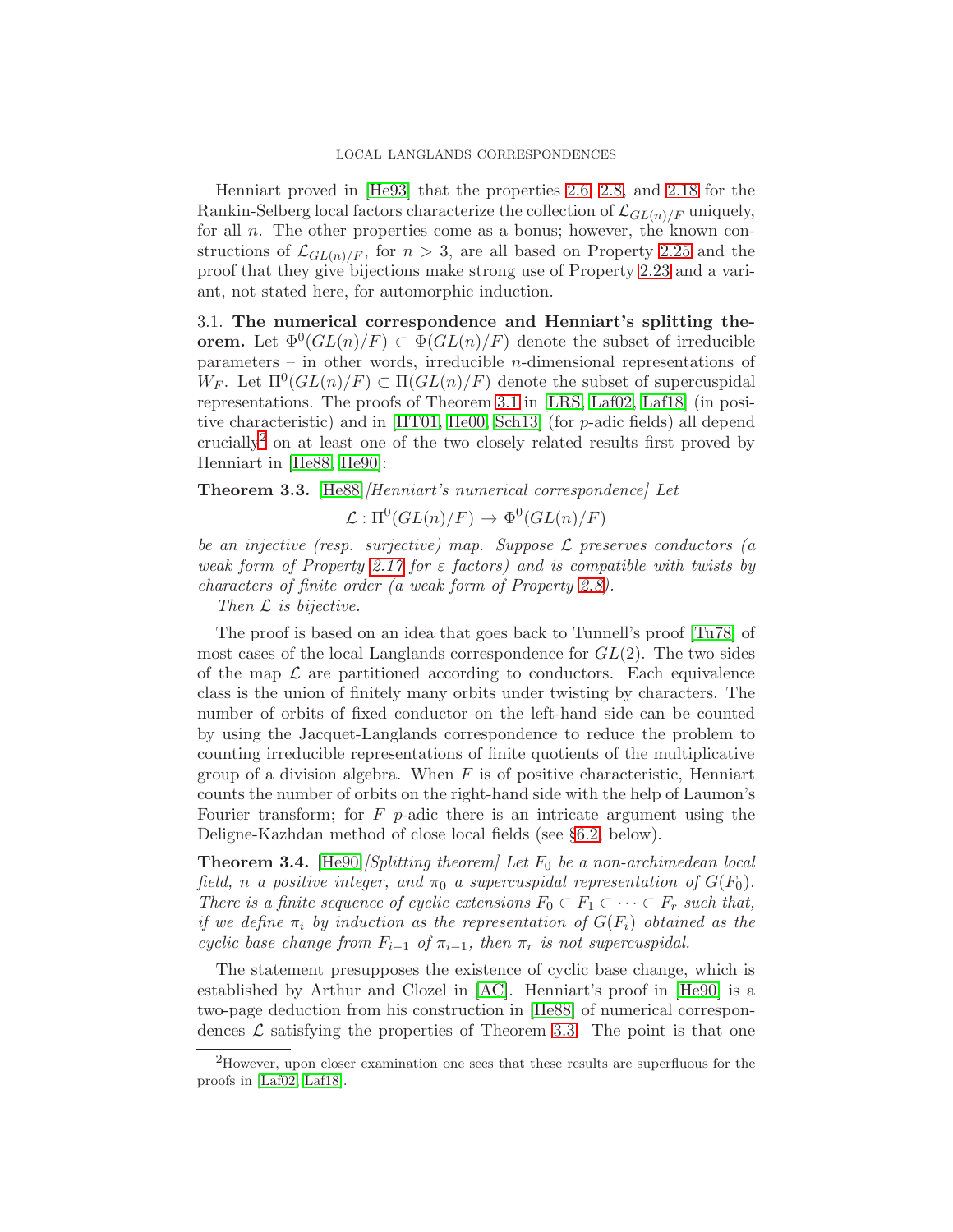can find a sequence of  $F_i$  as in the statement of the theorem so that  $\mathcal{L}(\pi_r)$ is unramified. Although at the time it was not known that the among the  $\mathcal L$  he constructed there was one that satisfies Property [2.18,](#page-14-0) his correspondences were sufficiently well-behaved with respect to base change that he could deduce that if  $\mathcal{L}(\pi_r)$  is unramified then it cannot be supercuspidal.

<span id="page-19-0"></span>3.2. Comparing proofs of the local correspondence for  $GL(n)$ . It was agreed from the beginning that a local parametrization

$$
\mathcal{L} : \Pi(GL(n)/F) \to \Phi(GL(n)/F)
$$

deserved to be called the local Langlands correspondence only if it was a bijection that satisfied Property [2.18](#page-14-0) for the Godement-Jacquet theory of local L and  $\varepsilon$  factors. This was the form in which the conjecture was proved for  $GL(2)$  in most cases by Tunnell [\[Tu78\]](#page-51-10), then in all cases by Kutzko [\[Ku\]](#page-50-13). The two proofs had a significant difference: Tunnell's was based on the counting argument described above, whereas Kutzko's was the first to be based on classification by types, as discussed in §[3.3](#page-20-0) below. Henniart's proof for GL(3) was also based on types.

The goal posts had been moved by the time Laumon, Rapoport, and Stuhler proved the local Langlands conjecture for  $GL(n)$  over local fields of positive characteristic [\[LRS\]](#page-51-1). Now a local Langlands correspondence had to satisfy Properties [2.6,](#page-11-4) [2.8,](#page-11-0) and [2.18](#page-14-0) for the Rankin-Selberg local factors; as mentioned above, Henniart had proved that these properties sufficed to characterize a correspondence uniquely. He had in the meantime used Theorem [3.3](#page-18-1) to construct numerical correspondences – bijections that preserved conductors. But his method did not prove Property [2.8](#page-11-0) , and in fact could not, because it gave a family of correspondences that differed by uncontrolled unramified twists, rather than a single correspondence.

The first canonical bijection  $\mathcal{L} : \Pi^0(GL(n)/F) \to \Phi^0(GL(n)/F)$ , when  $F$  is a p-adic field was constructed in [\[H97\]](#page-49-4). It was initially constructed as a map,  $\mathcal{L} : \Pi^0(GL(n)/F) \to \Phi(GL(n)/F)$  arising from a realization in cohomology, specifically the cohomology of an appropriate p-adic symmetric space. To prove that it was a bijection with the irreducible subset  $\Phi^0 \subset \Phi$ followed from a theorem proved in a paper of Bushnell, Henniart, and Kutzko [\[BHK\]](#page-48-0): any such  $\mathcal L$  is a bijection provided it satisfies Properties [2.6,](#page-11-4) [2.7,](#page-11-5) [2.8,](#page-11-0) [2.9,](#page-11-6) [2.23,](#page-15-2) and two other properties specific to  $GL(n)$ : the central character of  $\pi$  corresponds by class field theory to det  $\mathcal{L}(\pi)$ , and  $\mathcal L$  is compatible with cyclic automorphic induction. This proof relied on Henniart's Theorem [3.4,](#page-18-2) and thus indirectly on Theorem [3.3.](#page-18-1)

However, the methods of [\[H97\]](#page-49-4) and [\[BHK\]](#page-48-0) were not sufficient to prove Property [2.18](#page-14-0) for L and  $\varepsilon$  factors of pairs, although [\[BHK\]](#page-48-0) did show that it preserved conductors of pairs. Thus it could not yet be called the local Langlands correspondence.

All known proofs of [2.18](#page-14-0) for  $GL(n) \times GL(m)$  depend on a global construction – in other words, on local-global compatibility as in Property [2.25,](#page-16-0) for a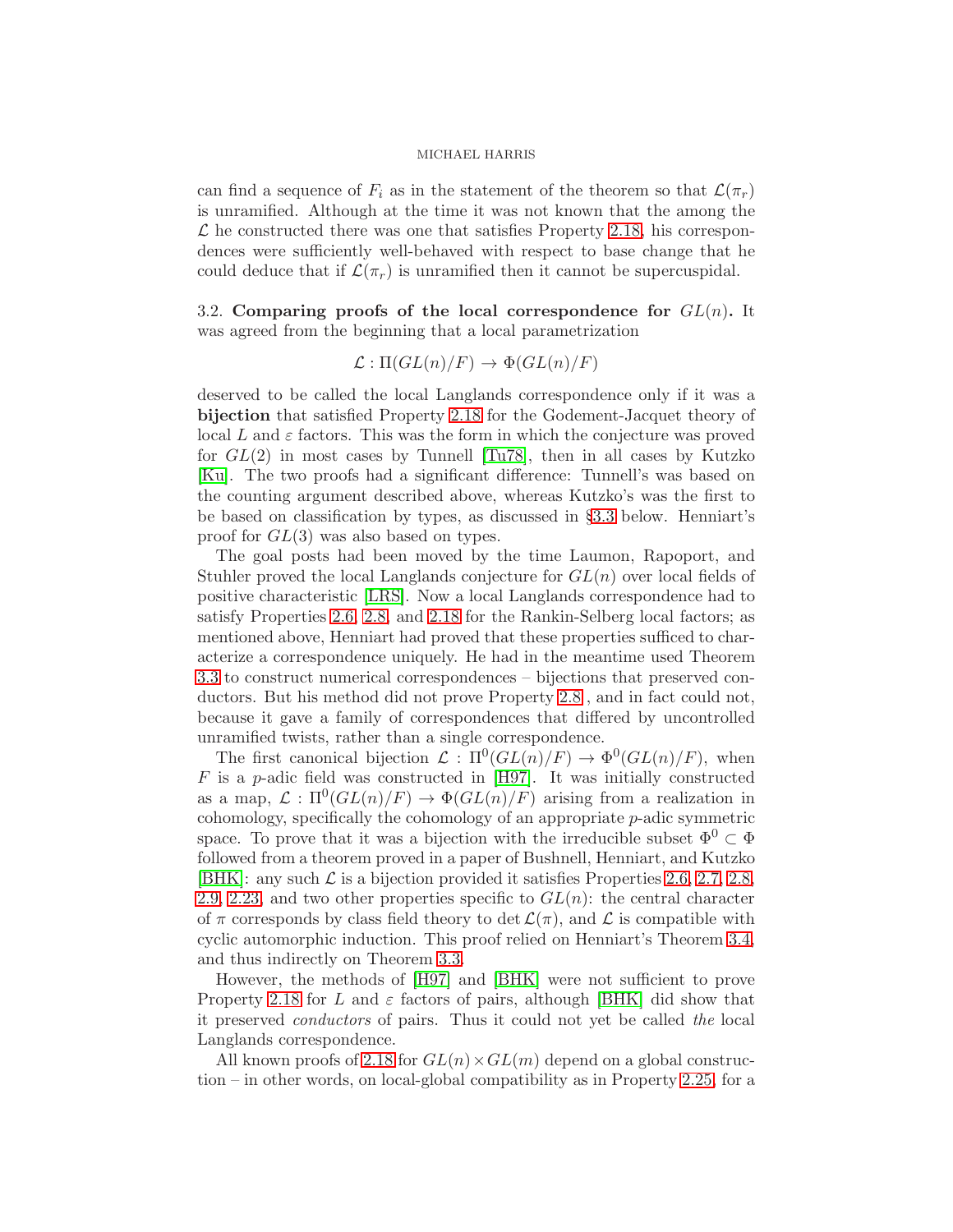### LOCAL LANGLANDS CORRESPONDENCES

sufficiently general class of cuspidal automorphic representations. The class had to consist of Π with two properties: the existence of global parameters  $\mathcal{L}(\Pi)$ , as in [2.25,](#page-16-0) and the existence of global functional equations for the L-functions attached to the Galois parameter  $\mathcal{L}(\Pi)$  that are independent of the equations known for  $\Pi$  itself. In positive characteristic the second property was a special case of a theorem of Grothendieck that applied to all cuspidal  $\Pi$ , and the proof in [\[LRS\]](#page-51-1), like the later proofs in [\[Laf02\]](#page-50-2) and [\[Laf18\]](#page-50-4), consisted in constructing the global parameters  $\mathcal{L}(\Pi)$ . For number fields a special class of Π was constructed in [\[H98\]](#page-49-5) that satisfied the necessary properties and was used in the proofs in [\[HT01,](#page-49-6) [He00,](#page-49-7) [Sch13\]](#page-51-3). More recently, Daniel Li-Huerta has given a new proof in positive characteristic [\[LH21\]](#page-51-11), modeled on the proof in [\[Sch13\]](#page-51-3) for p-adic fields.

<span id="page-20-0"></span>3.3. Classification by types. A second classification of  $\Pi^0(GL(n)/F)$  is given in terms of representations of compact open subgroups. Let G be a general reductive group over  $F$ , and let  $Z_G \subset G$  denote the center. Let  $U \subset G(F)$  be an open subgroup that contains  $Z_G(F)$  and is compact modulo  $Z_G(F)$ . Let  $\lambda: U \to GL(V)$  be a continuous finite-dimensional representation with coefficients in C. Let  $C_c(G(F), V)$  denote the space of continuous (locally constant) functions on  $G(F)$ , with values in V, that are compactly supported modulo  $Z_G(F)$ . The compact induction  $c - Ind_U^{G(F)} \lambda$  is the space

$$
(3.5) \qquad \{f \in C_c(G(F), V) | f(ug) = \lambda(u)f(g) \,\,\forall g \in G(F), u \in U\}.
$$

It is a general fact that if  $c - Ind_U^{G(F)} \lambda$  is irreducible then it is supercuspidal. For  $G = GL(n)$  the book of Bushnell and Kutzko [\[BK\]](#page-48-10) provides the following classification of  $\Pi^0(GL(n)/F)$  as compactly induced representations:

<span id="page-20-1"></span>**Theorem 3.6** ([\[BK\]](#page-48-10)). Every supercuspidal representation of  $GL(n, F)$  is isomorphic to one induced from an irreducible representation of an open subgroup that is compact modulo  $Z_{GL(n)}(F)$ . More precisely, let  $\pi \in \Pi^0(GL(n)/F)$ . Then there is a pair  $(\mathbf{J}, \Lambda)$ , with **J** compact modulo  $Z_{GL(n)}(F)$  and  $\Lambda$ :  $J \to GL(n, V)$  an irreducible continuous finite-dimensional representation, with the following properties:

- (i) Let  $\pi'$  be an irreducible representation  $GL(n, F)$  and suppose  $\Lambda$  occurs in the restriction of  $\pi'$  to **J**. Then  $\pi' \stackrel{\sim}{\longrightarrow} \pi$ ;
- (ii) The pair  $(\mathbf{J}, \Lambda)$  is unique up to conjugation;
- (iii)  $\pi \stackrel{\sim}{\longrightarrow} c Ind_{\mathbf{J}}^{GL(n,F)} \Lambda$ .

Property (i) asserts that the pair  $(J, \Lambda)$  is a *type* (more precisely an extended type) for  $\pi$ . In [\[BK99\]](#page-48-11) Bushnell and Kutzko described a more general theory of types for irreducible admissible representations of  $GL(n, F)$ ; the representations  $\pi$  that contain such types correspond to a connected component of the Bernstein center of  $GL(n, F)$ .

More will be said about types in §[5](#page-24-0) below. For now I quote what I wrote in my 2002 ICM talk, allowing for the change in notation: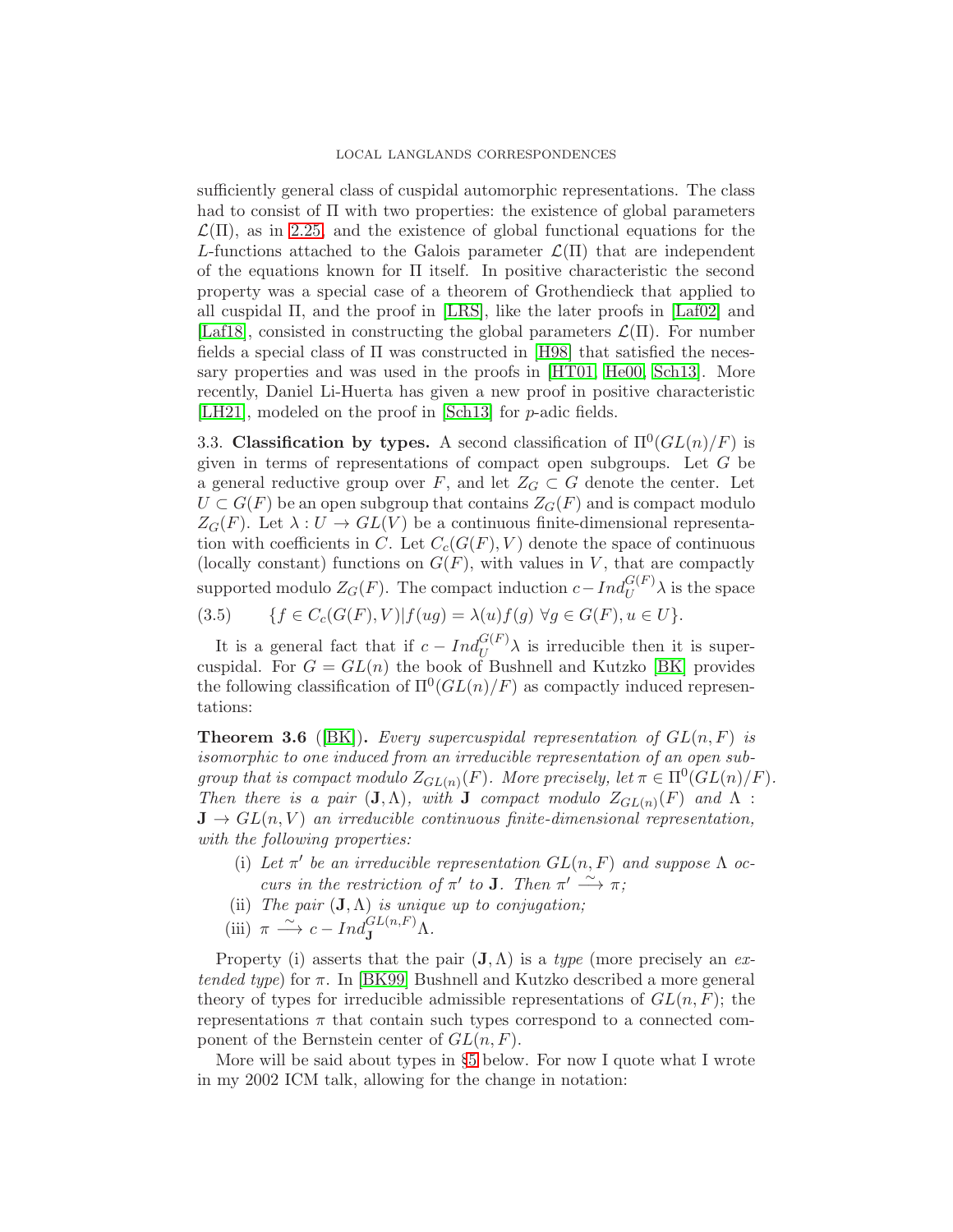The outstanding open problem concerning the local Langlands correspondence is undoubtedly

- Define  $\mathcal{L}(\pi)$  directly in terms of the type  $(\mathbf{J}, \Lambda)$  (and vice versa)
- Show directly that the definition of  $\mathcal{L}(\pi)$  in terms of  $(\mathbf{J}, \Lambda)$  has the expected properties of a local Langlands correspondence.

Although there has been some significant progress, especially when the residue characteristic p is prime to n [\[BH10,](#page-48-12) [Tam16\]](#page-51-12), this problem is still open in general nearly 20 years later.

3.3.1. Inner forms. Let G be an inner form of  $GL(n)$  over F. Thus G can be identified with  $GL(a, D)$  where D is a central division algebra over F of dimension  $b^2$  and  $ab = n$ . The generalized Jacquet-Langlands correspondence includes a bijection

(3.7) 
$$
JL: \Pi^{0,0}(G/F) \xrightarrow{\sim} \Pi^{0}(GL(n)/F)
$$

where  $\Pi^{0,0}(G/F) \subset \Pi^{0}(G/F)$  is an appropriate subset of the cuspidal representations, which is characterized by an identity of characters, as follows. If  $\gamma \in G(F)$  and  $\delta \in GL(n, F)$  are semisimple elements (or conjugacy classes), we write  $\gamma \leftrightarrow \delta$  if their characteristic polynomials are equal over  $\bar{F}$ . We denote the distribution character of  $\pi \in \Pi^0(]/F$  by  $\chi_{\pi}$ . Now if  $\pi \in \Pi^0(G/F)$ then for any elliptic regular element  $\gamma \in G(F) = GL(a, D)$  with  $\gamma \leftrightarrow \delta$  as above we have

(3.8) 
$$
\chi_{\pi}(\gamma) = (-1)^{a-1} \chi_{JL(\pi)}(\delta).
$$

The analogue of Theorem [3.6](#page-20-1) for  $GL(a, D)$  was developed in a series of articles by Sécherre and Stevens, joined for one article by Broussous, and completed in [\[SS\]](#page-51-13).

## 4. Other groups

<span id="page-21-0"></span>4.1. Classical groups. Arthur's book [\[A\]](#page-48-1) reduces the local and global Langlands correspondences for split symplectic and special orthogonal groups, when  $F$  is a *p*-adic field, to the correspondences for general linear groups. As a consequence he obtains what should be a definitive version of the local correspondence for tempered representations of these classical groups over p-adic fields. Subsequent work by Mok and Kaletha, M´ınguez, Shin, and White [\[Mok,](#page-51-4) [KMSW\]](#page-50-3) obtains analogous correspondences for unitary groups. A complete theory for classical groups seems still to be conditional on results in harmonic analysis whose proofs have not yet appeared.

For even *n* the correspondence has its most natural statement for  $O(n)$ rather than  $SO(n)$ . When G is the split form of  $SO(n)$  with n even, and  $\pi, \pi' \in \Pi^{\text{temp}}(G/F)$ , we write  $\pi \sim \pi'$  if they are equivalent under the outer action of  $O(n, F)$  on  $SO(n, F)$ ; if G is another group then the relation  $\sim$  is just equality. Here is the statement of Arthur's version of the local correspondence, in the language of §[2.](#page-8-1)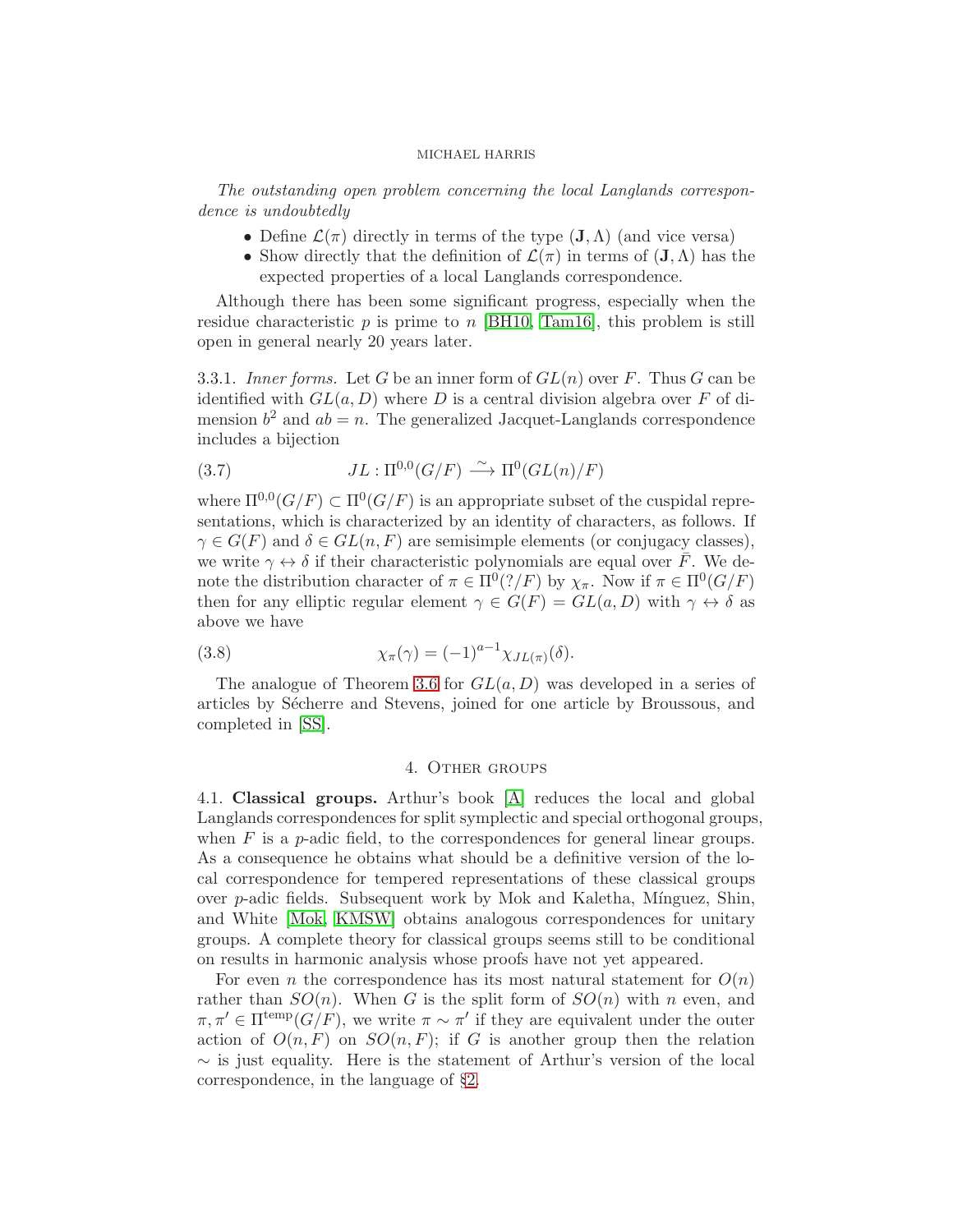<span id="page-22-0"></span>**Theorem 4.1** (Arthur). Let  $G = G^*$  be a split symplectic or quasi split special orthogonal group, over the p-adic field F. Let  $\varphi \in \Phi^{\text{temp}}(G/F)$ . Then there is a finite subset  $\Pi_{\varphi} \subset \Pi^{\text{temp}}(G/F) / \sim$  that is canonically in bijection with the group of characters of the (abelian) group  $\pi_0(S_{\varphi})/Z(\hat{G})$ . The corresponding map

$$
\mathcal{L} : \Pi^{\text{temp}}(G/F)/\sim \rightarrow \Phi^{\text{temp}}(G/F)/\sim
$$

satisfies Properties [2.7,](#page-11-5) [2.13,](#page-12-1) [2.14,](#page-12-0) [2.12,](#page-12-2) [2.15,](#page-12-3) and [2.20.](#page-15-1)

The bijection with the characters of  $\pi_0(S^+_{\varphi})/Z(\hat{G})$  is just the part of Condition (b) of Conjecture [2.5](#page-9-0) that corresponds to the quasi-split inner form.

Theorem [4.1](#page-22-0) is proved by comparing the stable trace formula for G with the twisted trace formula for the outer automorphism of  $GL(N)$ , where N depends on  $G$ . Thus by construction the parametrization for  $G$  is compatible with twisted endoscopic transfer from  $G$  to  $GL(N)$ . Properties [2.7](#page-11-5) and [2.12](#page-12-2) for G are not stated explicitly anywhere, as far as I know, but they follow immediately from the corresponding properties for  $GL(N)$ . The deduction of the local correspondence for G from results for  $GL(N)$  is one part of an elaborate multiple inductive argument, based on comparison of local as well as global trace formulas, that stretches over the entire length of [\[A\]](#page-48-1). One reading of the proof would place the starting point for the induction in §§6.5-6.7 of  $[A]$ : the orthogonality relations for (elliptic) characters are needed in order to characterize the structure of L-packets, and specifically to prove that the individual representations appear in the character with multiplicity one. This idea is the inspiration for the strategy that will be outlined in Part [3.](#page-44-0)

Property [2.18](#page-14-0) can be formulated in terms of the theory of automorphic L-functions obtained by means of the doubling method of Piatetski-Shapiro and Rallis. It seems to me that this version of Property [2.18](#page-14-0) can be deduced by comparing the functional equation for the doubling L-function of G with the standard functional equation for  $GL(N)$ , using the results of Rallis and Soudry in [\[RS05\]](#page-51-14), but I have been unable to find a proof in the literature. Ongoing work of Cai, Friedberg, Ginzburg, and Kaplan, starting with [\[CFGK\]](#page-48-13), should similarly give the version of Property [2.18](#page-14-0) for the Lfunctions of  $G \times GL(n)$ , but I haven't seen a definite statement for this case either. Property [2.25](#page-16-0) (local-global compatibility) for Arthur's correspondence, where the global parametrization for  $G$  is given by the cohomology of certain Shimura varieties of abelian type, seems to be open in most cases at the time of writing.

4.2.  $\mathbf{G_2}$ . For any quasi-split group G over F, let  $\Pi_g^0(G/F)$  denote the set of (equivalence classes of) generic supercuspidal representations of  $G(F)$ . Ten years before the publication of Arthur's book on classical groups, Jiang and Soudry [\[JSo\]](#page-50-14) obtained a parametrization of  $\Pi_g^0(G/F)$  in terms of Galois parameters, when  $G$  is a split odd orthogonal group.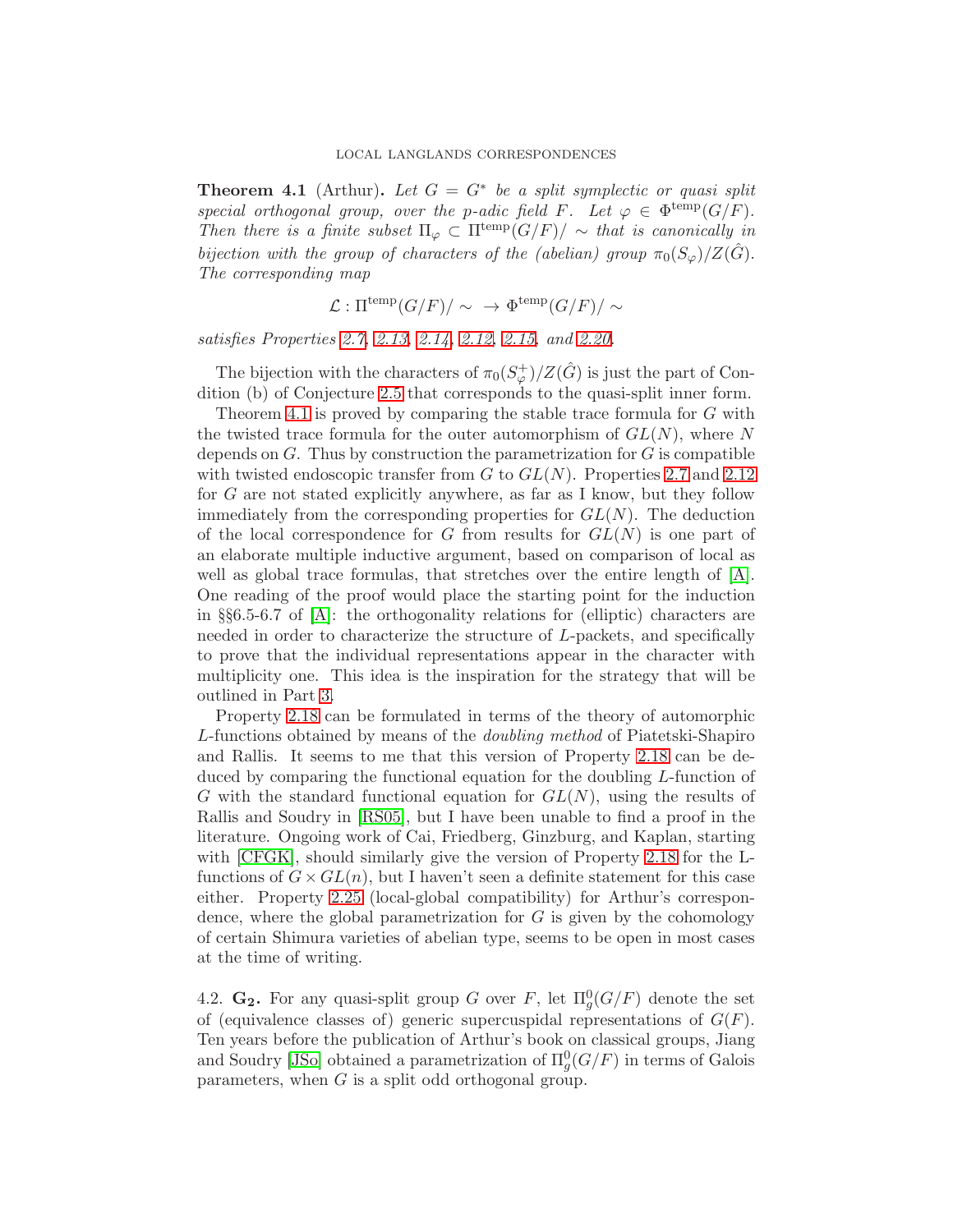<span id="page-23-0"></span>**Theorem 4.2.** For any positive integer n, there is a parametrization of **generic** supercuspidal representations of  $SO(2n+1, F)$ 

$$
\mathcal{L}_g: \Pi_g^0(G/F) \, \xrightarrow{\sim} \, \Phi^0(G/F)
$$

that satisfies Property [2.18](#page-14-0) for an appropriate theory of automorphic Lfunctions.

A proof of the analogous result for even orthogonal groups and symplectic groups is sketched in [\[JSo2\]](#page-50-15). The structure of the proof is discussed below, after the statement of an analogous result for  $G = G_2$ .

By the time this article is published it is likely that Gan and Savin will have completed their program to define a local Langlands correspondence for inner forms of  $G_2$  satisfying many of the properties in §[2.1.](#page-10-0) Their construction is based on an analysis of the exceptional theta correspondences for the dual reductive pairs  $(G_2, PGL(3))$  and  $(G_2, PSp(6))$  in exceptional groups of type  $E_6$  and  $E_7$ , respectively. The analysis has been carried out in a long list of papers by (in more or less chronological order) Ginzburg, Rallis, Soudry, Li, Magaard, Gross, Jiang, Woodbury, and Weissman, as well as Gan and Savin. Parameters with values in the dual group  $G$  of  $G_2$ , which is  $G_2$  itself, can be studied by means of the 7-dimensional representation of  $\ddot{G}$ , which takes values in  $SO(7)$ . Parameters for  $G_2$  are then matched with the known parameters for  $PGL(3)$  and  $PGSp(6)$  with values in  $SO(7)$  and the relations among these parameters are compared with those constructed by means of the exceptional theta correspondences. At the time of writing there are still a few issues to be sorted out over 2-adic fields.

The article [\[HKT\]](#page-49-14) takes the results on the exceptional theta correspondences as its starting point, but applies principles developed in connection with the deformation theory of global Galois representations. The main result is the following. We take  $G_2$  to designate the split form of the group. As above, let  $\Pi_g^0(G_2/F)$  denote the set of (equivalence classes of) generic supercuspidal representations of  $G_2(F)$ , and let  $\Phi^0(G_2/F)$  denote the subset of  $\Phi(G_2/F)$  consisting of (equivalence classes of) irreducible local parameters. The following theorem is the analogue for  $G_2$  of Theorem [4.2.](#page-23-0)

<span id="page-23-1"></span>Theorem 4.3. There is a natural bijection

$$
\mathcal{L}_g: \Pi_g^0(G_2/F) \stackrel{\sim}{\longrightarrow} \Phi^0(G_2/F).
$$

Since the first step in the construction involves the exceptional theta correspondence between  $G_2$  and  $PGSp(6)$ , one could with equal justice call  $\mathcal{L}_q$ an unnatural bijection. The proof is analogous to that of Theorem [4.2](#page-23-0) in that it relies essentially on the method of automorphic descent. Where Jiang and Soudry quoted the automorphic descent from general linear groups to classical groups as developed by Ginzburg, Rallis, and Soudry [\[GRS\]](#page-49-15), Theorem [4.3](#page-23-1) uses a result of Hundley and Liu that constructs generic automorphic representations of  $G_2$  using Fourier coefficients on  $E_7$  of Eisenstein series obtained from  $GL(7)$ . As in [\[GRS\]](#page-49-15), the automorphic representation of  $GL(7)$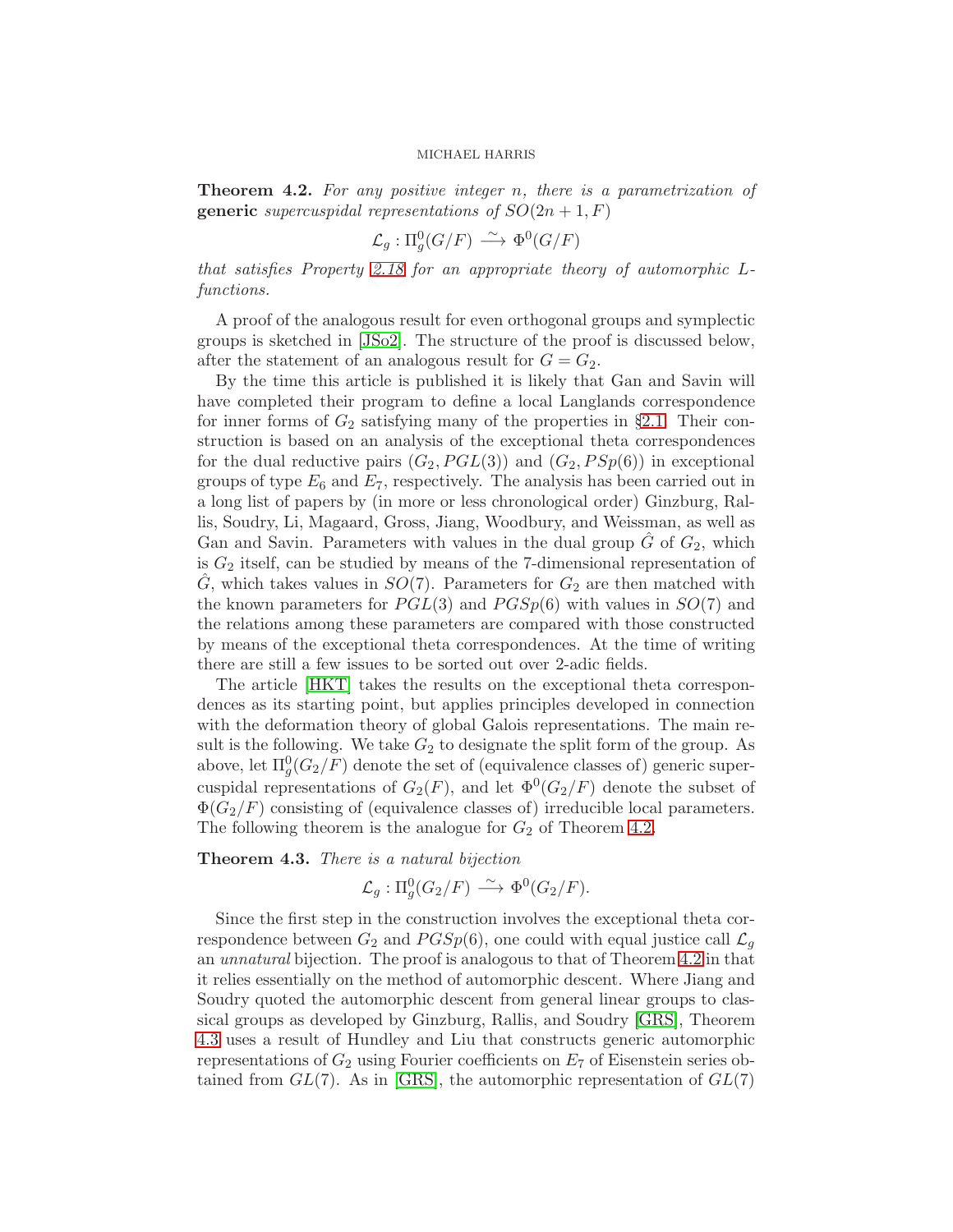descends to a generic automorphic representation of  $G_2$  precisely when a certain L-function of the general linear group – in this case the exterior cube L-function – has a pole. The proof in [\[HKT\]](#page-49-14) differs from previous proofs in that it makes use of automorphic lifting theorems and potential automorphy to realize a given parameter in  $\Phi^0(G_2/F)$ . A more general application of this strategy is proposed in Part [3.](#page-44-0)

Most of the properties listed in §[2.1.1](#page-11-3) are irrelevant to  $G_2$ . However, the local exceptional theta lifting is compatible with the global theta lifting of automorphic representations, and the local unramified lift to  $PGSp(6)$ , composed with the pullback to  $Sp(6)$  and then unramified functoriality from  $Sp(6)$  to  $GL(7)$  was computed to correspond to Langlands functoriality for the L-homomorphism

$$
\hat{G}_2 = G_2 \stackrel{r_7}{\rightarrow} GL(7) = \widehat{GL}(7),
$$

where  $r_7$  is the (unique) 7-dimensional representation of  $G_2$ . It follows from a theorem of Griess [\[Gr,](#page-49-16) Theorem 1] that the composition

$$
r_7 \circ \mathcal{L}_g : \Pi_g^0(G_2/F) \to GL(7)
$$

determines  $\mathcal{L}_g$  up to  $G_2$ -conjugation. Thus by Chebotarev density and a theorem of Chenevier [\[Ch\]](#page-48-14) the parametrization is uniquely determined.

In particular, one verifies easily, by comparison with the local Langlands correspondence for  $GL(7)$ , that the bijection  $\mathcal{L}_q$  satisfies Properties [2.7,](#page-11-5) [2.9,](#page-11-6) [2.12,](#page-12-2) [2.15,](#page-12-3) [2.25](#page-16-0) and [2.26,](#page-16-1) insofar as they apply to generic supercuspidal representations. There are also several constructions of automorphic Lfunctions for  $G_2$ , but as far as I know they have not been developed to the point of defining local  $\gamma$ -factors for ramified representations, so one can't yet assert that  $\mathcal{L}_q$  verifies property [2.18.](#page-14-0)

### 5. Supercuspidals by types

<span id="page-24-0"></span>5.1. Results of Yu, Kaletha, and Fintzen. In this section we will assume  $G$  to be semi-simple, to simplify the statements. It is generally believed that every supercuspidal representation of  $G(F)$  can be constructed by compact induction from an appropriate type  $(J, \Lambda)$ , as in Theorem [3.6.](#page-20-1) In [\[Yu01\]](#page-51-0) J.-K. Yu introduced a rather elaborate construction of types  $(\mathbf{J}, \Lambda)$ , for any reductive group that splits over a tamely ramified extension of  $F$ , and proved that  $c - Ind_{\mathbf{J}}^{G(F)} \Lambda$  is irreducible, hence supercuspidal. Although the proof contained no error, it was based on a statement that had been published with a misprint, and was false. A correct proof of Yu's theorem was given more recently by Fintzen [\[Fi19\]](#page-49-17), in connection with her proof of the fundamental theorem [\[Fi21\]](#page-49-3) that we have already mentioned several times.

<span id="page-24-1"></span>**Theorem 5.1.** Suppose G splits over a tame extension of  $F$  and  $p$  does not divide the order of the Weyl group  $W(G)$  of G. Then every irreducible supercuspidal representation of  $G(F)$  arises from Yu's general construction.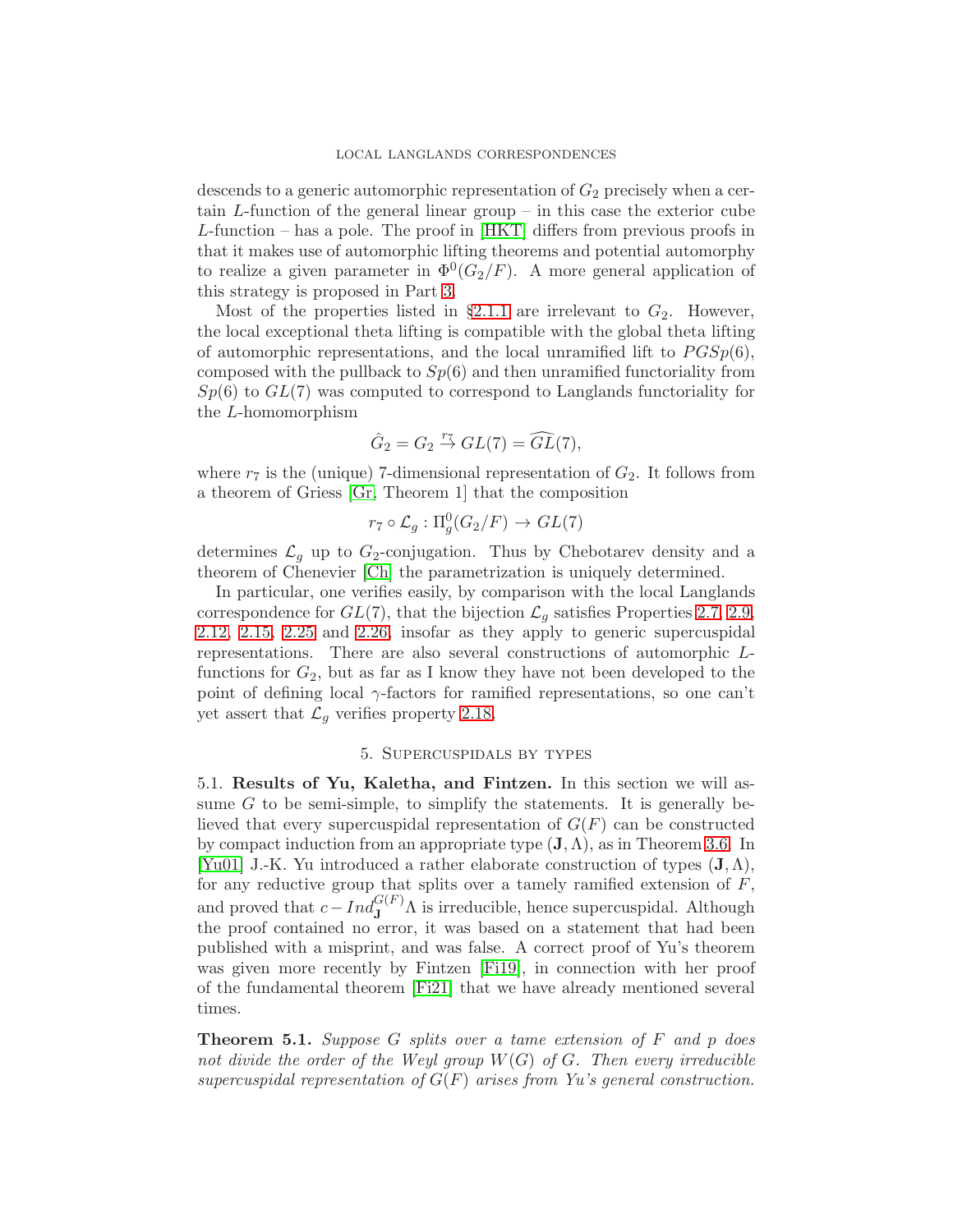In particular, every irreducible supercuspidal representation of  $G(F)$  is compactly induced from an irreducible representation of a compact open subgroup of  $G(F)$ .

When applied to  $GL(n)$ , Yu's construction recovers precisely the supercuspidals whose corresponding Langlands parameters are induced from characters of tame extensions of  $F$ , and indeed Yu's types can be identified with those of Bushnell and Kutzko [\[MY\]](#page-51-15). In particular, Yu's construction recovers all supercuspidals when  $n$  is prime to  $p$ . In general it is expected that the Langlands parameters of Yu's supercuspidals have the property that the image of wild inertia is contained in a maximal torus. A precise conjecture along these lines is due to Kaletha. In order to formulate his conjecture, Kaletha first introduces a more manageable parametrization of a subclass of Yu's supercuspidals. I quote the statement verbatim from Kaletha's ICM talk [\[Ka22\]](#page-50-8):

<span id="page-25-0"></span>**Theorem 5.2.** Assume that G splits over a tame extension of  $F$  and  $p$  does not divide the order of  $W(G)$ . The set of isomorphism classes of regular supercuspidal representations of  $G(F)$  is in a natural bijection with the set of  $G(F)$ -conjugacy classes of pairs  $(S, \theta)$ , where S is an elliptic maximal torus that splits over a tame extension, and  $\theta$  is a regular character of  $S(F)$ .

Regularity, as defined by Kaletha, is a property of general position. The Lparameters that Kaletha assigns to regular supercuspidals are include those homomorphisms  $\varphi : W_F \to L^2$  such that (i) the image of wild inertia is contained in a maximal torus of  $\hat{G}$  and (ii) the centralizer in  $\hat{G}$  of the image of the inertia subgroup  $I_F$  is abelian (the precise definition is slightly more general; see [\[Ka19,](#page-50-0) Definition 5.2.3]). Kaletha's proposed formula for  $\mathcal{L}(\pi)$ , when  $\pi$  is associated to  $(S, \theta)$  as in Theorem [5.2,](#page-25-0) naturally begins with the parameter  $\mathcal{L}(\theta): W_F \to \hat{S}$  from the abelian Langlands correspondence, but the complete construction, which occupies 15 difficult pages of [\[Ka19\]](#page-50-0), is much too intricate to review here. Moreover, Kaletha not only defines  $\mathcal{L}(\pi)$  but shows that the fiber of his map  $\mathcal{L}$  has the structure predicted by Conjecture [2.5.](#page-9-0) In [\[Ka20\]](#page-50-5) Kaletha singles out a somewhat more general class of Yu's supercuspidals that he calls non-singular, and carries out similar constructions for their parameters.

Kaletha's construction raises two immediate questions:

# Question 5.3. (1) Does Kaletha's parametrization coincide with those of Genestier-Lafforgue and Fargues-Scholze?

(2) Do the L-packets he defines satisfy the endoscopic character identities of Property [2.20?](#page-15-1) In particular, do his regular supercuspidal L-packets correspond to stable distributions?

Except for  $GL(n)$ , where the question has been answered affirmatively by combining the results of [\[BH10\]](#page-48-12) and [\[MY\]](#page-51-15), very little is known about the first question. The second question, on the other hand, was recently settled by Fintzen, Kaletha, and Spice for p-adic fields, with  $p \gg 0$  [\[FKS\]](#page-49-18).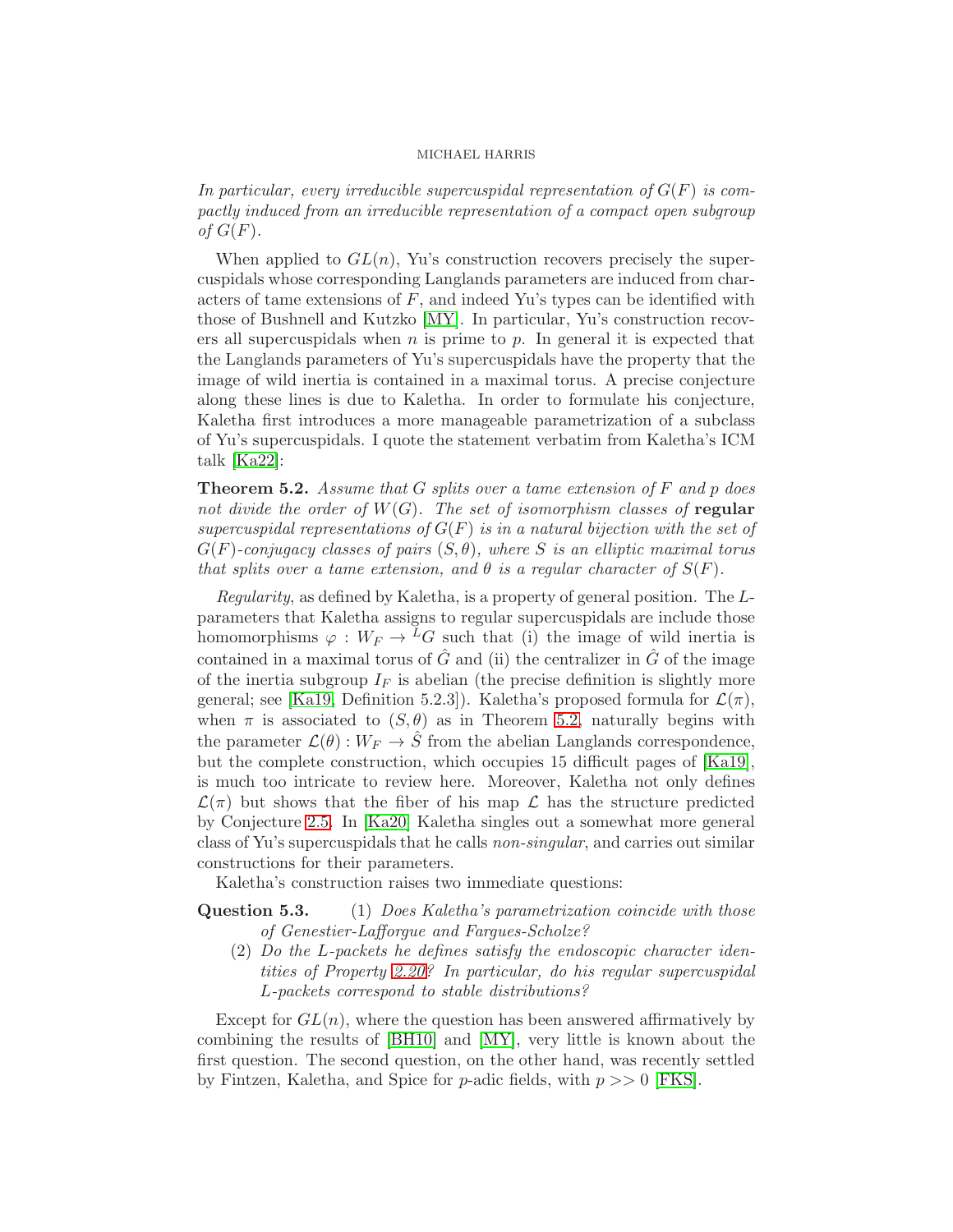Remark 5.4 (Depth zero representations). Kaletha's parametrization of regular supercuspidals generalizes the earlier study of depth zero supercuspidals by DeBacker-Reeder and Kazhdan-Varshavsky [\[DR09,](#page-48-15) [KV\]](#page-50-16). These earlier papers already established the stability of the depth zero supercuspidal Lpackets under certain conditions.

## 6. Geometric constructions

6.1. The parametrizations of Genestier-Lafforgue and Fargues-Scholze. The first definition of semisimple local parametrizations  $\mathcal L$  for general reductive groups was defined by Genestier and V. Lafforgue, in the setting of Lafforgue's (semisimple) parametrization of cuspidal automorphic representations over function fields. If K is a global function field, we let  $\mathcal{A}_0(G, K)$ denote the set of cuspidal automorphic representations of  $G(\mathbf{A}_K)$ .

Here is the statement.

<span id="page-26-0"></span>**Theorem 6.1.** [\[GLa,](#page-49-1) Théorème 0.1] Let F be a non-archimedean local field of characteristic p;  $F \stackrel{\sim}{\longrightarrow} k'(t)$  for some finite extension  $k'$  of  $\mathbb{F}_p$ . Let C be the coefficient field  $\mathbb{Q}_{\ell}$ , for any prime  $\ell \neq p$ . There is a canonical parametrization with coefficients in C:

(6.2) 
$$
\mathcal{L}^{ss} : \Pi(G/F) \to \Phi(G/F)^{ss}.
$$

The map satisfies Properties [2.6](#page-11-4)[-2.13](#page-12-1) and Property [2.14.](#page-12-0)

It is also compatible with the global semisimple parametrization

(6.3) 
$$
\mathcal{L}^{ss} = \mathcal{L}_{G,K}^{ss} : \mathcal{A}_0(G,K) \to \Phi(G/K)^{ss}
$$

of cuspidal automorphic representations defined by Vincent Lafforgue [\[Laf18\]](#page-50-4) (Property [2.25\)](#page-16-0).

Not all of the properties in the statement of Theorem [6.1](#page-26-0) are stated explicitly in the article [\[GLa\]](#page-49-1), but those that are not can easily be deduced from the corresponding properties of the global parametrization and Chebotarev density. If the stable (twisted) trace formula were available over function fields, local endoscopic transfer (Properties [2.20](#page-15-1) and [2.23\)](#page-15-2) should similarly follow from Chebotarev density by the known results at unramified places. It seems likely that Property [2.26](#page-16-1) can be proved for the local parameters, even though it is not known in general for Lafforgue's global parameters; see [\[GLo,](#page-49-19) §7.7] for a proof in certain cases.

The article [\[GLa\]](#page-49-1) contains a section constructing local and global theories of automorphic L-functions, but it does not satisfy point (d) of Definition [2.17:](#page-13-1) it is defined by means of the functorial transfer to  $GL(n)$  via  $\sigma$  that always exists over function fields, thanks to [\[Laf02\]](#page-50-2). Thus it is not what we mean by a theory of automorphic L-functions. On the other hand, [\[GLo,](#page-49-19) §5.3] proves a version of Property [2.18](#page-14-0) for the local  $\gamma$ -factors.

The construction in [\[GLa\]](#page-49-1) follows the pattern initiated in [\[Laf18\]](#page-50-4) in the global setting. Instead of defining the parameter directly on some cohomology group, Lafforgue in [\[Laf18\]](#page-50-4) attaches a pseudocharacter with values in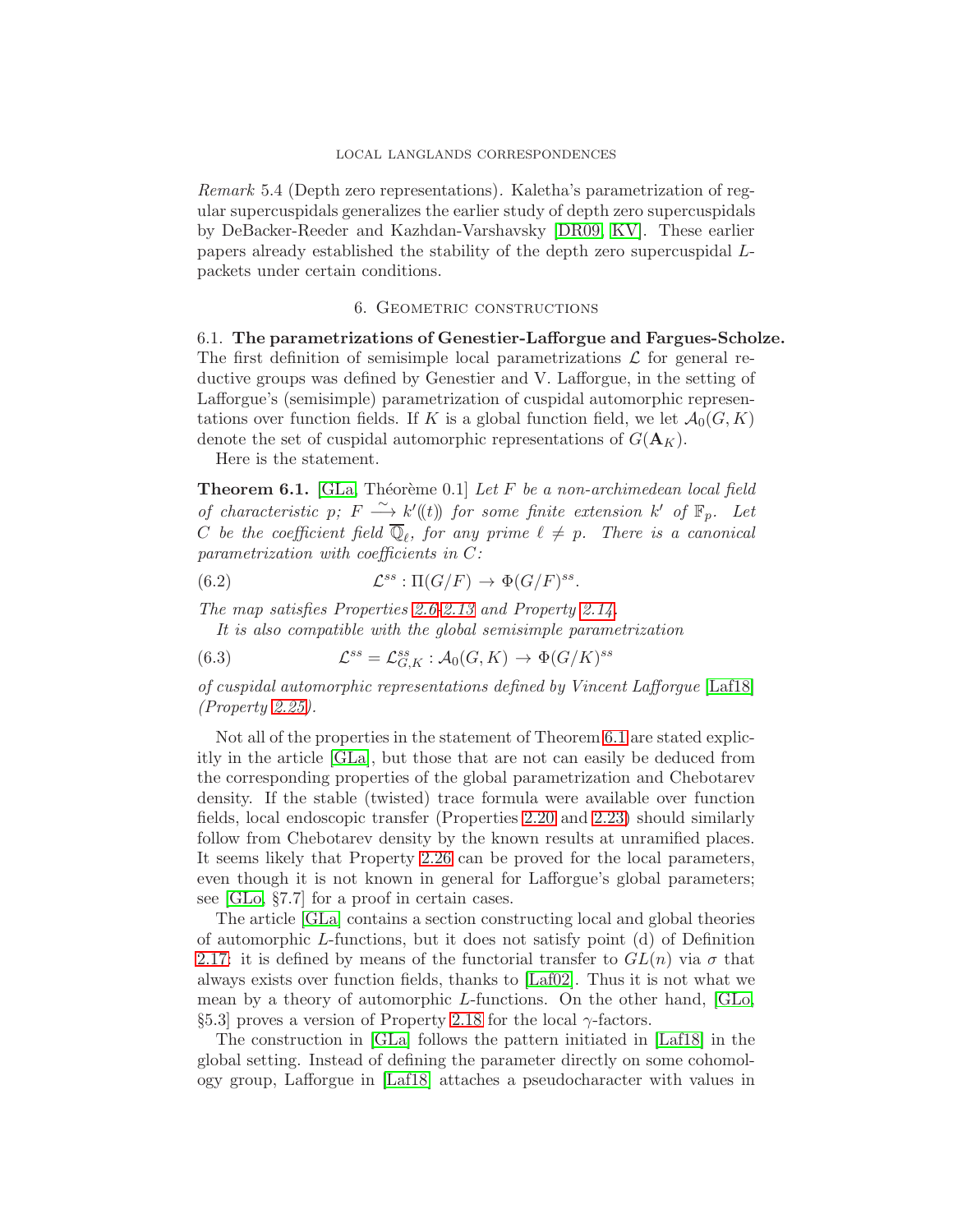${}^L G$  to a given cuspidal automorphic  $\Pi$  by using the cohomology of an infinite collection of moduli stacks of G-shtukas with legs, and applying results from geometric invariant theory to deduce that this information is equivalent to an actual semisimple parameter. Genestier and Lafforgue use the same procedure with moduli spaces of local G-shtukas. Thus the construction qualifies as cohomological although the actual representation of the global Galois group on the cohomology is not determined.

More recently, Fargues and Scholze have defined local shtukas for p-adic fields in [\[FS\]](#page-49-2). From a categorical version of the local Langlands correspondence, in the spirit of the work of Gaitsgory and his collaborators, they derive the following analogue of Theorem [6.1:](#page-26-0)

<span id="page-27-0"></span>**Theorem 6.4.** [\[FS\]](#page-49-2) Let F be a p-adic field. Let C be the coefficient field  $\mathbb{Q}_{\ell}$ , for any prime  $\ell \neq p$ . There is a canonical parametrization with coefficients in C:

(6.5) 
$$
\mathcal{L}^{ss} : \Pi(G/F) \to \Phi(G/F)^{ss}.
$$

The map satisfies Properties [2.6-](#page-11-4)[2.13](#page-12-1) and [2.14](#page-12-0) [\[FS,](#page-49-2) §IX.6]. Moreover, when  $G = GL(n)$ , the map  $\mathcal{L}^{ss}$  recovers the local Langlands correspondence of Theorem [3.1](#page-17-1) [\[FS,](#page-49-2) §IX.7.3].

<span id="page-27-1"></span>6.2. Close local fields. Let  $F = k((t))$  be a local field of characteristic p and  $F^{\sharp}$  a p-adic field that is n-close to F for some  $n >> 0$ :

$$
\mathcal{O}_F/m_F^n \stackrel{\sim}{\longrightarrow} \mathcal{O}_{F^{\sharp}}/m_{F^{\sharp}}^n,
$$

where  $m_F \subset \mathcal{O}_F$  denotes the maximal ideal and  $m_{F^{\sharp}}$  is defined analogously.

A Weil group parameter  $\varphi \in \Phi(G/?)$ ,  $? = F, F^{\sharp}$  is said to be of depth  $n \in \mathbb{N}$  if n is the maximum integer such that  $\varphi$  is trivial on the subgroup  $I_{F^2}^n$  of the inertia group  $I_{F^2}$ , where we are using the upper numbering.

Let  $\Phi^{n}(G/?) \subset \Phi(G/?)$  denote the subset of (equivalence classes of) Weil group parameters of depth n.

<span id="page-27-2"></span>**Theorem 6.6** (Deligne). Assume F and  $F^{\sharp}$  are n-close as above. Then there is a natural bijection

$$
\Phi^n(G/F) \stackrel{\sim}{\longrightarrow} \Phi^n(G/F^{\sharp}).
$$

Deligne's theorem has a counterpart on the automorphic side. Suppose G is split connected, and let  $I_n(F) \subset G(\mathcal{O}_F)$  (resp.  $I_n(F^{\sharp}) \subset G(\mathcal{O}_{F^{\sharp}})$ ) denote the *n*-th Iwahori filtration subgroup, as defined in  $[G, §3]$ . Let  $H(G(?) , n) = H(G(?) , I_n(?)$  denote the depth n Hecke algebras of  $I_n(?)$ biinvariant functions on  $G(?)$ , with  $? = F, F^{\sharp}$ . We let  $\Pi^{n}(G/?) \subset \Pi(G/?)$ denote the subset of (equivalence classes of) irreducible smooth representations  $\pi$  of  $G(?)$  such that  $\pi^{I_n(?)} \neq 0$ . Any  $\pi \in \Pi^n(G, F^?)$  is then determined up to isomorphism by the representation of  $H(G(F^?), n)$  on its invariant subspace  $\pi^{I_n(F^2)}$ .

The following is Ganapathy's refinement of a theorem of Kazhdan: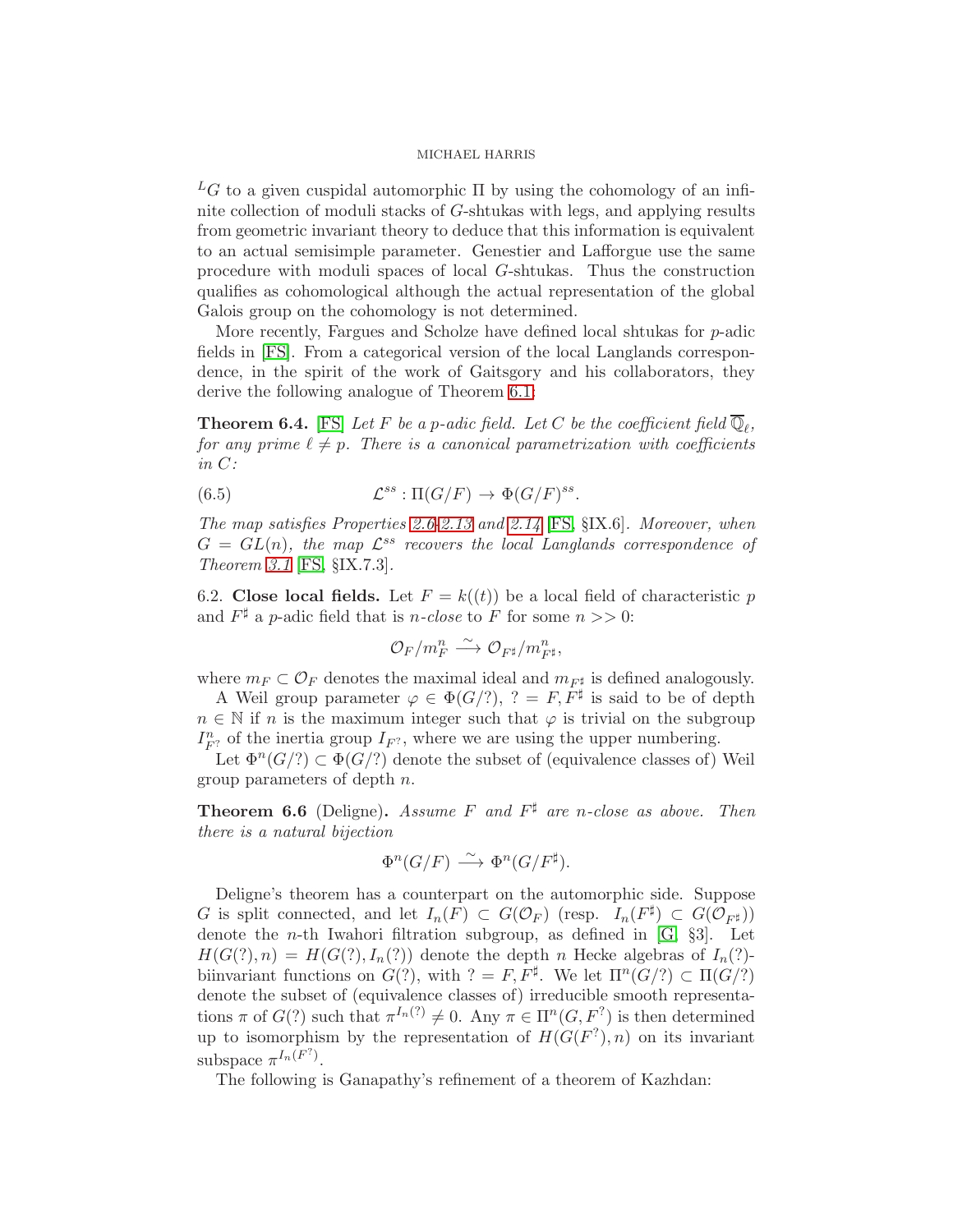<span id="page-28-0"></span>**Theorem 6.7** (Ganapathy-Kazhdan, [\[G\]](#page-49-20)). Let  $n > 0$  and suppose  $F^{\sharp}$  and F are n-close. Then there is a natural isomorphism

$$
H(G(F), n) \xrightarrow{\sim} H(G(F^{\sharp}), n)
$$

and a natural bijection

$$
\Pi^n(G/F) \xrightarrow{\sim} \Pi^n(G/F^{\sharp})
$$

that commutes with the actions of the depth n Hecke algebras on the two sides.

<span id="page-28-1"></span>**Conjecture 6.8** ([\[GHS\]](#page-49-0)). For any positive integer n, there is an  $r \ge n$  such that the following diagram commutes:

$$
\Pi^{n}(G/F) \xrightarrow{\text{Genestier} - \text{Lafforgue}} \Phi^{r}(G/F)
$$
\n
$$
\downarrow \text{Thm 6.6}
$$
\n
$$
\Pi^{n}(G/F^{\sharp}) \xrightarrow{\text{Fargues} - \text{Scholze}} \Phi^{r}(G/F^{\sharp})
$$

*Remark* 6.9. Since  $\Phi(G/F^?) = \cup_r \Phi^r(G/F^?)$ , there always exists some r for which the horizontal maps are defined in Conjecture [6.8.](#page-28-1) One can strengthen the above conjecture by requiring that  $r$  be uniformly bounded in terms of n and (split semisimple) G, or even that we can take  $r = n$ , as is known to be the case for  $GL(n)$  [\[Yu09,](#page-51-16) Theorem 2.3.6.4].

Question 6.10. The Fargues-Scholze correspondence is not known to be independent of  $\ell$ . Can this independence be proved without proving Conjecture [6.8?](#page-28-1)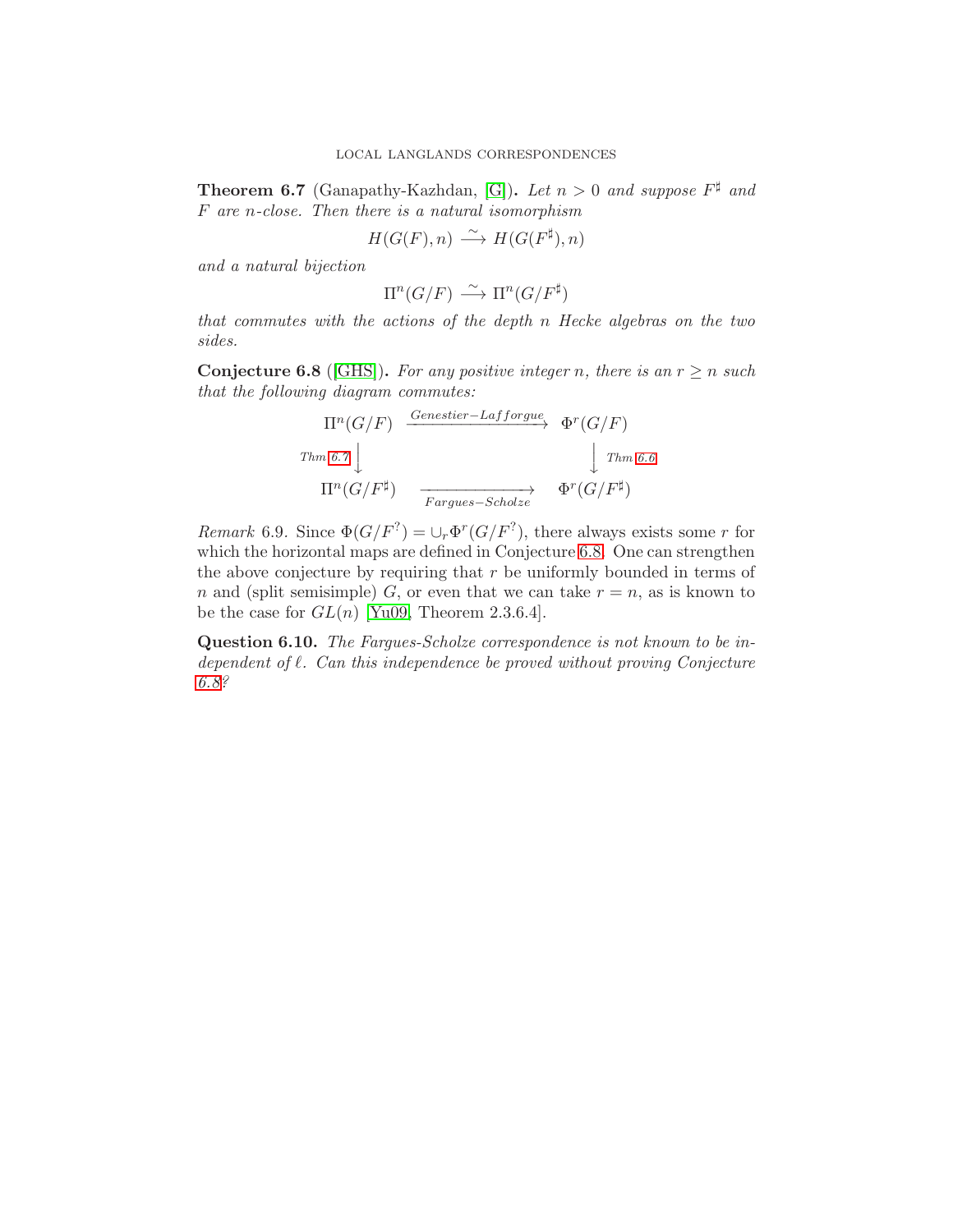### Part 2. Incorrigible representations

In the remainder of the paper we will assume  $F = k((t))$  is a nonarchimedean local field of positive characteristic p. We will make use of the local parametrization  $\mathcal{L}^{ss}$  of Theorem [6.1,](#page-26-0) which is known to have properties [2.6](#page-11-4)[-2.13](#page-12-1) and [2.14,](#page-12-0) and most importantly is compatible with the global parametrization of Vincent Lafforgue [\(2.25\)](#page-16-0). The latter property allows us to to apply global methods to derive additional information about  $\mathcal{L}^{ss}$ . Some of this information is unconditional and is recalled in §[8.](#page-40-0) More can be said if we allow ourselves to use the expected properties of the stable twisted trace formula that remain to be established over function fields, completing the results of [\[LL\]](#page-50-17). This will be the subject of §[7](#page-29-0) and Part [3.](#page-44-0)

It has already been observed that Henniart's Splitting Theorem [3.4](#page-18-2) is the starting point for nearly all proofs of the local Langlands correspondence for  $GL(n)$ . The next two sections are devoted to formulating a generalization of this theorem to all reductive groups. We define a supercuspidal representation  $\pi$  of the reductive group G over F to be *incorrigible* if it violates the conclusion of Henniart's Theorem [3.4.](#page-18-2) The precise condition, which depends on realizing  $\pi$  as a local component of a cuspidal automorphic representation, is stated as Definition [7.4](#page-31-1) below. The formulation of this condition, like the statement of Theorem [3.4,](#page-18-2) presupposes the existence of cyclic base change, which in turn presupposes the formalism of the stable trace formula. The existence of such a formula has not yet been established for groups over function fields, although base change has been constructed by Henniart and Lemaire in the specific case of  $GL(n)$  [\[HeLe\]](#page-50-18). The experts understand how to prove the necessary results for a general  $G$  when the characteristic  $p$  of  $k$ is sufficiently large relative to  $G$ ; it probably suffices to assume p prime to the order of the Weyl group of G. In formulating our base change hypotheses in §[7.1](#page-29-1) we assume these problems have been resolved.

## 7. Existence of incorrigible representations

## <span id="page-29-1"></span><span id="page-29-0"></span>7.1. Assumptions about base change.

<span id="page-29-2"></span>**Structure 7.1** (Base change, version 1). For any extension  $F'$  of  $F$  and any cyclic extension  $F''/F'$  with Galois group  $\Gamma$ , we let  $\Gamma$  act on  $\Pi(G/F'')$  by the Galois action on  $G(F'')$ . Let  $\mathcal{P}(\Pi(G/F'))$  denote the set of fibers of the map  $\mathcal{L}^{ss}: \Pi(G/F') \rightarrow \Phi(G/F')$  (packets). We have the following properties:

(i) If  $\varphi'' \in \Phi^{ss}(G/F'')$  is the restriction to  $W_{F'}$  of some  $\varphi' \in \Phi^{ss}(G/F')$ , then  $\Pi_{\varphi''}$  is a union of  $\Gamma$ -orbits in  $\Pi(G/F'')$ .

(ii) There is a map

$$
BC_{F''/F'} : \mathcal{P}(\Pi(G/F')) \to \mathcal{P}(\Pi(G/F''))^{\Gamma}
$$

where  $\mathcal{P}(\Pi(G, F''))^{\Gamma}$  are the packets that are invariant under the action of Γ.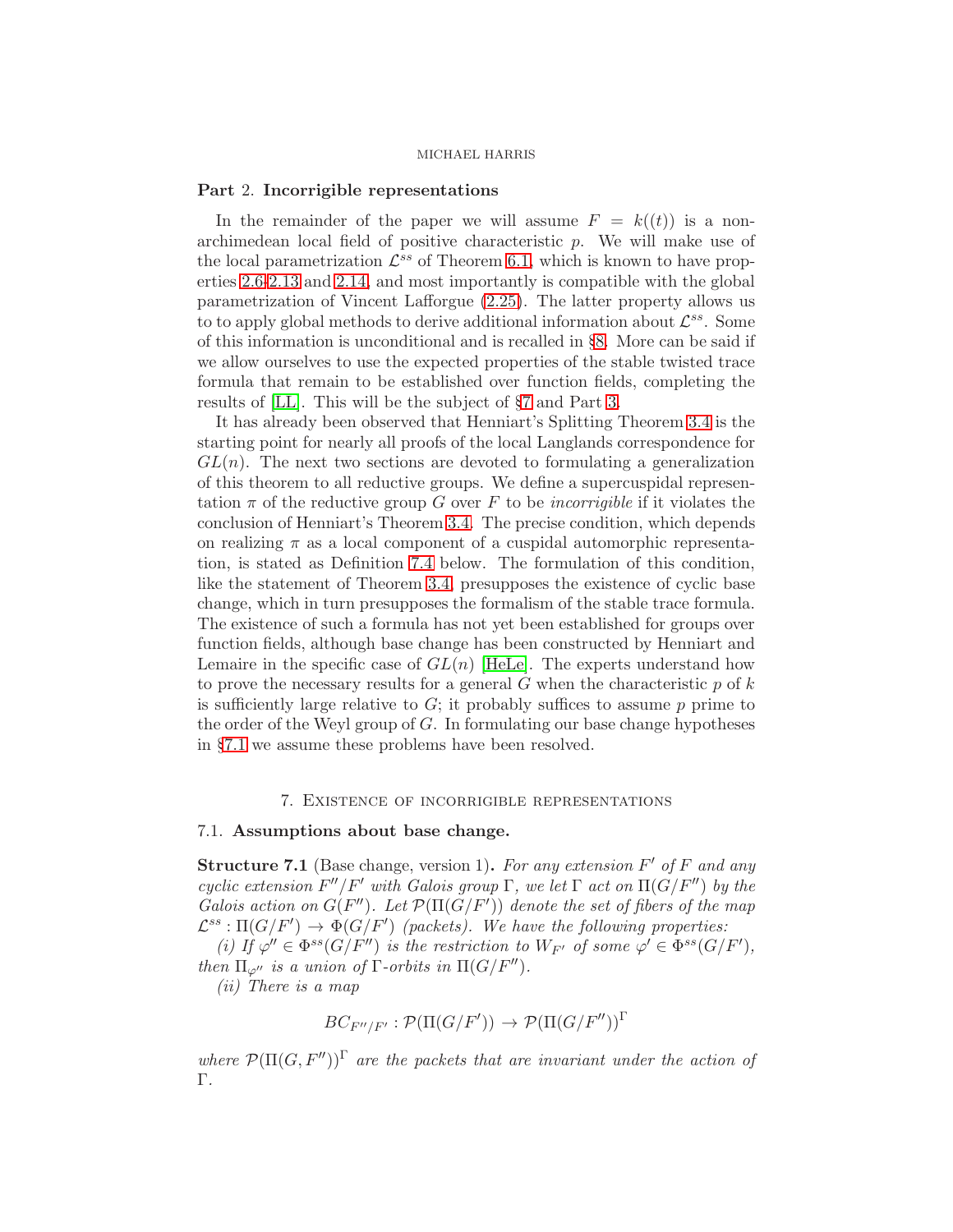(iii) Suppose  $\pi \in \Pi(G/F')$  is a spherical representation, and let  $[\pi] \in$  $\mathcal{P}(\Pi(G/F'))$  denote the packet containing  $\pi$ . Then  $BC_{F''/F'}([\pi])$  contains the representation of  $G(F'')$  obtained from  $\pi$  by unramified base change.

(iii) More generally,  $BC_{F''/F'}$  is compatible with parabolic induction, in the sense of Property [2.13.](#page-12-1)

It seems likely that Structure [7.1](#page-29-2) will eventually be established by applying the full stable twisted trace formula. However, it is possible that the following much weaker version can be proved using the techniques of [\[Lab99\]](#page-50-19), without full stabilization, once Arthur's simple trace formula has been established over function fields. The next version seems to suffice for our purposes.

<span id="page-30-1"></span>**Structure 7.2** (Base change, version 2). For any extension  $F'$  of  $F$  and any cyclic extension  $F''/F'$  with Galois group  $\Gamma$ , let  $P(\Pi(G/F''))$  denote the set of subsets of  $\Pi(G/F'')$ . Then

(i) There is a map

$$
BC_{F''/F'}:\Pi(G/F')\to P(\Pi(G/F'')).
$$

(ii) Suppose  $\pi \in \Pi(G/F')$  is a spherical representation. Then  $BC_{F''/F'}(\pi)$ contains the representation of  $G(F'')$  obtained from  $\pi$  by unramified base change.

(iii) More generally,  $BC_{F''/F'}$  is compatible with parabolic induction, in the sense of (iii) of Property [2.13.](#page-12-1)

It is not assumed in (i) that the set  $BC_{F''/F'}(\pi)$  is a finite subset of  $\Pi(G/F'')$ , though of course that is expected. This is because one expects to define cyclic base change by realizing  $\pi$  (up to inertial equivalence)<sup>[3](#page-30-0)</sup> as a local component of a global automorphic representation at some place v. Structure [7.2](#page-30-1) doesn't assume that the set of local components at  $v$  of global base change obtained in this way are independent of the globalization. Nevertheless, one can use this much weaker version of base change to define incorrigible representations.

For reasons that will be explained in the following section, the following property of the base change map has been separated from the other three.

<span id="page-30-2"></span>**Conjecture 7.3** (Compatibility). Suppose F, F', F'', and the map  $BC_{F''/F'}$ are as in Structure [7.2.](#page-30-1) Then for any  $\pi \in \Pi(G/F')$ ,

$$
\mathcal{L}_{F''}^{ss}(BC_{F''/F'}(\pi)) = \mathcal{L}_{F'}^{ss}(\pi) |_{W_{F''}}.
$$

<span id="page-30-0"></span><sup>&</sup>lt;sup>3</sup>This should always be possible for supercuspidal representations. One then shows by a global argument that the base change is compatible with twist by characters, and this easily implies that the map  $BC_{F''/F'}$  extends uniquely to a map of supercuspidal representations themselves, and not just of their inertial equivalence classes. The map then extends uniquely to general representations by point (iii).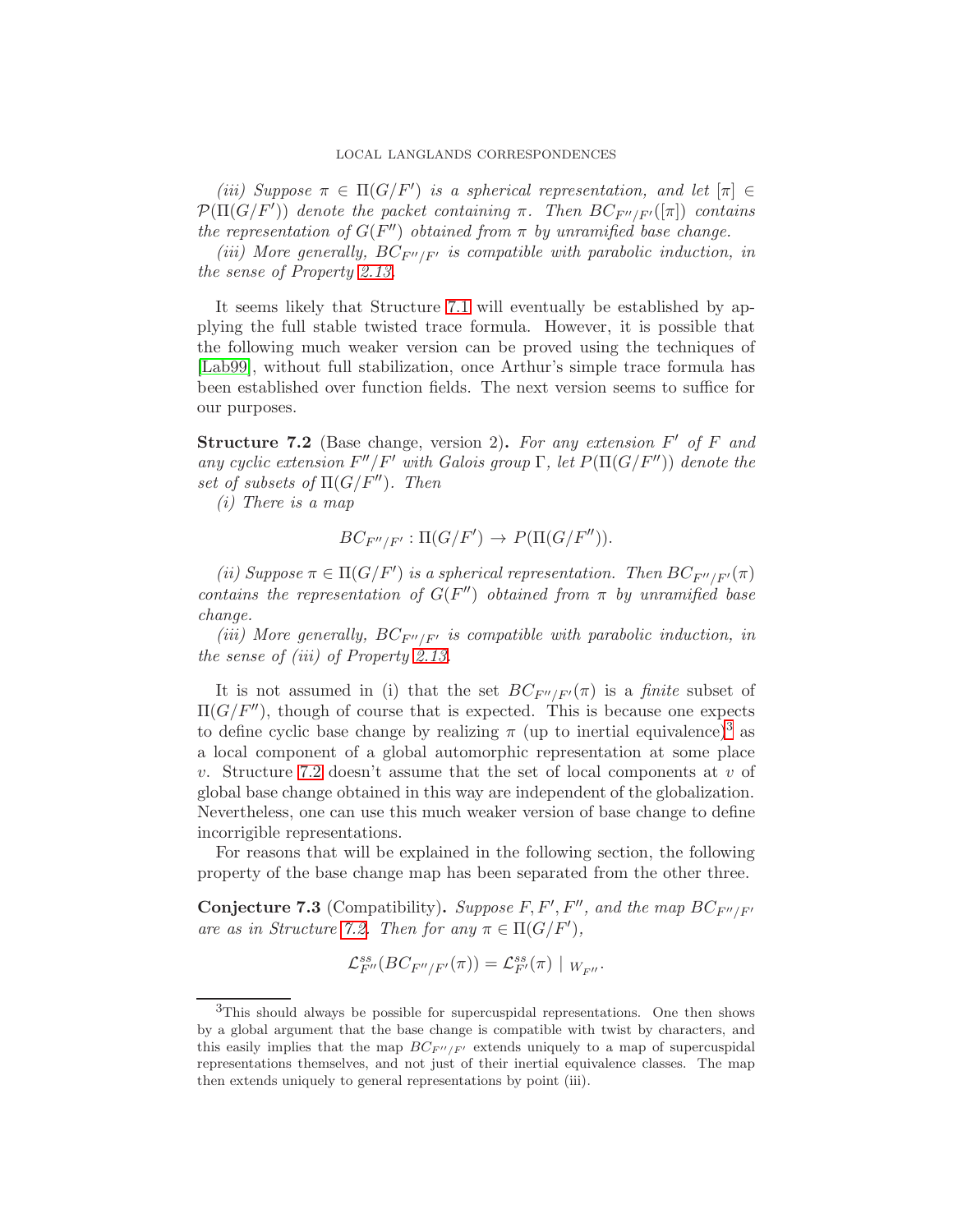<span id="page-31-0"></span>7.2. Incorrigible representations. We work with Structure [7.2.](#page-30-1) Although the domain of  $BC_{F''/F'}$  is initially taken to be  $\Pi(G/F')$ , we extend it in the naive way to a map

$$
P(\Pi(G/F')) \to P(\Pi(G/F'')).
$$

Thus for a subset  $A \subset \Pi(G/F')$ ,  $BC(A)$  is just the union of  $BC(\pi)$  for all  $\pi \in A$ . If  $F_0 \subset F_1 \subset \cdots \subset F_r$  is a sequence of cyclic extensions we then define

$$
BC_{F_r/F_0} = BC_{F_r/F_{r-1}} \circ \cdots \circ BC_{F_1/F_0}
$$

as maps of sets of representations.

<span id="page-31-1"></span>**Definition 7.4.** Let  $\pi_0 \in \Pi(G/F_0)$  be a supercuspidal representation of  $G(F_0)$ ,  $\Pi_0 \subset \Pi(G/F_0)$  the packet containing  $\pi_0$ . We say  $\pi_0$  is incorrigible if, for any sequence  $F_0 \subset F_1 \subset \cdots \subset F_r$  of cyclic extensions the base change packet  $BC_{F_r/F_0}(\Pi_0)$  contains a supercuspidal member.

We have defined pure representations  $\pi \in \Pi(G/F)$  in Definition [2.16](#page-12-4) (d). Here is the conjectured generalization of Henniart's Splitting Theorem [3.4.](#page-18-2)

<span id="page-31-2"></span>Conjecture 7.5. There are no pure incorrigible supercuspidal representations.

Examples are known of cuspidal unipotent representations whose semisimple parameters are unramified. The purity hypothesis is not meant to apply to such representations. I expect that cuspidal unipotent representations do not have pure semisimple parameters, but I do not know how this would be proved in general. The following strengthening of Conjecture [7.5](#page-31-2) should be a consequence of a version of the local Langlands conjecture for G that includes compatibility with parabolic induction.

<span id="page-31-4"></span>**Conjecture 7.6.** Let  $\pi_0 \in \Pi(G/F_0)$  be any supercuspidal representation and let  $\Pi_0 \subset \Pi(G/F_0)$  the packet containing  $\pi_0$ . There is a finite sequence of cyclic extensions  $F_0 \subset F_1 \subset \cdots \subset F_r$  such that every member of  $BC_{F_r/F_0}(\Pi_0)$  contains an Iwahori-fixed vector.

<span id="page-31-5"></span>7.3. Incorrigible representations and L-functions. In this section G is a connected reductive algebraic group over the function field  $K = k(X)$ . We fix a point  $v \in |X|$  and let  $F = K_v$  denote the corresponding local field,  $G = \mathbf{G}(F)$ . We assume Structure [7.2](#page-30-1) is available for  $G_F$ .

<span id="page-31-3"></span>**Theorem 7.7.** [\[Laf18,](#page-50-4) [GLa\]](#page-49-1) Conjecture [7.3](#page-30-2) is valid for the group  $G_F$  and the Genestier-Lafforgue parametrization  $\mathcal{L}^{ss} = \mathcal{L}_F^{ss}$  of Theorem [6.1.](#page-26-0)

*Proof.* Theorem [6.1](#page-26-0) specifies that  $\mathcal{L}^{ss}$  satisfies Properties [2.8,](#page-11-0) [2.13,](#page-12-1) and [2.14.](#page-12-0) It then follows easily, as in the footnote above, that it suffices to verify compatibility for supercuspidal representations  $\pi \in \Pi(G/K)$ . By Property [2.8](#page-11-0) again,  $\pi$  may be assumed to have central character of finite order. Thus let  $\pi_v \in \Pi(G/F)$  be supercuspidal with central character of finite order. By [\[GLo\]](#page-49-19) we can choose K as above with point  $v \in |X|$ , and a global cuspidal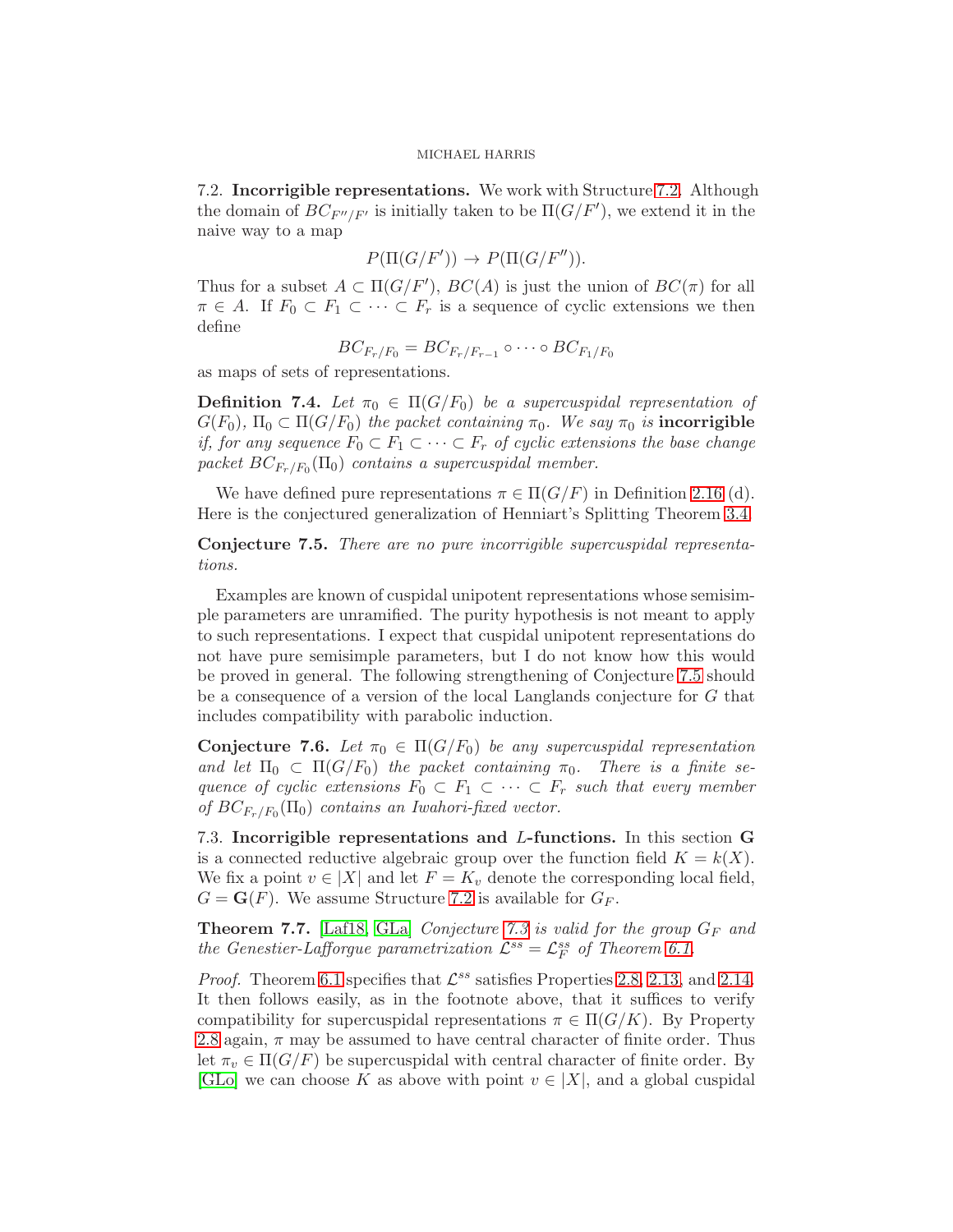automorphic representation  $\pi$  of  $G(A)$ , with the chosen supercuspidal  $\pi_v$ as component at v. Moreover, it is proved in  $[BFHKT, §7.3.3]$  that we may assume that the global parameter attached to  $\pi$  has Zariski dense image. Let  $F'/F$  be a cyclic extension; we assume  $K'/K$  is a cyclic extension that is inert at v, with  $K'_v = F'$ . Let  $w \in |X|$  be a point that is unramified in  $K'$ , and let  $w'$  be a point of  $K'$  over w. Compatibility as in Conjecture [7.3](#page-30-2) for  $BC_{K'_{w'}/K_w}$  follows from Property [2.14](#page-12-0) and Structure [7.2.](#page-30-1) Since the global parameter has Zariski dense image, compatibility for  $BC_{F'/F}(\pi_v)$ then follows from Chebotarev's density theorem as in the proof of [\[BHKT,](#page-48-17) Proposition 6.4.

Let  $\mathcal{A}_0(\mathbf{G}, K)_1$  denote the space of cuspidal automorphic forms on

$$
[\mathbf{G}_K] := \mathbf{G}(K) \backslash \mathbf{G}(\mathbf{A}_K)
$$

with unitary central character.

<span id="page-32-0"></span>**Hypothesis 7.8.** Assume there is a faithful representation  $\rho: {}^L G \to GL(V_\rho)$ , an algebraic group H over K, and, for every finite extension  $K'/K$  and every place v of  $K^l$  a space  $S(K'_v)$  of locally constant C-valued functions  $\Phi_v$ on  $H(K'_v)$ , and a  $G(A)$ -invariant subspace  $\mathcal{A}_1(G, K') \subset \mathcal{A}_0(G, K')_1$ , with the following properties.

- (a) For any finite extension  $K'/K$ , there is a family of integrals  $Z(s, f, \Phi, \chi)$ that converges absolutely for  $f \in \mathcal{A}_1(\mathbf{G}, K')$ ,  $\Phi \in S(K') := \otimes_v' S(K_v')$ ,  $Re(s) > 1$ , and  $\chi$  a Hecke character of  $GL(1)_{K'}$ . Here it is assumed there is a non-zero base point  $\Phi_{0,v} \in S(K'_v)$  for almost all v and the restricted direct product is taken with respect to these base points.
- (b) The zeta integrals are Eulerian: if  $f = \otimes_v f_v$  is a factorizable vector in an irreducible cuspidal automorphic representation  $\pi \subset$  $\mathcal{A}_1(\mathbf{G}, K')$  and  $\Phi = \otimes_v \Phi_v$  is factorizable, then

$$
Z(s, f, \Phi, \chi) = \prod_{v} Z(s, f_v, \Phi_v, \chi_v)
$$

(c) There is an Euler product  $d(s, \chi, \xi_{\pi}) = \prod_{v} d(s, \chi_{v}, \xi_{\pi,v})$ , depending only on the central character  $\xi_{\pi}$  of  $\pi$  such that, if  $\Phi_{v} = \Phi_{0,v}$ ,  $f_{v}$ is the spherical vector in  $\pi_v$  for a hyperspecial maximal compact subgroup, and  $\chi_v$  is unramified, then

$$
d(s, \chi_v, \xi_{\pi,v}) \cdot Z(s, f_v, \Phi_v, \chi_v) = L(s, \pi_v, \chi_v, \rho)
$$

is the Langlands Euler factor attached to  $\pi_v$ ,  $\chi_v$ , and  $\rho$ .

(d) Given  $\pi$  as above, for every place v the family of zeta integrals  $Z(s, f_v, \Phi_v, \chi_v)$  has a least common denominator  $L(s, \pi_v, \chi_v)$  and satisfies a local functional equation, as in Tate's thesis. More precisely, we suppose that any non-trivial additive character  $\psi_v : K_v \to \mathbb{C}^\times$ determines an involution  $\Phi_v \mapsto \hat{\Phi}_v$  of  $S(K_v)$ . Moreover, we suppose there are isomorphisms

$$
c(\pi_v) : \pi_v \xrightarrow{\sim} \pi_v^{\vee}; f_v \mapsto f_v^{\vee}
$$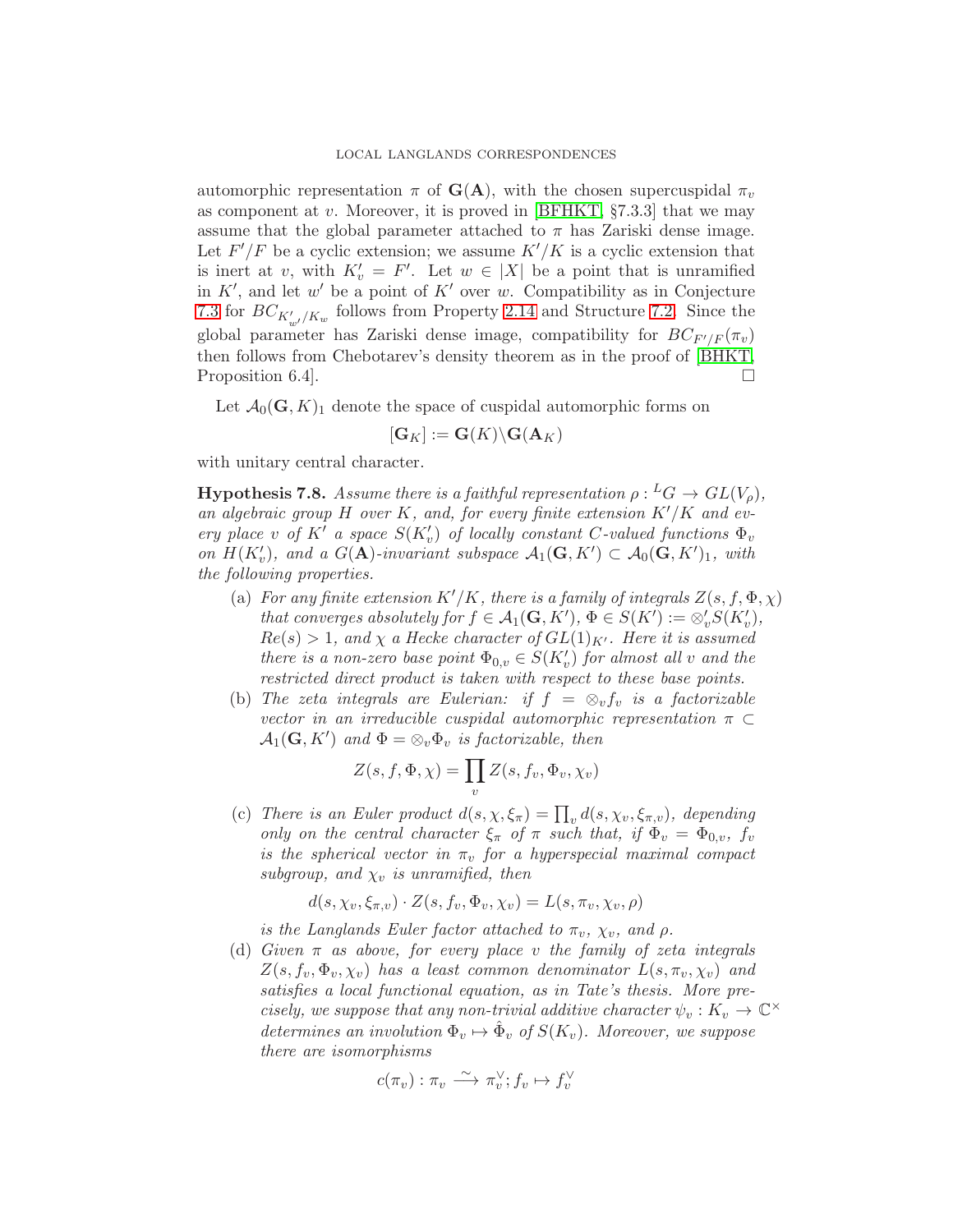satisfying  $c(\pi_v^{\vee})$  $(v_v) \circ c(\pi_v) = Id_{\pi_v}$  for any  $\pi_v$ . Then

(7.9) 
$$
\frac{Z(s, f_v, \hat{\Phi}_v, \chi_v)}{L(s, \pi_v, \chi_v)} = \varepsilon(s, \pi_v, \chi_v, \psi_v) \cdot \frac{Z(1-s, f_v^{\vee}, \Phi_v, \chi_v^{-1})}{L(1-s, \pi_v^{\vee}, \chi_v^{-1})}
$$

(e) The global L-function  $L(s, \pi, \chi) = \prod_v L(s, \pi_v, \chi_v)$  has a meromorphic continuation with at most finitely many poles, and satisfies a global functional equation

.

$$
L(1-s, \pi^{\vee}, \chi^{-1}) = \varepsilon(s, \pi, \chi)L(s, \pi, \chi),
$$

where  $\varepsilon(s,\pi,\chi) = \prod_{v} \varepsilon(s,\pi_v,\chi_v,\psi_v)$  whenever  $\psi = \prod_{v} \psi_v$  is an additive character of  ${\bf A}_K/K$ .

- (f) If  $\pi_v$  is supercuspidal, then there is an integer  $d < \dim \rho$  such that the set of characters  $\chi_v$  for which the local Euler factor  $L(s, \pi_v, \chi_v)$ has a pole is finite. Moreover, if  $d(\chi_v)$  is the sum of the order sof the poles of  $L(s, \pi_v, \chi_v)$  then  $\sum_{\chi_v} d(\chi_v) \leq d$ .
- (g) Fix v and define the local gamma-factor

$$
\gamma(s,\pi_v,\chi_v,\psi_v)=\varepsilon(s,\pi_v,\chi_v,\psi_v)\frac{L(1-s,\pi_v^{\vee},\chi_v^{-1})}{L(s,\pi_v,\chi_v)}.
$$

Given two irreducible admissible representations  $\pi_{1,v}$  and  $\pi_{2,v}$ , there is an integer N such that, for all  $\chi_v$  of conductor at least N, we have

$$
\gamma(s,\pi_{1,v},\chi_v,\psi_v)=\gamma(s,\pi_{2,v},\chi_v,\psi_v).
$$

<span id="page-33-0"></span>Proposition 7.10. Assume Hypothesis [7.8.](#page-32-0) Moreover, assume

(\*) for any  $\pi \in \mathcal{A}_1(\mathbf{G}, K') \subset \mathcal{A}_0(\mathbf{G}, K')_1$ , any finite place v of K, with  $F = K_v$ , and any sequence  $F = F_0 \subset F_1 \subset \cdots \subset F_r$  with  $F_i/F_{i-1}$  cyclic, there is a sequence  $K' = K_0 \subset K_1 \subset \cdots \subset K_r$  of  $cyclic$  Galois extensions, with a unique prime  $v_i$  lying over  $v$  and with  $Gal(K_i/K_{i-1}) = Gal(F_i/F_{i-1}),$  global base change  $BC_{K_i/K_{i-1}}$ takes the base change of  $\pi$  to a representation in  $\mathcal{A}_1(\mathbf{G}, K_i)$ ; in particular, the image of  $\pi$  under base change remains cuspidal.

Let  $\sigma$  be a pure supercuspidal representation of  $G(K_v)$  that satisfies

(\*\*)  $\sigma$  occurs, up to inertial equivalence, as a local factor of a cuspidal automorphic representation of G in the space  $A_1(G, K')$ .

Then  $\sigma$  is not incorrigible.

*Proof.* Suppose  $\sigma$  is a pure incorrigible supercuspidal representation of G that occurs as a local factor in  $\mathcal{A}_1(\mathbf{G}, K')$ . By a simple reduction, using Property [2.8](#page-11-0) of Theorem [6.1,](#page-26-0) we may assume  $\sigma$  has central character of finite order. As in the proof of Theorem [7.7,](#page-31-3) we can use the results of [\[GLo\]](#page-49-19) to globalize  $\sigma$  to a cuspidal automorphic representation  $\pi$  of **G** with central character of finite order. Let  $\varphi_{\pi}: \Gamma_K \to {}^L G(C)$  denote its semisimple Langlands-Lafforgue parameter,  $\varphi_{\sigma} : \Gamma_F \to {}^L G(C)$  the local parameter. Let  $I_v \subset \Gamma_v$  be the inertia group. By the purity hypothesis the image of  $I_v$  under  $\varphi_{\sigma}$  is of finite order, and necessarily solvable. We can thus find a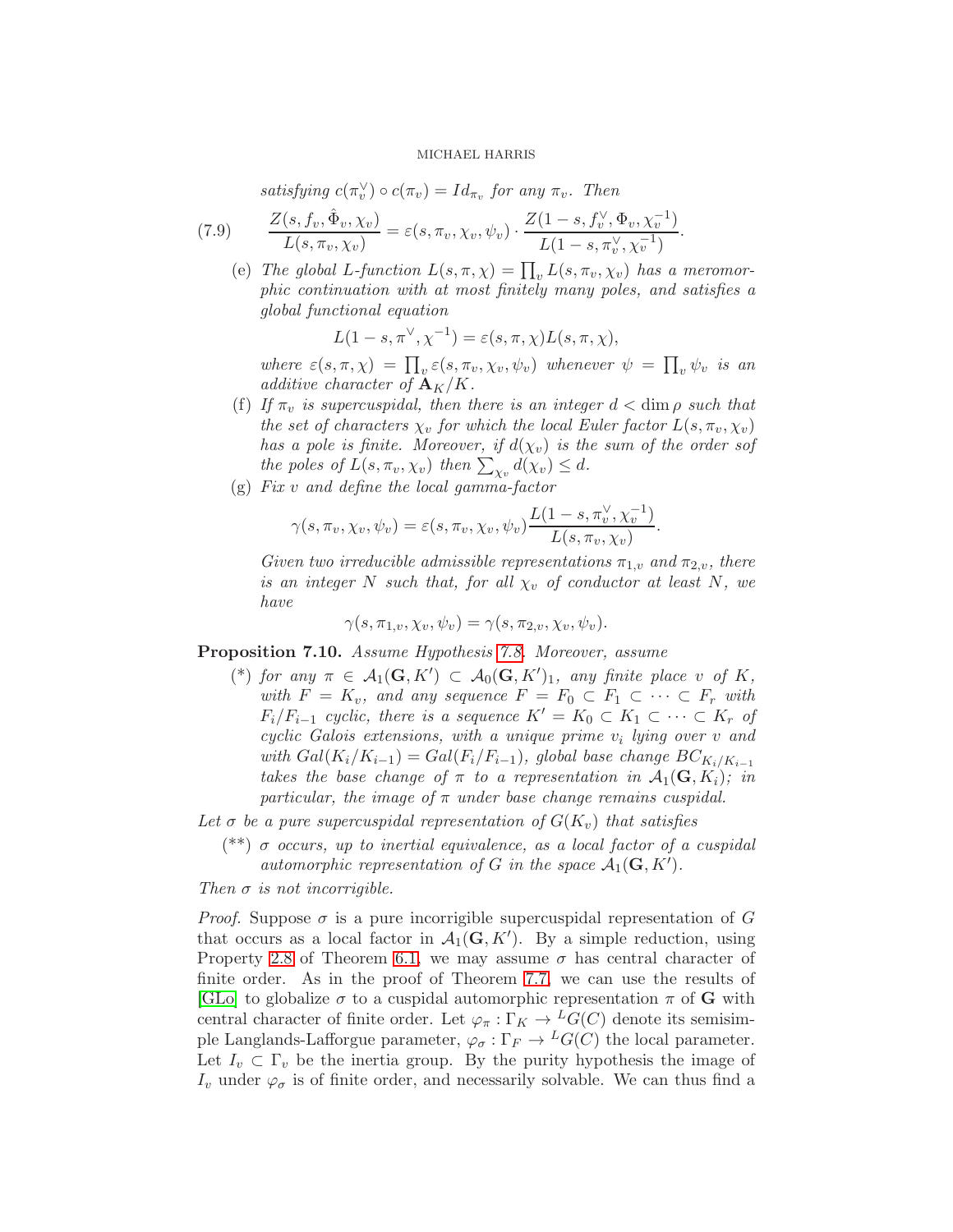sequence  $K = K_0 \subset K_1 \subset \ldots K_i \subset K_{i+1} \subset K_r$  of Galois extensions, with  $K_{i+1}/K_i$  cyclic, such that for every prime v' of  $K_r$  dividing v, the image of the inertia group  $I_{v'}$  under the restriction of  $\phi_{\pi}$  to  $\Gamma_{K_r}$  is trivial. By assumption, and by Theorem [7.7,](#page-31-3) there is an automorphic representation  $\pi_r$ of  $\mathbf{G}_{K_r}$  which is supercuspidal at some prime v' of  $K_r$  dividing v, and whose Langlands-Lafforgue parameter satisfies

$$
\phi_{\pi_r} = \phi_{\pi} \mid \Gamma_{K_r}.
$$

Now let S be the set of places of  $K_r$  at which  $\pi_r$  is ramified. Because we are working over function fields, we know that the partial L-function  $L^S(s, \pi_r, \chi, \rho) = L^S(s, \rho \circ \phi_{\pi_r}, \chi)$  extends to a complete L-function  $L(s, \rho \circ \phi_{\pi_r}, \chi, \rho)$  $(\phi_{\pi_r}, \chi)$  that has a meromorphic continuation with functional equation. On the other hand, by (d) and (e) of Hypothesis [7.8,](#page-32-0) the complete L-function  $L(s, \pi_r, \chi, \rho)$  is also meromorphic with functional equation. Moreover, by the stability hypothesis (g), the usual argument  $^4$  $^4$  the local  $\gamma$ -factors are uniquely determined by the global functional equation. By the purity hypothesis, the local Euler factors are also uniquely determined. In particular, as  $\chi_v$  varies, letting  $d(\chi_v)$  denote the order of the pole of  $L(s, \pi_{v'}, \chi_{1,v'}, \rho) = L(s, \rho \circ \rho)$  $\phi_{\pi_r} \mid \Gamma_{v'}, \chi_{1,v'}$  at  $s = 1$ , we have

$$
\sum_{\chi_v} d(\chi_v) = \dim V_\rho.
$$

But this contradicts (f) of Hypothesis [7.8.](#page-32-0)

<span id="page-34-1"></span>*Remark* 7.11. In the applications, G will be of the form  $G_0 \times G_0$ ,  $\rho$  will be an irreducible representation of the dual group  $\hat{G} = \hat{G}_0 \times \hat{G}_0$  that is trivial on the second factor, and  $\mathcal{A}_1(\mathbf{G}, K')$  will be the sum of representations  $\pi_0 \otimes \pi_0^{\vee}$  where  $\pi$  runs over cuspidal representations of  $G_0$  with unitary central character. Then the involutions  $c(\pi_v) = c(\pi_{0,v} \otimes \pi_{0,v}^{\vee})$  will just switch the two factors. The hypothesis (\*) of Proposition [7.10](#page-33-0) can then be guaranteed as in the proof of Proposition [7.20](#page-40-1) below. Moreover, every supercuspidal representation of the form  $\sigma = \pi_v \otimes \pi_v^{\vee}$  $\mathbf{v}_v$  satisfies (\*\*), which suffices for the applications.

When  $d = 0$  in (f), Proposition [7.10](#page-33-0) can be strengthened:

<span id="page-34-2"></span>**Proposition 7.12.** Assume Hypothesis [7.8](#page-32-0) and the condition  $(*)$  in Propo-sition [7.10.](#page-33-0) Moreover, assume the integer  $d = 0$  in point (f). Then no supercuspidal representation of G is incorrigible.

Proof. As in the proof of Proposition [7.10,](#page-33-0) we may reduce to the case that the image of the inertia group  $I_v \subset \Gamma_v$  under the semisimplification of  $\rho \circ \phi_{\pi_r}$ is trivial, and in particular we may assume  $r = 0$  and  $\pi_r = \pi$ . It then suffices to show that the local factor at v of  $L(s, \rho \circ \phi_\pi, \chi)$  has at least one pole for

$$
\qquad \qquad \Box
$$

<span id="page-34-0"></span> $^{4}$ For example, see Corollary 5.6 and the proof of Theorem 5.1 of [\[GLo\]](#page-49-19). Gan and Lomeli work with Langlands-Shahidi  $\gamma$ -factors, but the same argument works with zeta integrals as in Hypothesis [7.8.](#page-32-0)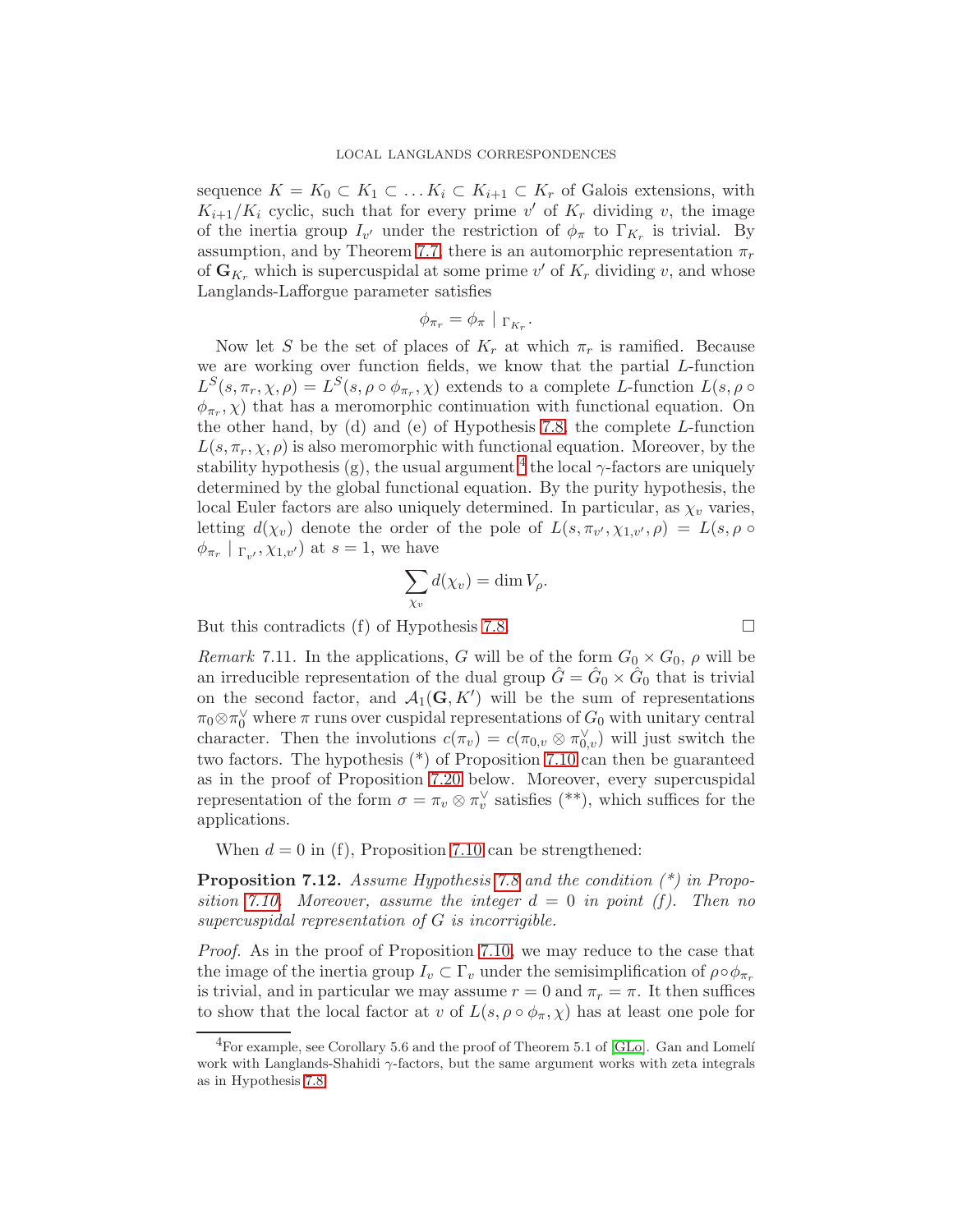some  $\chi$ . But it is well-known that the local L-factor of any Weil-Deligne parameter for  $GL(\dim V_r)$  that is trivial on the Weil group has at least one  $\Box$  pole.

7.4. The case of  $GL(n)$ . Conjecture [7.6](#page-31-4) is a well known consequence of the local Langlands correspondence for  $GL(n)$  over any non-archimedean local field. Over local fields of positive characteristic it is one of the many consequences of Laurent Lafforgue's global Langlands correspondence [\[Laf02\]](#page-50-2), and the considerations of §[7.3](#page-31-5) are entirely superfluous. We nevertheless show that the hypotheses of Proposition [7.10](#page-33-0) apply in this case, using only the methods of [\[Laf18\]](#page-50-4) that are available for all groups.

<span id="page-35-0"></span>**Proposition 7.13.** Let  $D$  be a simple algebra over the global function field  $K$ of dimension  $m^2$ ,  $G = GL(a, D) \times GL(a, D)$  for some integer  $a \geq 1$ , and  $F =$  $K_v$  for some v. Then the Godement-Jacquet zeta integral of [\[GJ72\]](#page-49-12) satisfies the conditions of Hypothesis [7.8.](#page-32-0) In particular, if  $G$  is the multiplicative group of a simple algebra over  $F$  then  $G$  has no incorrigible supercuspidal representations.

*Proof.* The Langlands dual group of G is  $GL(am,\mathbb{C}) \times GL(am,\mathbb{C})$  and we take  $\rho$  to be the standard representation of the first factor. The conditions of Hypothesis [7.8](#page-32-0) were directly modeled on the constructions and results of [\[GJ72\]](#page-49-12): *H* is the simple algebra  $M(a, D)$ , viewed as an additive algebraic group,  $\Phi_v \mapsto \hat{\Phi}_v$  the Fourier transform relative to the character  $\psi_v \circ Tr_{D_v}$ , where  $Tr_{D_v}$  is the reduced trace map. Moreover, the subspace  $\mathcal{A}_1(\mathbf{G}, K')$ and the involutions  $c(\pi_v)$  are as in Remark [7.11.](#page-34-1) In particular, the functions  $f_v$  in the factorization are matrix coefficients of the representation  $\pi_{0,v}$  in the space of locally constant functions on  $GL(a, D_v)$  and  $f_v^{\vee}$  $f_v^{\vee}(g) = f_v(g^{-1}).$ 

With these conventions, conditions (a)-(f) of Hypothesis [7.8](#page-32-0) are proved in [\[GJ72\]](#page-49-12), and the stability condition (g) is proved in [\[JS\]](#page-50-20); see also [\[Lo16\]](#page-51-17) and [\[HeLo13\]](#page-50-21). Specifically, if  $\pi_v$  is supercuspidal then the Godement-Jacquet Euler factor  $L(s, \pi_v) = 1$ , so condition (f) is automatic with  $d = 0$ . Thus we can apply Proposition [7.12,](#page-34-2) and Remark [7.11,](#page-34-1) to conclude.  $\Box$ 

7.4.1. Splitting for  $GL(n)$  and the local Langlands correspondence. Proposition [7.13](#page-35-0) gives an apparently independent proof of Henniart's Splitting Theorem for  $GL(n)$ . Since this turns out to be the crucial step in the proof of the local Langlands correspondence, together with the existence of a canonical parametrization, Rapoport asked me in 2018 whether the argument by way of L-functions represents a new proof of the local Langlands conjecture for  $GL(n)$ . The answer is no, but for an interesting reason, which I describe briefly.

For function fields, the existence of the canonical parametrization, together with the known theory of L-functions for  $GL(n)\times GL(m)$ , was already used by Laurent Lafforgue in [\[Laf02\]](#page-50-2) to prove the entire global Langlands correspondence over function fields. The article [\[Laf02\]](#page-50-2) cited Henniart's numerical correspondence, but upon closer examination this turns out to be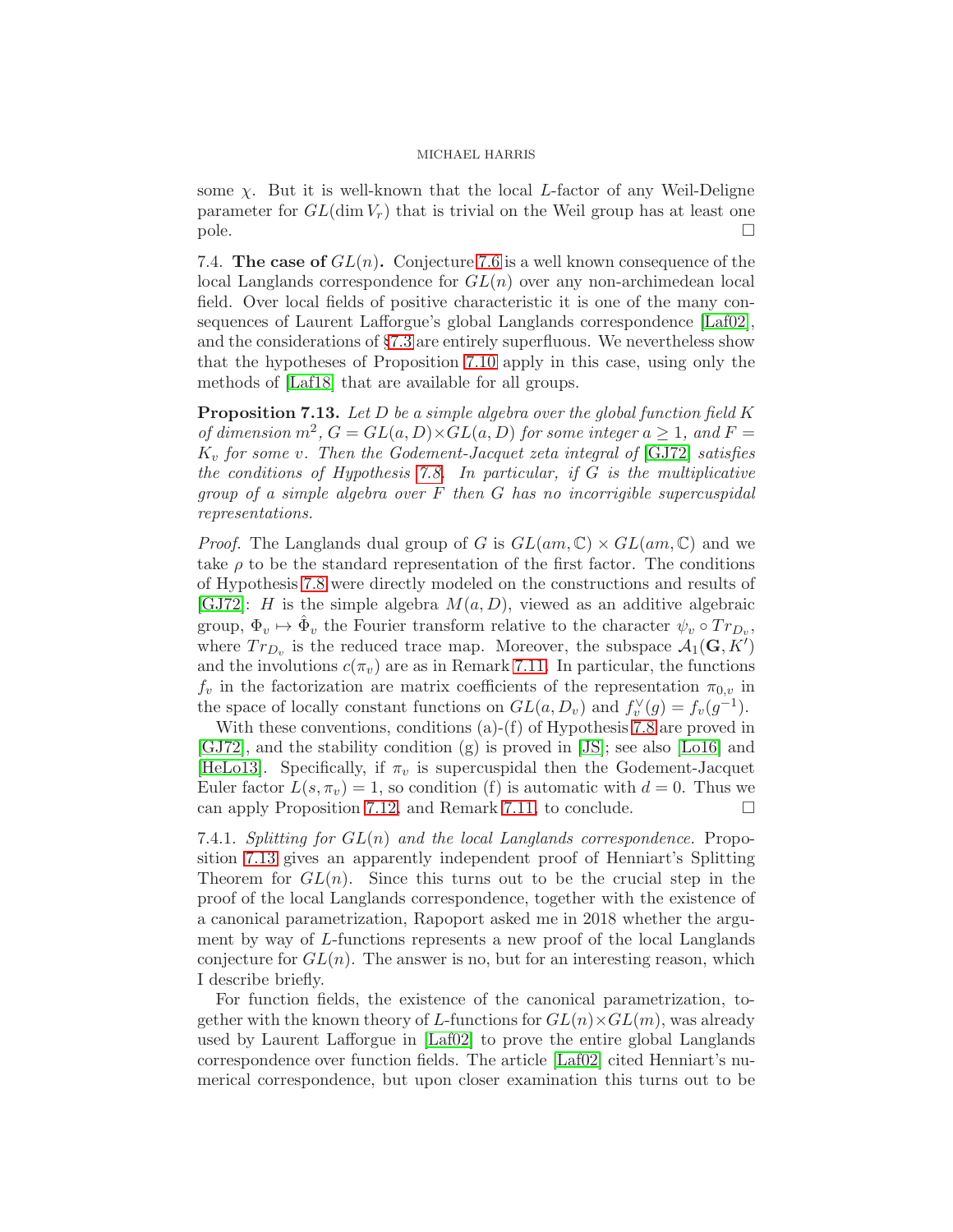unnecessary. Using the properties of Vincent Lafforgue's global parametrization in order to apply the L-function criterion of Proposition [7.8,](#page-32-0) and then using the latter to deduce the local Langlands correspondence, looks dangerously circular.

Suppose now that F is a p-adic field that arises as a completion  $F = K_v$ of a global number field  $K$ . Shimura varieties attached to unitary similitude groups  $G_n$  are used in [\[HT01\]](#page-49-6) and [\[Sch13\]](#page-51-3) to define local parametrizations of supercuspidal representations of  $GL(n, F)$  by *n*-dimensional representations of  $W_F$  that are compatible with global parametrizations of certain cuspidal automorphic representations of the Galois group of  $K$ , for certain K (in particular,  $K$  is a totally imaginary extension of a totally real field). Let  $\mathcal L$  denote any of these (semisimple) parametrizations. In [\[H98\]](#page-49-5) a class  $\mathcal{A}_2(\mathbf{G}_N, K)$  of cuspidal automorphic representations is constructed, for any integer N, with the property that, for any  $\pi \in \mathcal{A}_2(\mathbf{G}_N, K)$ , the restriction of  $\mathcal{L}(\pi)$  to the Galois group of some extension  $K'/K$  of degree n is abelian and is attached to a Hecke character of type  $A_0$ . It is moreover proved that, up to twisting by an unramified character, every irreducible representation of  $W_F$  occurs as a summand of the restriction to the decomposition group  $D_v = Gal(F/F)$  of  $\mathcal{L}(\pi)$ , for some  $\pi \in \mathcal{A}_2(\mathbf{G}_N, K)$  and some N; the proof follows Deligne's construction of local constants for the functional equations of Artin L-functions in [\[De73\]](#page-48-18). Henniart's proof in [\[He00\]](#page-49-7) works with the class of representations  $\mathcal{A}_2(\mathbf{G}_N, K)$ .

We may thus define a subset  $\Pi_2(GL(n)/F) \subset \Pi(GL(n)/F)$  to be the set of supercuspidal representations  $\sigma$  such that, for some  $N = n_0 + n_1 +$  $\cdots + n_r$ , with  $n = n_0$ , and some  $\pi \in A_2(G_N, K)$ , with  $F \xrightarrow{\sim} K_v$ , the local component  $\pi_v$  of  $\pi$  is the normalized induction of a representation  $\sigma_0 \otimes \sigma_1 \cdots \otimes \sigma_r$  of the parabolic subgroup of  $GL(N, F)$  corresponding to the partition  $(n_0, n_1, \ldots, n_r)$  of N, with  $\sigma_i$  a supercuspidal representation of  $GL(n_i, F)$ , and  $\sigma$  and  $\sigma_0$  are inertially equivalent. The arguments of [\[HT01\]](#page-49-6) or [\[Sch13\]](#page-51-3), together with [\[H98\]](#page-49-5) and [\[BHK\]](#page-48-0), then show that

## <span id="page-36-0"></span>Proposition 7.14.

- No  $\sigma \in \Pi_2(GL(n)/F)$  is incorrigible;
- The local parametrization from  $\Pi_2(GL(n)/F)$  to n-dimensional representations of  $W_F$  is surjective onto the set of irreducible n-dimensional representations of  $W_F$ .

Henniart's proof in [\[He00\]](#page-49-7) is similar, except that he doesn't define a parametrization of all the supercuspidal representations of  $GL(n, F)$ . Bijectivity of the local parametrization then follows in [\[HT01\]](#page-49-6) and [\[He00\]](#page-49-7) from Henniart's numerical correspondence, and in [\[Sch13\]](#page-51-3) from Scholze's analysis relating the action of inertia on nearby cycles to invariants under the Iwahori subgroup. If neither of these is assumed, then the arguments used to prove Proposition [7.14](#page-36-0) – especially Proposition [7.13](#page-35-0) – suffice to prove surjectivity but not injectivity.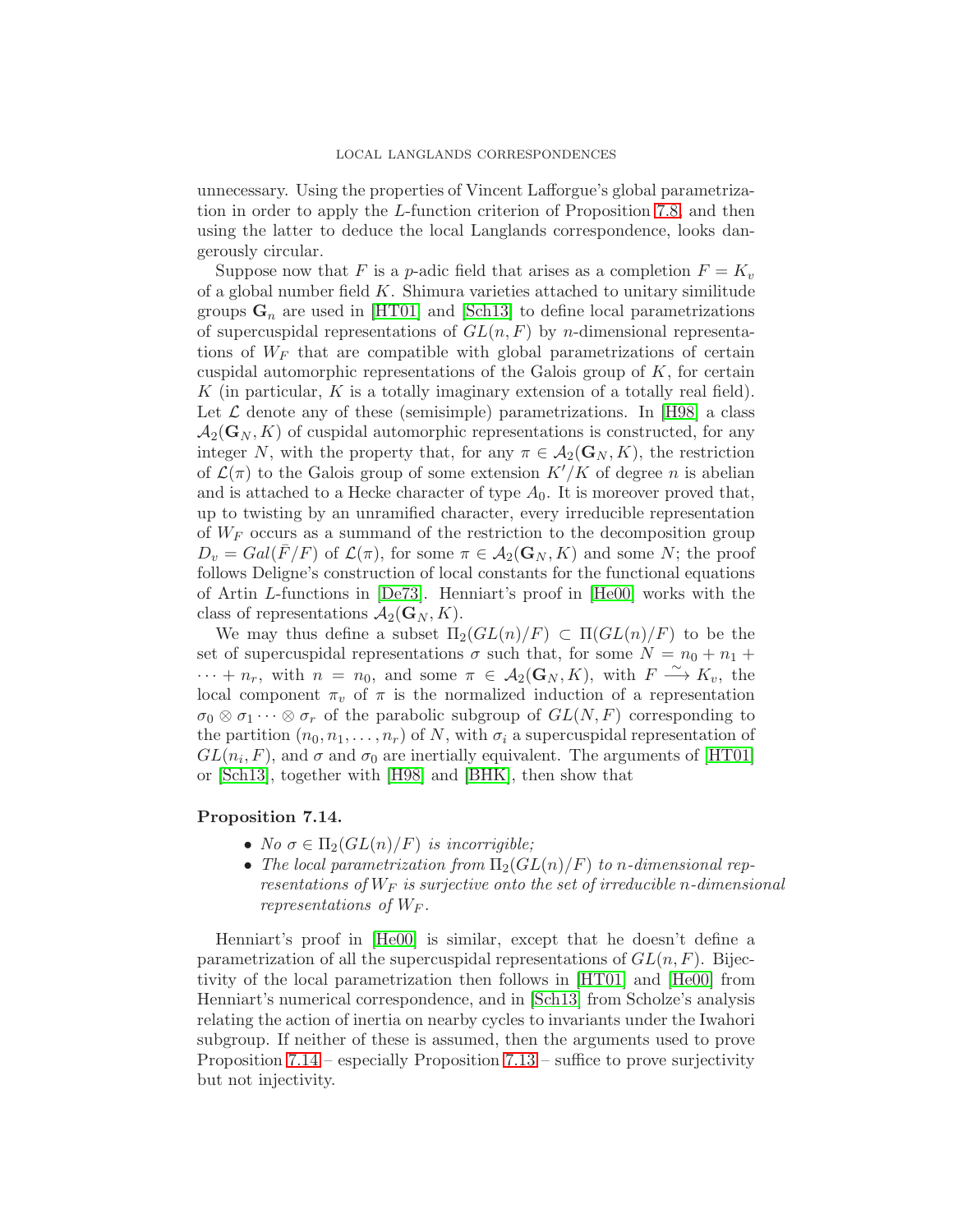The problem is that the arguments sketched above do not suffice to show that  $\Pi_2(GL(n)/F)$  contains all supercuspidal representations of  $GL(n, F)$ , and thus provide no information about the local  $L$ - and  $\varepsilon$ -factors for supercuspidal representations not in  $\Pi_2(GL(n)/F)$ . The difference between the proofs for number fields and function fields is that in the latter case every global parameter is known to be automorphic; thus its L-function has two independent definitions, one from arithmetic and one from the theory of automorphic forms, and the stability of  $\gamma$ -factors, together with compatibility at unramified places, implies that all local functional equations must necessarily coincide. For number fields this is only known for the parameters attached to  $\pi \in A_2(\mathbf{G}_N, K)$ .

7.5. Example: classical groups. Hypotheses are as in Section [7.3:](#page-31-5) G is a connected reductive group over the function field  $K = k(X)$ . More precisely, to adapt to the formalism of Hypothesis [7.8](#page-32-0) we assume  $G = G_0 \times G_0$ , where  $G_0$  is a classical group over K of the form  $Sp(2n)$  or  $SO(V)$  for a vector space V over K with a non-degenerate symmetric bilinear form  $b_V$ . We let  $F = K_v$  for some place v.

<span id="page-37-0"></span>**Proposition 7.15.** Assume Hypotheses [7.17](#page-38-0) and [7.18](#page-39-0) hold for  $G_0$  over K. Then the Piatetski-Shapiro-Rallis doubling integral of [\[PSR87\]](#page-51-18) satisfies the conditions of Hypothesis [7.8.](#page-32-0) In particular, if  $G_0$  is a classical symplectic or special orthogonal group over  $F$  then  $G$  has no incorrigible pure supercuspidal representations.

*Proof.* In the framework of Hypothesis [7.8,](#page-32-0) we have  $H = Sp(4n)$  or  $H =$  $SO((V \oplus V, b_V \oplus (-b_V)),$  the involutions  $c(\pi_v)$  are as in Remark [7.11,](#page-34-1) and the rest of the construction is as described in [\[PSR87\]](#page-51-18). The local theory of the doubling integral is worked out in detail by Lapid and Rallis in [\[LR05\]](#page-51-19), and completed by Yamana in [\[Ya14\]](#page-51-20). Proposition 5 of [\[LR05\]](#page-51-19) implies that, when  $\pi$  is supercuspidal and  $\omega$  is a unitary character, then the local factor  $L(s, \pi, \omega)$  is holomorphic for  $Re(s) \geq \frac{1}{2}$  $\frac{1}{2}$ . In particular, there is no cancellation between the poles of the numerator and denominator of the local gamma-factor  $\gamma(s, \pi, \omega, \psi)$ . Now Theorem 4 of [\[LR05\]](#page-51-19), together with the stability property of Rallis and Soudry([\[RS05\]](#page-51-14); see also [\[Br08\]](#page-48-19) for the anal-ogous case of unitary groups), implies the conditions of Hypothesis [7.8.](#page-32-0)  $\Box$ 

Remark 7.16. The possible poles of local Euler factors of supercuspidal representations of unitary groups are determined in Theorem 6.2 of [\[HKS\]](#page-49-21). They correspond as expected to the classification of cuspidal unipotent representations. In particular, the local Euler factor of a pure supercuspidal representation has at most a single simple pole. The case of orthogonal and symplectic groups is treated by Yamana in [\[Ya14\]](#page-51-20) (see the proof of Theorem 5.2 on p. 684).

Of course, if we are assuming Hypothesis [7.17](#page-38-0) then we could also assume the full stable twisted trace formula, as in Arthur's book [\[A\]](#page-48-1), and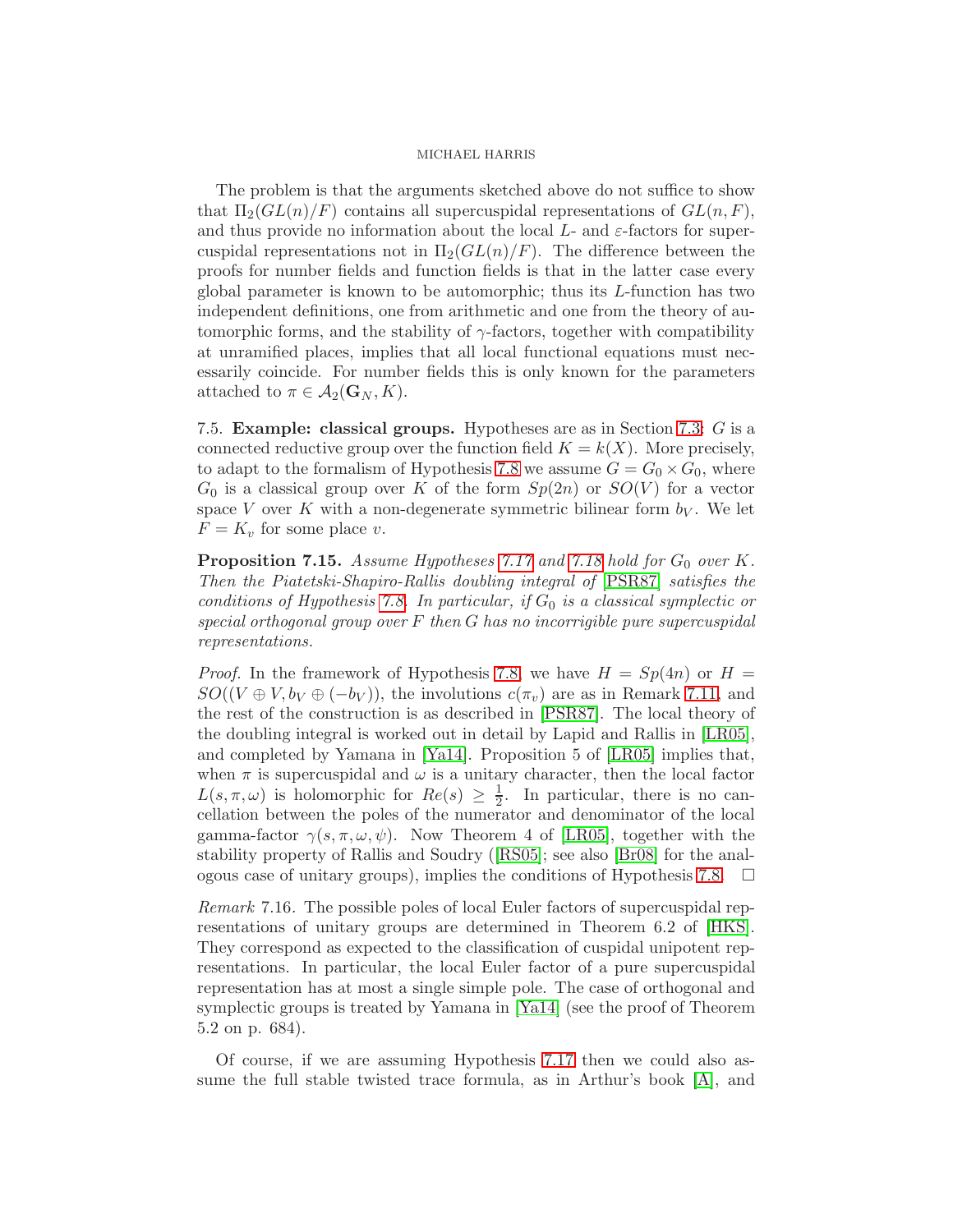### LOCAL LANGLANDS CORRESPONDENCES

then Proposition [7.15](#page-37-0) follows from the case of  $GL(n)$  by Arthur's trace formula arguments. However, base change, in the form of Hypothesis [7.18,](#page-39-0) is considerably simpler to manage.

7.6. **Example:**  $G_2$ . Among exceptional groups,  $G_2$  has the unique distinction of being the only one for which a theory of L-functions has been constructed that applies to all cuspidal automorphic representations. In fact, there are two known constructions. One, due to Ginzburg and Hundley [\[GH\]](#page-49-22), is an analogue of the doubling method for classical groups, based on an embedding of  $G_2 \times G_2$  in  $E_8$ , which supplies the degenerate Eisenstein series needed to prove the global meromorphic continuation. The other construction is due to Gurevich and Segal [\[GS15,](#page-49-23) [GS16,](#page-49-24) [Se\]](#page-51-21) and is based on a degenerate Eisenstein series on Spin(8).

Both constructions include a verification that the unramified Euler factors are those attached to the standard 7-dimensional representation of (the dual group)  $G_2$ . However, they stop short of defining local L-factors at ramified places that satisfy a local functional equation as in (d) of Hypothesis [7.8.](#page-32-0) In particular, there is no a priori bound on poles of local L-factors of supercuspidal representations, as in (f) of Hypothesis [7.8.](#page-32-0)

Thus the strategy outlined in this note for eliminating incorrigible representations cannot yet be carried out for  $G_2$ . We note, however, that the analogous global question has been addressed in [\[GS16\]](#page-49-24), where conditions are found for the existence of poles of global L-functions of cuspidal automorphic representations of  $G_2$ .

7.7. Simple base change. A version of Structure [7.2](#page-30-1) has been constructed – over number fields – by Labesse in [\[Lab99\]](#page-50-19). The construction is global and is worked out only under simplifying assumptions that eliminate parabolic and endoscopic terms in the stable (twisted) trace formula. This is sufficient for local applications. Labesse cannot make use of the parametrization, of course, so the base change map is defined purely by a character relation; however, when combined with Structure [2.1](#page-8-2) it can be reinterpreted.

Let  $G$  be a connected reductive group over the global field  $K$ , which need not be a function field. We assume the following version of Labesse's base change holds for  $G/K$ .

<span id="page-38-0"></span>**Hypothesis 7.17.** (i) Let  $K'/K$  be a finite cyclic extension. Let  $\mathcal{G}_0(G, K)$ , resp.  $\mathcal{G}_0(G,K')$ , denote the set of cuspidal automorphic representations of  $G_K$ , resp.  $G_{K'}$ . There is a (non-empty) subset  $\mathcal{G}_{simple}(G,K) \subset \mathcal{G}_0(G,K)$ with the following property. For any  $\Pi \in \mathcal{G}_{simple}(G,K)$ , there is a non-empty set  $BC(\Pi) \subset \mathcal{G}_0(G, K')$  with the following property: for every place v of K at which both  $\Pi$  and  $K'$  are unramified, and for any place  $v'$  of  $K'$  dividing v, we have  $\Pi'_{v'} \stackrel{\sim}{\longrightarrow} BC(\Pi_v)$  for any  $\Pi' \in BC(\Pi)$ , where  $BC(\Pi_v)$  is the base change of  $\Pi_v$  under the local Langlands correspondence for unramified representations.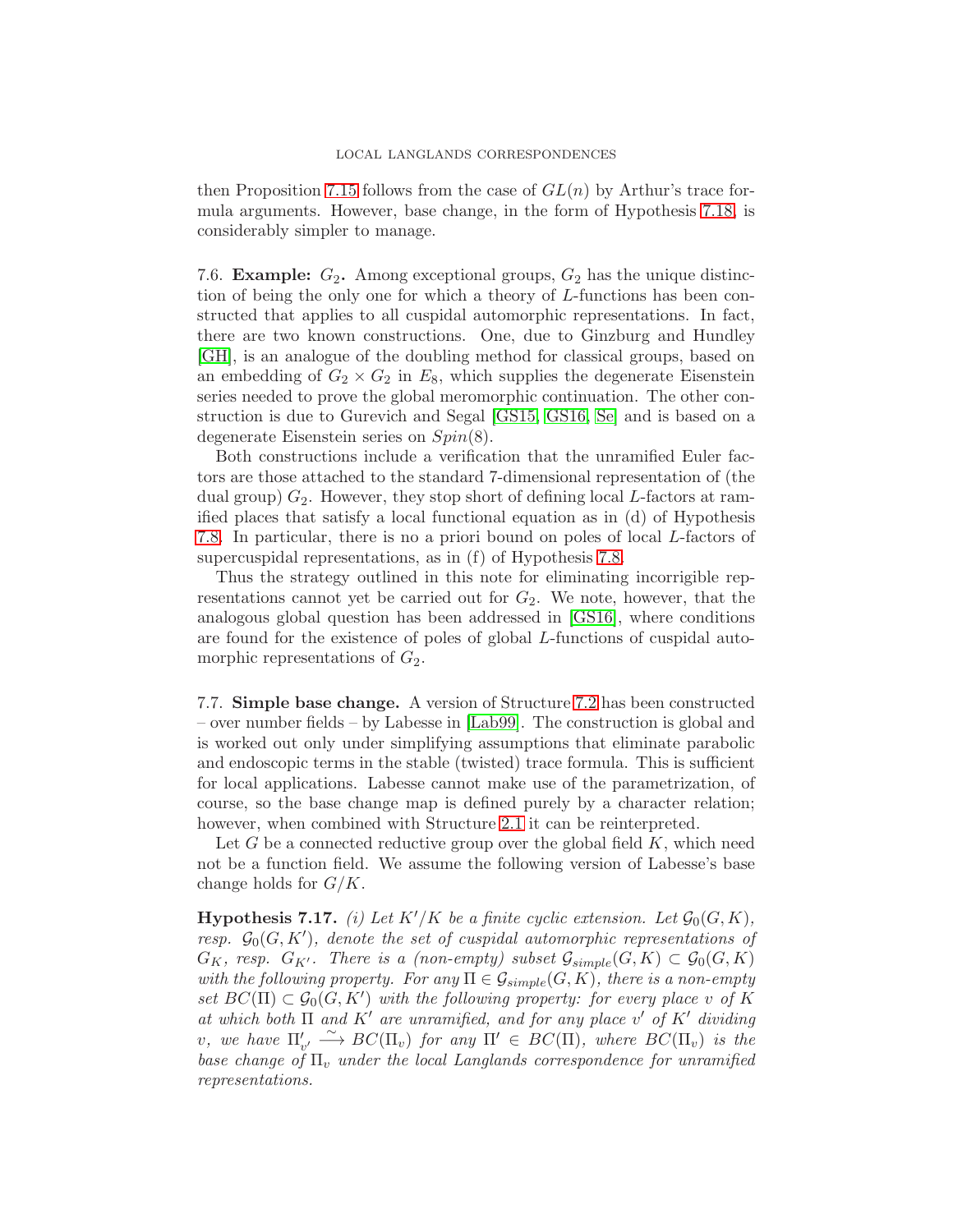(ii) Moreover, for any place v of K, with v' as above, the set  $BC(\Pi_v)$ consisting of local components  $\Pi'_{v'}$  at v' of members  $\Pi' \in BC(\Pi)$  depends only on  $\Pi_v$  and not on the global representation  $\Pi$ .

(iii) Finally, suppose  $P \subset G$  is a rational parabolic subgroup with Levi factor M. Suppose the global base change maps are defined for appropriate subsets  $\mathcal{G}_{simple}(M,K) \subset \mathcal{G}_0(M,K)$  and  $\mathcal{G}_{simple}(G,K) \subset \mathcal{G}_0(G,K)$ . Then the local maps  $\Pi_v \mapsto BC(\Pi_v)$  are compatible with parabolic induction from M to G.

The subscript <sub>simple</sub> refers to the use of Arthur's simple trace formula  $(STF)$  to establish global base change. In [\[Lab99\]](#page-50-19), K is a number field and the subset  $\mathcal{G}_{simple}(G, K)$  consists of representations that are Steinberg at some number of places (at least 2). This provides a sufficient condition to permit the application of the STF – in other words to eliminate the difficult parabolic terms from both sides of the invariant trace formula. The Steinberg condition also eliminates the endoscopic terms, thus substantially simplifying the comparison of trace formulas that implies Labesse's result. We assume

<span id="page-39-0"></span>Hypothesis 7.18. Labesse's method works over function fields as well and we assume  $\mathcal{G}_{simple}(G, K)$  always includes at least the representations which have Steinberg components at two places.

We derive a simple consequence of Hypothesis [7.17.](#page-38-0) First, we show

## <span id="page-39-1"></span>Proposition 7.19. Hypothesis [7.17](#page-38-0) implies Structure [7.2.](#page-30-1)

*Proof.* Let  $F, F', F''$  be as in the statement of Structure [7.2.](#page-30-1) First let  $\pi \in$  $\mathcal{G}(G, F')$  be a supercuspidal representation with central character of finite order. Let K' be a global function field with a place v such that  $K'_v$   $\simeq$  $F'$ . Using the globalization method of [\[GLo\]](#page-49-19) we see that there exists an automorphic representation  $\Pi \in \mathcal{G}_0(G, K')$  and two places  $w, w'$  of  $K'$  with  $\Pi_v \stackrel{\sim}{\longrightarrow} \pi$  and  $\Pi_w$ ,  $\Pi_{w'}$  both isomorphic to Steinberg representations. By Hypothesis [7.18,](#page-39-0) such a  $\Pi$  belongs to  $\mathcal{G}_{simple}(G, K')$ . Let  $\mathcal{G}_{simple}(G, K')(\pi)$ be the set of all such Π. Thus if  $K''/K$  is a finite cyclic extension, there exists  $BC_{K''/K'}(\Pi) \subset \mathcal{G}_0(G, K'')$  as in Hypothesis [7.17.](#page-38-0) For any  $K''/K'$  as above in which a single prime w divides v, and such that  $K''_w \xrightarrow{\sim} F''$ , we let be the set of representations  $\Pi''_w$  for all  $\Pi \in \mathcal{G}_{simple}(G, K')(\pi)$  and all  $\Pi'' \in BC_{K''/K'}(\Pi)$ . We define  $BC_{F''/F'}(\pi) \subset \mathcal{G}(G, F'')$  to be the union of the  $BC_{K''/K'}(\pi)$  for all  $K''/K'$  as above.

This defines  $BC_{F''/F'}(\pi)$  for supercuspidal representations with central characters of finite order. If  $\pi$  is any supercuspidal representation of  $G(F')$ , choose a character  $\chi: G(F') \to C^{\times}$  such that  $\pi \otimes \chi$  has character of finite order. Then we let

$$
BC_{F''/F'}(\pi) = BC_{F''/F'}(\pi \otimes \chi) \otimes BC_{F''/F'}(\chi^{-1}),
$$

where  $BC_{F''/F'}(\chi^{-1})$  can be defined using the norm map. It is easy to see by a global argument that this definition doesn't depend on the choice of  $\chi$ .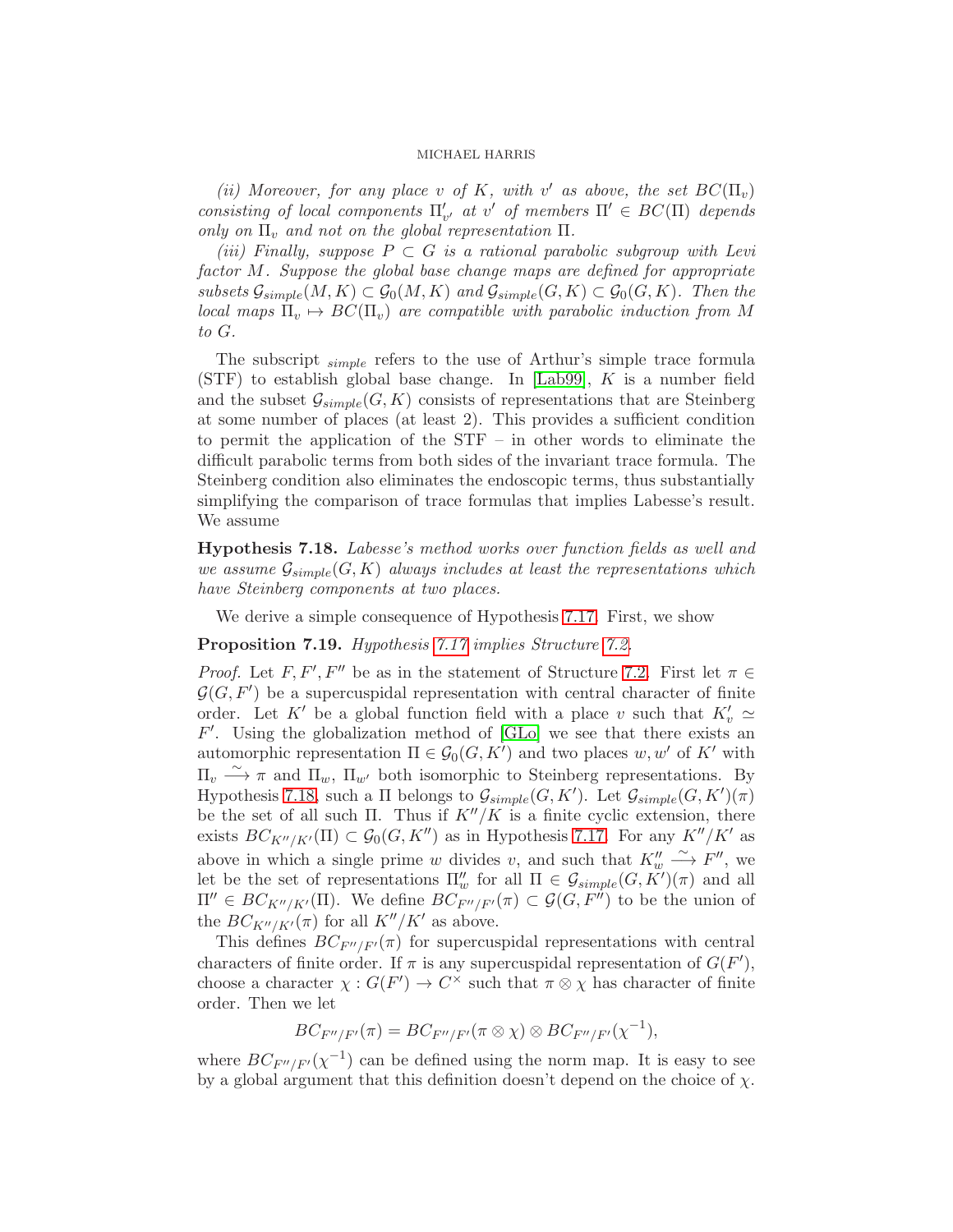Thus we have defined  $BC_{F''/F'}(\pi)$  for all supercuspidal representations. If  $M \subset P \subset G$  is as in (iii) of Hypothesis [7.17,](#page-38-0) if  $\sigma$  is a supercuspidal representation of  $M(F')$ , and if  $\pi$  is an irreducible constituent of the normalized induction  $Ind_{P(F')}^{G(F')} \sigma$ , then we let  $BC(\pi)$  denote the set of constituents of  $Ind_{P(F'')}^{G(F'')}$  ${}_{P(F'')}^{G(F'')}$  *o*" as  $\sigma''$  runs over elements of  $BC_{F''/F'}(\sigma)$ . Properties (ii) and (iii) of Structure [7.2](#page-30-1) follow immediately.

 $\Box$ 

<span id="page-40-1"></span>Proposition 7.20. Assume Hypotheses [7.17](#page-38-0) and [7.18](#page-39-0) and Structure [2.1.](#page-8-2)

(a) Conjecture [7.3](#page-30-2) is valid for  $BC_{F''/F'}$  defined as in Proposition [7.19](#page-39-1)

(b) Moreover, suppose F is of positive characteristic. If  $\pi_1, \pi_2 \in \mathcal{G}(G, F')$ are supercuspidal representations such that

$$
\mathcal{L}_{F'}^{ss}(\pi_1)=\mathcal{L}_{F'}^{ss}(\pi_2)
$$

then, for any cyclic extension  $F''/F'$ , and for any  $\pi'_1 \in BC(\pi_1)$ ,  $\pi'_2 \in$  $BC(\pi_2)$ , we have

$$
\mathcal{L}_{F''}^{ss}(\pi_1')=\mathcal{L}_{F''}^{ss}(\pi_2').
$$

Proof. By construction, Conjecture [7.3](#page-30-2) is proved just as in Theorem [7.7.](#page-31-3) For (b), we argue analogously. By applying Property (iv) of Structure [2.1](#page-8-2) we may reduce to the case where  $\pi_1$  has central character of finite order; then  $\pi_2$  has the same central character by Property (v) of Structure [2.1.](#page-8-2) Thus we may apply globalization as in [\[GLo\]](#page-49-19) to find a global field K with places  $v_1, v_2$ such that  $K_{v_1} \xrightarrow{\sim} K_{v_2} \xrightarrow{\sim} F'$ , and a cuspidal automorphic representation  $\Pi$  of  $G_K$  in  $\mathcal{G}_{simple}(G, K)$  such that  $\Pi_{v_1} \stackrel{\sim}{\longrightarrow} \pi_1$ ,  $\Pi_{v_2} \stackrel{\sim}{\longrightarrow} \pi_2$ . It follows that the global Langlands-Lafforgue parameter  $\sigma$  of  $\Pi$  has the property that the semisimple local parameters are equivalent:

$$
\sigma \mid W_{K_{v_1}} \stackrel{\sim}{\longrightarrow} \sigma \mid W_{K_{v_2}}
$$

Now we find a cyclic extension  $K'/K$  such that  $K'_{v_1} \longrightarrow K'_{v_2} \longrightarrow F''$  and such that  $BC(\Pi)$  exists and remains cuspidal. We can do that, for example, by choosing auxiliary places  $v_i$ ,  $i = 3, 4, 5$  such that  $\Pi_{v_3}$  is supercuspidal and choosing K' to be split completely over  $v_3$ , and such that  $\Pi_{v_4}$  and  $\Pi_{v_5}$ are Steinberg, so that  $\Pi \in \mathcal{G}_{simple}(G,K)$ . Then (b) follows by Chebotarev density and a globalization argument as in [\[BHKT\]](#page-48-17), as before.  $\Box$ 

## 8. Results of [\[GHS\]](#page-49-0)

<span id="page-40-0"></span>Let K be a global function field over k and let  $\Pi \in \mathcal{A}_0(G,K)$ . Let  $\sigma : \hat{G} \to GL(N)$  be any representation, S the set of primes where  $\Pi$  is ramified. Then

$$
\mathcal{L}^{ss}(\Pi)_{\sigma} := \sigma \circ \mathcal{L}^{ss}(\Pi) : Gal(K^{sep}/K) \to GL(N, \overline{\mathbb{Q}}_{\ell})
$$

corresponds to a semi-simple  $\ell$ -adic local system  $L(\Pi)_{\sigma}$  on  $Y \setminus |S|$ .

By Deligne's Weil II [\[De80\]](#page-48-20), each irreducible summand of  $L(\Pi)_{\sigma}$  is punctually pure, up to twist by a character of  $\Gamma_k := Gal(\bar{k}/k)$ .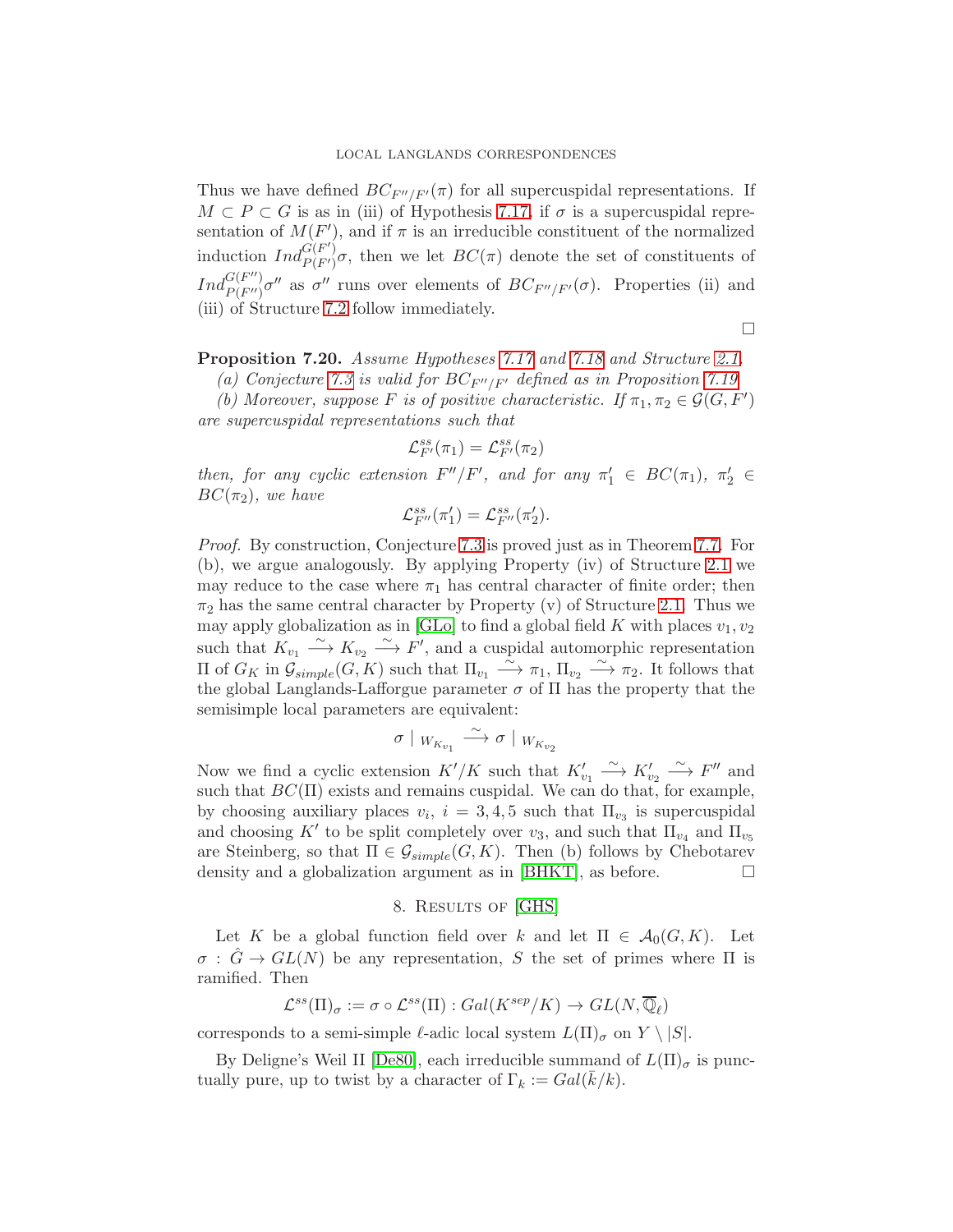It follows that, for any w, the eigenvalues of  $\sigma \circ \mathcal{L}_w(\Pi_w)(Frob_w)$  are Weil q-numbers of various weights (up to the twist, which we ignore).

If  $G \neq GL(n)$ , not all supercuspidals are pure, in the sense of Definition [2.16](#page-12-4) (d). Here is the main theorem of [\[GHS\]](#page-49-0).

<span id="page-41-1"></span>**Theorem 8.1.** [\[GHS\]](#page-49-0) Let  $\pi$  be a pure supercuspidal representation of  $G(F)$ , where G is connected reductive and  $G(F)$  is unramified. Suppose  $\pi$  is compactly induced from a compact open subgroup  $U \subset G(F)$ . Suppose moreover that  $q > 3$ . Then the  $\ell$ -adic Genestier-Lafforgue parameter  $\mathcal{L}^{ss}(\pi)$  restricts to a non-trivial map from the inertia group  $I_F$  to  $\hat{G}(\overline{\mathbb{Q}}_{\ell}).$ 

<span id="page-41-2"></span>Corollary 8.2. Let  $\pi$  be a pure irreducible (not necessarily supercuspidal) representation of  $G(F)$ , with G split semisimple. Assume p does not divide the order of the Weyl group of G. Suppose  $\mathcal{L}^{ss}(\pi)$  is unramified. Then  $\pi$  is an irreducible constituent of an unramified principal series representation.

*Proof.* Under our hypothesis on p, Fintzen's Theorem [5.1](#page-24-1) implies that any supercuspidal representation of  $G$  or any of its Levi subgroups is compactly induced from a compact open subgroup of  $G(F)$ . Since  $\mathcal{L}^{ss}$  is compatible with parabolic induction, the Corollary follows from Theorem [8.1](#page-41-1) and induction on the dimension of  $G$ .

Corollary [8.2](#page-41-2) gives a positive answer to Question [1.3](#page-4-0) when  $\varphi$  is a pure unramified parameter – the L-packet attached to  $\varphi$ , meaning the set of  $\pi$ with parameter  $\varphi$ , is finite, provided p is prime to the order of  $W(G)$ . This is much weaker than what is really expected, or what can be proved for  $GL(n)$  or classical groups, but as far as I know there is no general finiteness statement for ramified parameters. Part [3](#page-44-0) below is predicated on the assumption that this very weak assertion may be almost enough to prove finiteness in general.

There is a variant of Theorem [8.1.](#page-41-1)

Theorem 8.3. [\[GHS\]](#page-49-0) Under the hypotheses of Theorem [8.1,](#page-41-1) suppose the compact open subgroup  $U$  is sufficiently small; for example, suppose it is contained in the principal congruence subgroup of a maximal compact subgroup. Then  $\mathcal{L}^{ss}(\pi)$  is wildly ramified.

<span id="page-41-0"></span>8.1. Pure Weil-Deligne parameters. Supercuspidal representations  $\pi$ that are not pure, and discrete series representations more generally, are expected to have Weil-Deligne parameters  $\varphi := (\rho, N)$  with  $N \neq 0$ . In particular, the conclusion of Corollary [8.2](#page-41-2) above can fail for such representations: for groups other than  $GL(n)$  and its inner forms, there are well-known constructions of unipotent supercuspidals with unramified semi-simple parameters.

However, we expect that the pair  $(\rho, N)$  satisfies purity of the monodromy weight filtration ( up to unramified twist): in other words, that the Weil-Deligne representaiton  $(\rho, N)$  is **pure** in the sense of Definition [2.16](#page-12-4) (a).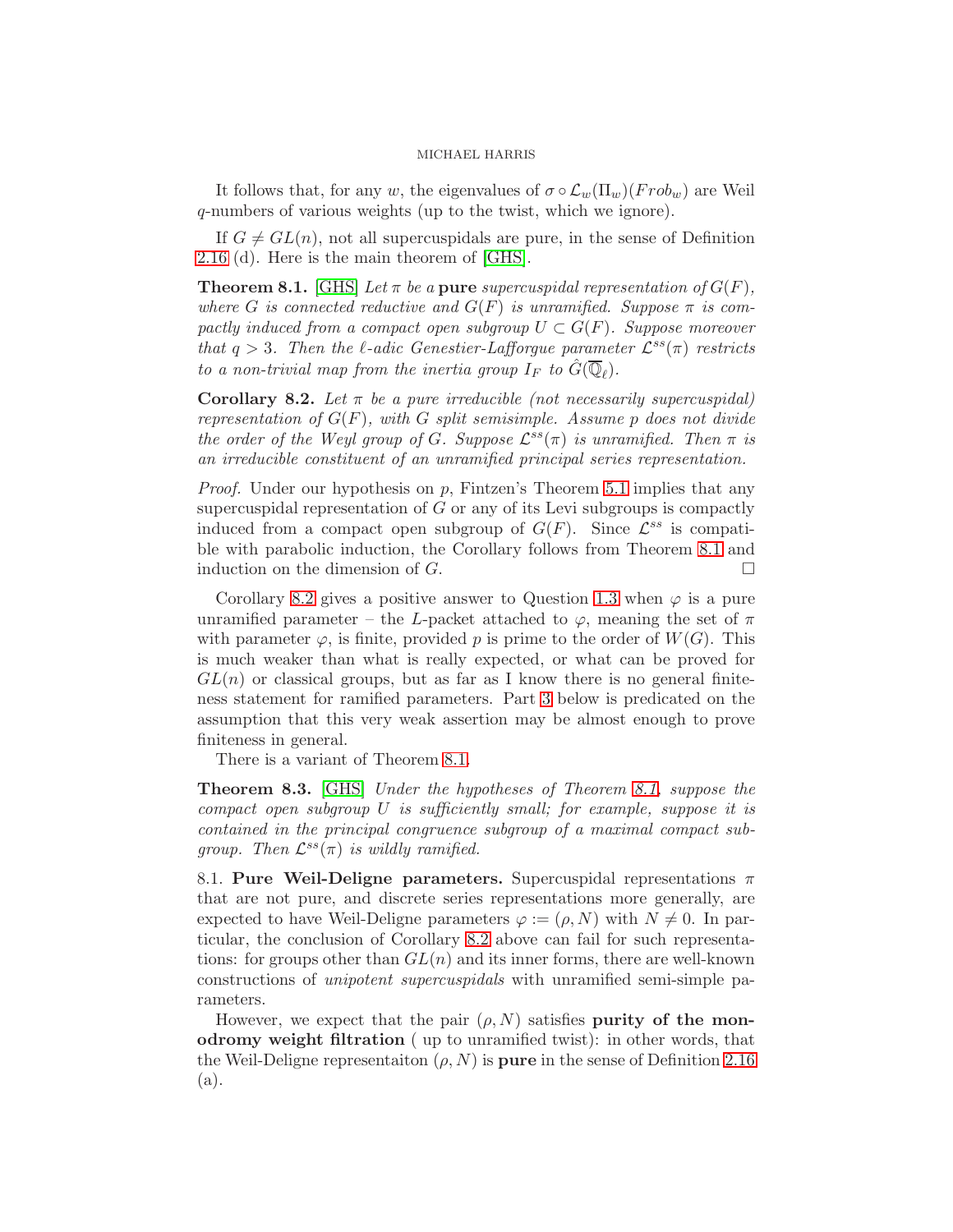To a Weil-Deligne parameter  $(\rho, N)$  a standard construction associates a continuous homomorphism  $\varphi_{\rho,N}: W_F \times SL(2,\mathbb{C}) \to {}^L G(\mathbb{C})$  that is algebraic on the second factor.

**Definition 8.4.** The Weil-Deligne parameter  $(\rho, N)$  is tempered if the restriction of  $\varphi_{\rho,N}$  to  $W_F \times SU(2)$  has bounded image after projection to  $\hat{G}(\mathbb{C})$ . The parameter  $(\rho, N)$  is essentially tempered if its image in  $\hat{G}^{ad}$  is bounded.

The following is easy to check:

**Lemma 8.5.** The parameter  $(\rho, N)$  is tempered if and only if it satisfies purity of the monodromy weight filtration.

<span id="page-42-0"></span>**Theorem 8.6.** [\[GHS\]](#page-49-0) Assume  $p > 3$  and let  $\pi$  be any discrete series representation of  $G(F)$ . Then its semisimple parameter  $\mathcal{L}^{ss}(\pi)$  has a (necessarily unique) completion to an essentially tempered Weil-Deligne parameter.

The proof sketched below, based on Poincaré series, applies when  $\pi$  is supercuspidal. An argument due to Beuzart-Plessis, using the Deligne-Kazhdan simple trace formula, allows us to prove Theorem [8.6](#page-42-0) for general discrete series parameters. Combining Theorems [8.6](#page-42-0) and [8.1,](#page-41-1) we then have:

Corollary 8.7. Assume  $p > 3$ . Suppose  $\pi \in \Pi(G/F)$  belongs to the discrete series. Then either the unipotent factor of  $\mathcal{L}(\pi)$  is non trivial or  $\mathcal{L}^{ss}(\pi)$  does not factor through  $W_F/I_F$  (or both).

In particular, suppose  $\mathcal{L}^{ss}(\pi)$  is pure as in Definition [2.16](#page-12-4) (b). Then  $\mathcal{L}^{ss}$ does not factor through  $W_F/I_F$ .

8.2. About the proofs. Most of the results of [\[GHS\]](#page-49-0) are based on the use of Poincaré series, as in [\[GLo\]](#page-49-19), to realize a supercuspidal representation  $\pi$ as the local component of a cuspidal automorphic representation of G over a global function field  $K = k(Y)$ , for some smooth projective curve Y. The construction in [\[GLo\]](#page-49-19) used a matrix coefficient of  $\pi$  as the local component  $\varphi_v$  at some place v of a function  $\varphi = \prod_w \varphi_w$  on  $G(\mathbf{A}_K)$ , where w runs over places of  $K$ . The Poincaré series is defined as

$$
P_{\varphi}(g) = \sum_{\gamma \in G(K)} \varphi(\gamma \cdot g).
$$

When  $\pi$  is compactly induced from a compact open subgroup U,  $\varphi_v$  can be taken to be supported in  $U$ . When this is the case we can take the curve  $Y$ to be the projective line  $\mathbb{P}^1$  over the finite field k. Choosing data carefully at the k-rational points of  $\mathbb{P}^1$ , and assuming  $\varphi_w$  to be the characteristic function of a hyperspecial maximal compact subgroup when  $w$  is not  $k$ -rational, we are able to deduce Theorem [8.1](#page-41-1) from the classification of tame local systems on  $\mathbb{G}_m$  that follows from Deligne's Weil II.

When  $\pi$  is supercuspidal, Theorem [8.6](#page-42-0) is proved by a similar globalization argument, but  $Y$  can be arbitrary. We construct a Poincaré series with any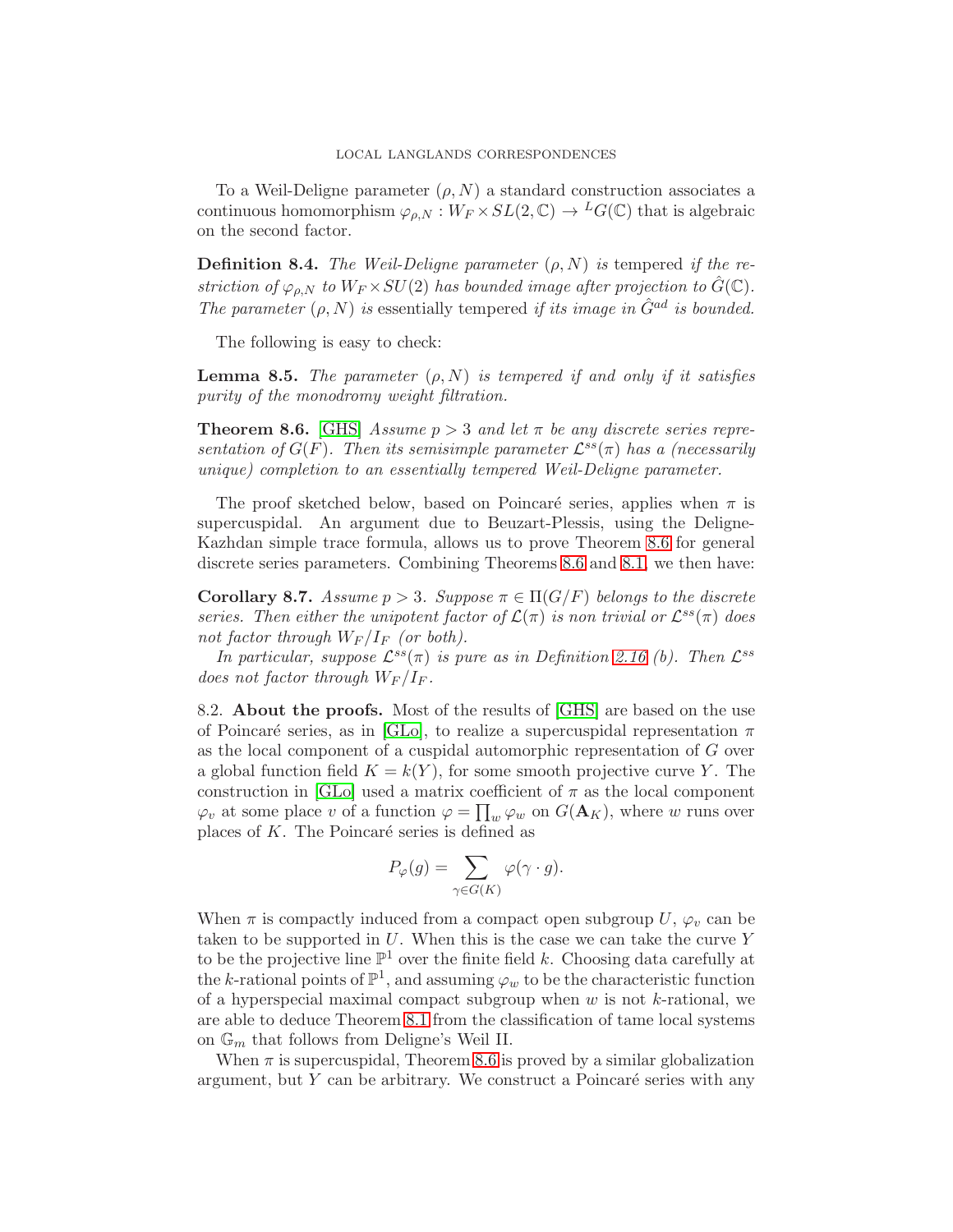matrix coefficient of  $\pi$  at the point x and the matrix coefficient of an appropriate supercuspidal representation at a second point y, whose local parameter is known to be irreducible. We use the Kloosterman representations of [\[HNY\]](#page-49-25), which are known when  $p > 3$  to have irreducible parameters; a different argument was used in  $[GLo]$  when G is a classical group. Let  $\Pi$  be the globalization thus obtained, with global parameter  $\mathcal{L}^{ss}(\Pi)$ . The irreducibility of the local parameter at y implies that the composition of  $\mathcal{L}^{ss}(\Pi)$  with an appropriate representation of the L-group is irreducible. Then Deligne's theorem on the purity of the monodromy weight filtration applies at  $x$  and defines the required completion to a Weil-Deligne parameter.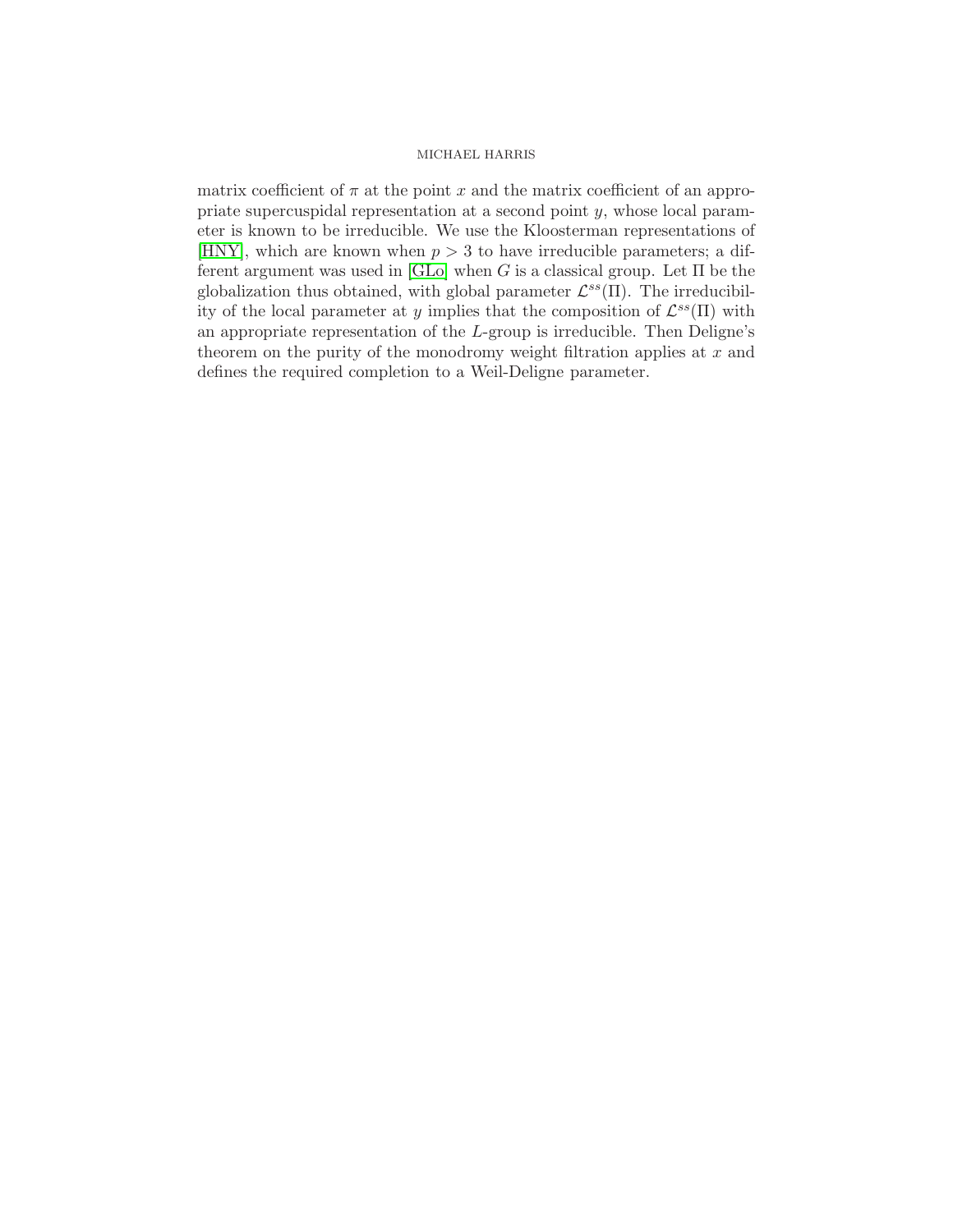### <span id="page-44-0"></span>Part 3. A strategy to construct a local correspondence

We sketch a construction based on the Genestier-Lafforgue parametrization and the ideas of [\[BHKT\]](#page-48-17). As mentioned in [4.1,](#page-21-0) the model is Arthur's construction [\[A\]](#page-48-1) of the local correspondence for classical groups by determining the fibers of twisted transfer to  $GL(N)$ . Arthur's method consists in comparing the stable trace formula for a classical group  $G$  with a twisted trace formula for  $GL(N)$ . The method relies heavily on multiplicity one for  $GL(N)$ , which guarantees that the comparison of traces is non-trivial. The method sketched here is an induction on cyclic base change.

## 9. Hypotheses

We let  $G$  be a connected reductive group. In order to avoid unnecessary complication we assume  $G$  to be split but this should ultimately be unnecessary. We fix a non-archimedean local field  $F = k((t))$  of characteristic  $p > 0$ , with  $q = |k|$ . In what follows,  $\ell$  is a prime number distinct from p that will be assumed as large as necessary.

Let K be a function field. For any automorphic representation  $\Pi$  of  $G(\mathbf{A}_K)$ , and any prime  $\ell \neq p$ , we let  $\mathcal{L}^{ss}(\Pi)_{\ell}$  denote the global  $\ell$ -adic semisimple parameter attached by V. Lafforgue, and more generally by C. Xue, to Π:

(9.1) 
$$
\mathcal{L}^{ss}(\Pi)_{\ell}: Gal(K^{sep}/K) \to {}^{L}G(\overline{\mathbb{Q}}_{\ell}).
$$

If  $\pi$  is an irreducible representation of  $G(F)$  we similarly denote by  $\mathcal{L}^{ss}(\pi)$ the semisimple parameter constructed in [\[GLa\]](#page-49-1)

<span id="page-44-3"></span>
$$
\mathcal{L}^{ss}(\pi): W_F \to {}^L G(C)
$$

with values in any algebraically closed field C.

<span id="page-44-5"></span>**Hypothesis 9.2.** Let  $\Pi$  be an everywhere unramified cuspidal automorphic representation of  $G(\mathbf{A}_K)$  for some function field K. Suppose its global  $\ell$ adic parameter  $Gal(K^{sep}/K) \to \hat{G}(\overline{\mathbb{Q}}_{\ell})$  has image equal to  $\hat{G}(\mathcal{O})$  for some  $\ell$ -adic integer ring  $\mathcal O$ . Then  $\Pi$  has global multiplicity one.

<span id="page-44-1"></span>Hypothesis 9.3. Existence of stable cyclic base change of essentially tempered automorphic representations.

Assuming Hypothesis [9.3,](#page-44-1) it makes sense to make the following hypothesis:

<span id="page-44-2"></span>Hypothesis 9.4. Conjecture [7.5](#page-31-2) is valid: there are no pure incorrigible representations, in the sense of  $\S$ .

Assuming Hypothesis [9.3,](#page-44-1) Proposition 11.4 of [\[GHS\]](#page-49-0) asserts that Hypoth-esis [9.4](#page-44-2) is valid when  $p$  does not divide the order of the Weyl group of  $G$ . In any case it has the following consequence, as in Corollary [8.2:](#page-41-2)

<span id="page-44-4"></span>Corollary 9.5. Suppose  $\mathcal{L}^{ss}(\pi)$  is pure (as Weil group parameter) and unramified. Then  $\pi$  is a constituent of an unramified principal series representation.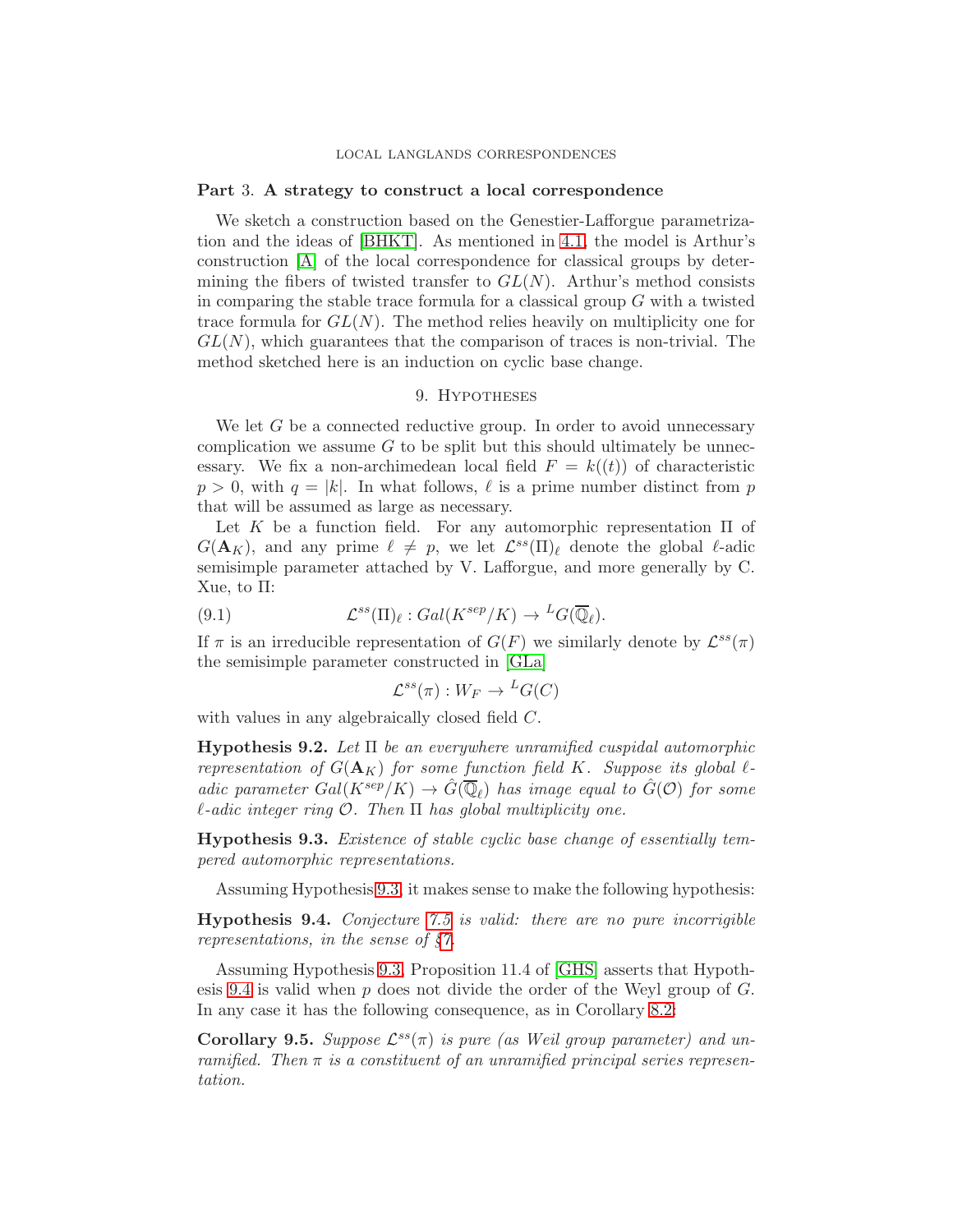<span id="page-45-0"></span>**Hypothesis 9.6.** Let  $M$  be a proper Levi subgroup of  $G$ . The local Langlands correspondence for tempered representations, in Vogan's version Conjecture [2.5,](#page-9-0) is known for M. Moreover, the parametrization of tempered representations of M is compatible with cyclic base change, in the sense of Property [2.23.](#page-15-2)

<span id="page-45-1"></span>**Hypothesis 9.7.** Let  $H$  be a proper elliptic endoscopic group of  $G$ . The local Langlands correspondence for tempered representations, in Vogan's version Conjecture [2.5,](#page-9-0) is known for H and is compatible with cyclic base change and endoscopic transfer to G, in the sense of Properties [2.20](#page-15-1) and [2.23.](#page-15-2)

<span id="page-45-2"></span>Hypothesis 9.8. Stable endoscopic transfer is known globally and locally for all endoscopic groups for G.

The local endoscopic transfer is assumed to satisfy the character identities of Property [2.20.](#page-15-1) By global endoscopic transfer we mean the following. Suppose  $H$  is an endoscopic group of  $G$  corresponding to the homomorphism of L-groups

$$
i_H: {}^L H \to {}^L G.
$$

Let  $\Pi$  be a cuspidal automorphic representation of  $H(\mathbf{A}_K)$  for K as above. Then there is a collection of automorphic representations  $i_{H,*}(\Pi)$  of  $G(\mathbf{A}_K)$ such that, for any  $\Psi \in i_{H,*}(\Pi)$ ,

$$
\mathcal{L}^{ss}(\Psi)_{\ell} \stackrel{\sim}{\longrightarrow} i_H \circ \mathcal{L}^{ss}(\Pi)_{\ell},
$$

where  $\mathcal{L}^{ss}$  is as in [\(9.1\)](#page-44-3) and  $\stackrel{\sim}{\longrightarrow}$  means up to conjugation by  $\hat{G}(\overline{\mathbb{Q}}_{\ell})$ . It is also assumed that the local components of  $\mathcal{L}^{ss}(\Psi)$  at a prime v of K belong to the L-packet for  $G(K_v)$  obtained by local endoscopic transfer from H.

## 10. STEPS

Let  $\varphi: W_F \to \hat{G}$  be an irreducible tempered parameter. Our aim in this sketch is to show that the fiber  $\mathcal{L}^{ss-1}(\varphi)$  satisfies the local Langlands conjecture in Vogan's version. It would be enough for the purposes of this sketch to show point (d) of Conjecture [2.5,](#page-9-0) but the strategy is based on induction, and the sketch will make it apparent that the parametrizations of Conjecture [2.5](#page-9-0) (b) are necessary in order to carry out the intermediate inductive steps.

By Hypotheses [9.6,](#page-45-0) [9.7,](#page-45-1) and [9.8,](#page-45-2) we can assume that the component group of the centralizer of  $\varphi$  is trivial; otherwise, the parameter  $\varphi$  factors through a parameter for an endoscopic group, and then the structure of  $\mathcal{L}^{ss-1}(\varphi)$  is determined by the Hypotheses.

10.1. Step 1: Globalization. Let  $\ell >> 0$  be a large prime number,  $\ell \neq p$ . We follow the arguments in [\[BHKT,](#page-48-17) §9], to which we refer for the following constructions. We find a global function field  $K = k(X)$  with a place v such that  $K_v \xrightarrow{\sim} F$ , and a surjective homomorphism

$$
\bar{\rho}: Gal(K^{sep}/K) \twoheadrightarrow \hat{G}(\mathbb{F}_\ell)
$$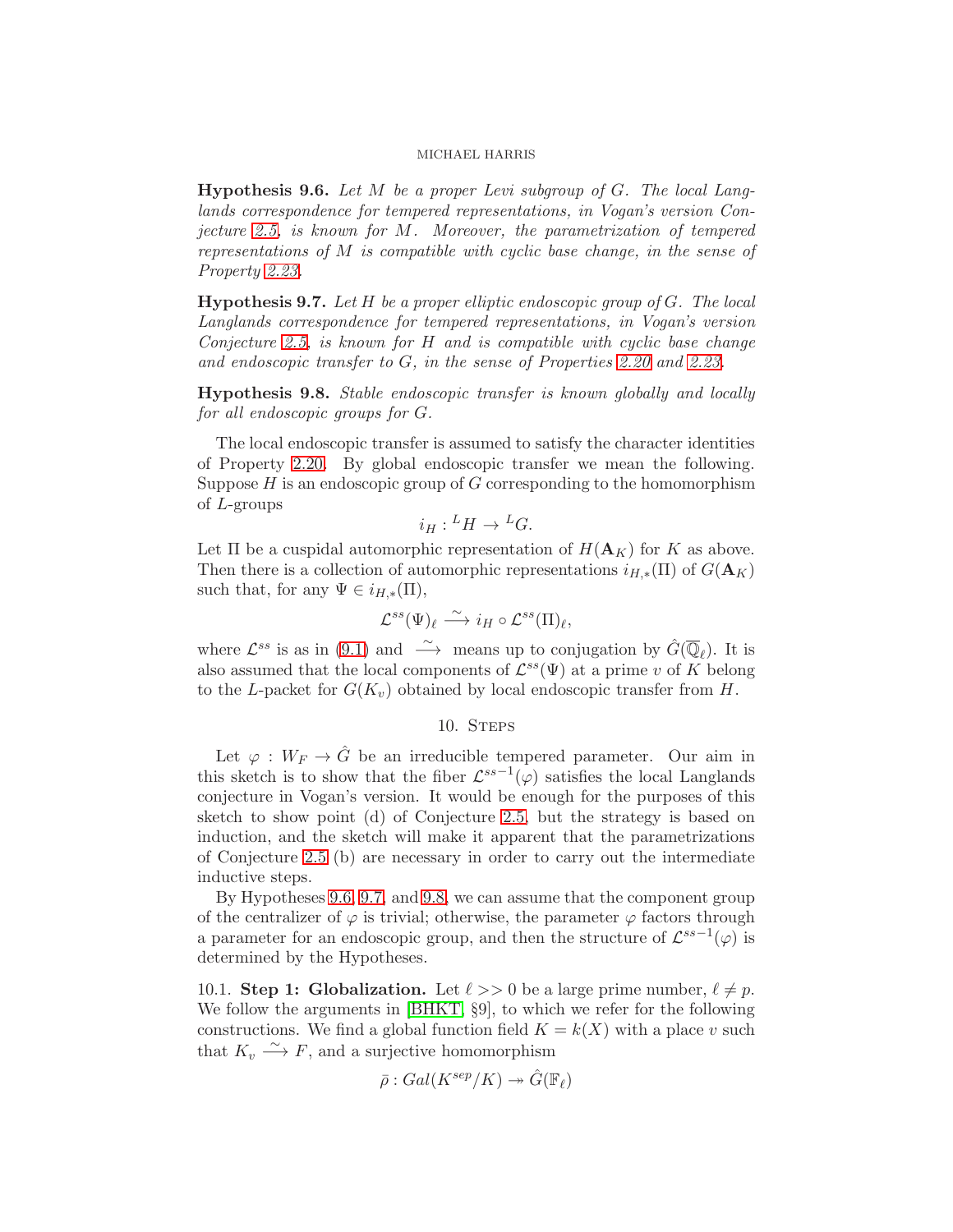such that  $\bar{\rho}$   $|_{I_v} \longrightarrow \phi$   $|_{I_v}$  where  $I_v$  is the inertia group; this makes sense because  $\ell$  is large. As in [\[BHKT\]](#page-48-17), we then lift  $\bar{\rho}$  to a surjective parameter

$$
\rho: Gal(K^{sep}/K) \twoheadrightarrow \hat{G}(\mathbb{Z}_{\ell})
$$

with the desired local restriction to  $I_v$ . This is sufficient for our purposes; the extension to the full decomposition group at  $v$  is not difficult.

<span id="page-46-0"></span>**Hypothesis 10.1.** We may do this in such a way that, for every place w of K, the image of the inertia group  $I_w$  under  $\rho$  is finite.

This has not been checked but I believe it is not a problem. It implies that the restriction of  $\rho$  to the decomposition group at any point w is a pure parameter.

We now apply the potential automorphy theorem of [\[BHKT\]](#page-48-17). After possibly replacing K by a finite Galois extension  $K'/K$ , . we may assume that  $\rho' := \rho \left[ G_{\text{all}(K',\text{sep}/K')} \right]$  is again surjective and is the global parameter attached by Lafforgue's construction to at least one cuspidal automorphic representation Π′ . Since this operation loses control of the ramification at the place v, by replacing  $K'$  if necessary by an appropriate solvable extension we may assume that  $\rho'$  is everywhere unramified. Since  $\varphi$  was assumed irreducible, it is easy to see that we may also assume that  $\rho'$  is pure of weight 0, so that Π′ is everywhere tempered.

10.2. Step 2: Unramified local packets. The surjectivity of  $\rho'$  implies that the image of  $\rho'$  is Zariski dense, and we have assumed  $\rho'$  is everywhere unramified. Let  $\Pi_{\rho'}$  denote the set of automorphic representations  $\Pi'$  of  $G(\mathbf{A}_{K'})$  such that  $\mathcal{L}(\Pi')_{\ell} = \rho'$ ; i.e., such that  $\rho' = \rho_{\Pi',\ell}$ . Corollary [9.5,](#page-44-4) together with Hypothesis [10.1,](#page-46-0) then implies that any  $\Pi' \in \Pi_{\rho'}$  is globally unramified. By Hypothesis [9.2](#page-44-5) this then implies that  $\Pi' \in \Pi'_{\rho'}$  has multiplicity one. The set  $\Pi'_{\rho'}$  is thus determined by local data. If we assume G to be adjoint, then the classification of tempered unramified representations implies that  $\Pi'_{\rho}$  is unique.

Remark 10.2. This is the only step that uses Hypothesis [9.4,](#page-44-2) and it is being used in the form of Corollary [9.5.](#page-44-4) However, the corollary has been proved in  $[GHS]$  for p that is sufficiently large relative to the group, without reference to base change. Thus in most cases Hypothesis [9.4](#page-44-2) is unnecessary.

Because  $\rho'$  has Zariski dense image, we know that  $\Pi_{\rho'}$  is orthogonal to the images of proper endoscopic transfer. Thus it is globally stable. Moreover, it can be separated from the non-cuspidal contributions to the spectral side of the trace formula.

The unramified local packets are classified by representations of the Rgroup. The following hypothesis should have a name:

Hypothesis 10.3. Identify the R-group with the component group of the local parameter.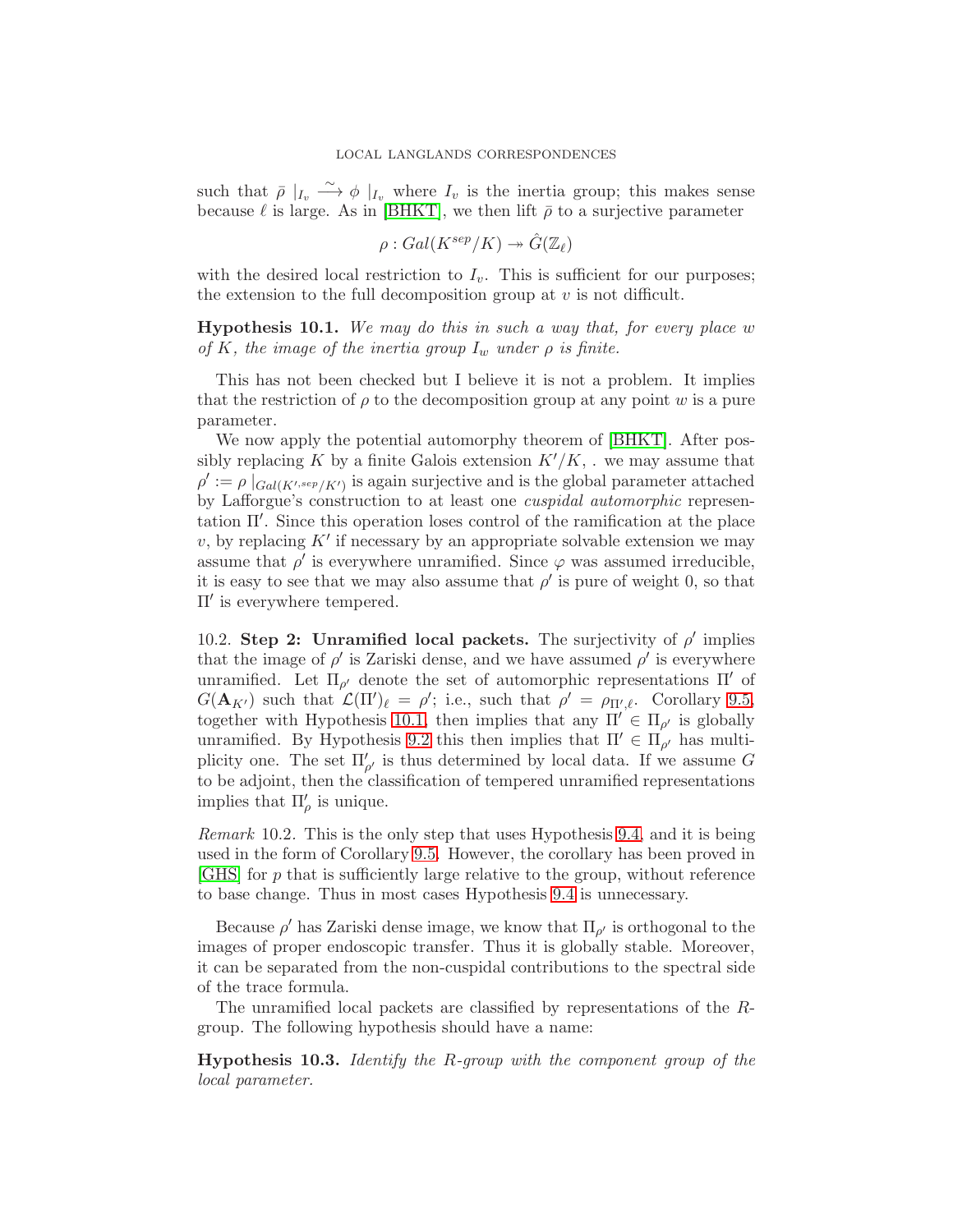In the literature, this is stated more generally: Assume  $M$  is a (rational) Levi subgroup of G and  $\sigma$  is a tempered representation of  $M(F)$ . Then there is an isomorphism between the Knapp-Stein R-group attached to the pair  $(M, \sigma)$  and the Arthur R-group attached to the pair  $(\mathcal{L}(\sigma), M)$ . We only have access to  $\mathcal{L}^{ss}(\sigma)$  but in this induction we will only be considering Weil-Deligne parameters that are trivial on the  $SL(2,\mathbb{C})$ -factor.

10.3. Strategy. Let  $\Gamma_v \subset Gal(K'/K)$  be a decomposition group for a prime of K' over v, and let  $L \subset K'$  be the fixed field of  $\Gamma_v$ . We use the same notation v to denote the prime of L fixed by  $\Gamma_v$ , and we know  $L_v \stackrel{\sim}{\longrightarrow} F$ . Since  $\rho'$  extends to  $Gal(K^{sep}/K)$ , it extends a fortiori to a (surjective) homomorphism  $\rho_i: Gal(K^{sep}/L_i) \to \hat{G}(\mathbb{Z}_\ell)$  for every intermediate field  $L \subset L_i \subset K'.$ Assume

<span id="page-47-0"></span>**Hypothesis 10.4.** We can choose  $K'$  in such a way as to guarantee that each such  $\rho_i$  is unramified except at v.

It's not clear it is always possible to satisfy Hypotheses [10.1](#page-46-0) and [10.4](#page-47-0) simultaneously. If one has to choose, the former takes precedence, because a modification of the following argument, in which several places  $v_i$  share the same decomposition group, should lead to the same result. However it is simpler to admit Hypothesis [10.4](#page-47-0) in what follows. In each case  $Gal(K'/L_i)$ is then solvable; we limit our attention to the  $L_i$  that are Galois over L. We index the  $L_i$  so that i is the number of prime factors in  $|Gal(K'/L_i)|$ and write  $L = L_N$ . We prove by induction that each  $\rho_{L_i}$  is automorphic, and to identify the set of automorphic representations  $\{\Pi_i\}$  of  $G(\mathbf{A}_{L_i})$  with  $\mathcal{L}(\Pi_i) \stackrel{\sim}{\longrightarrow} \rho_i.$ 

We specifically identify the local components at the (unique) prime  $v_i$  of  $L_i$  dividing v; this is  $\mathcal{L}^{ss,-1}(\phi_i) = \Pi_{\phi_i}$ , in the obvious notation. Under our inductive hypothesis ( $\phi$  not endoscopic, etc.) we want  $\Pi_{\phi} = \Pi_{\phi_N}$  to be a singleton.

10.4. Step 3: First Galois descent. The first descent belongs to the principal series; in other words, it has abelian cuspidal support. Here is a crucial point: we need to show that the only representations with parameter contained in a (maximal) torus are principal series, and more generally that the only representations with parameter contained in the Levi  $\hat{M}$  of  $\hat{G}$  are constituents of induced representations from  $M(F)$ . This can only be by means of character identities. We know that the constituents of representations induced from  $M(F)$  already suffice to satisfy the character identities. Thus the stable characters of any other representations with the same local parameter must contribute zero. But the existence of any such additional representation should then be ruled out by linear independence of characters.

10.5. Subsequent steps. Subsequent steps should follow the pattern of Arthur's induction in [\[A\]](#page-48-1), and in particular inevitably involve the intricacies of the local intertwining relation that is central to Arthur's argument. In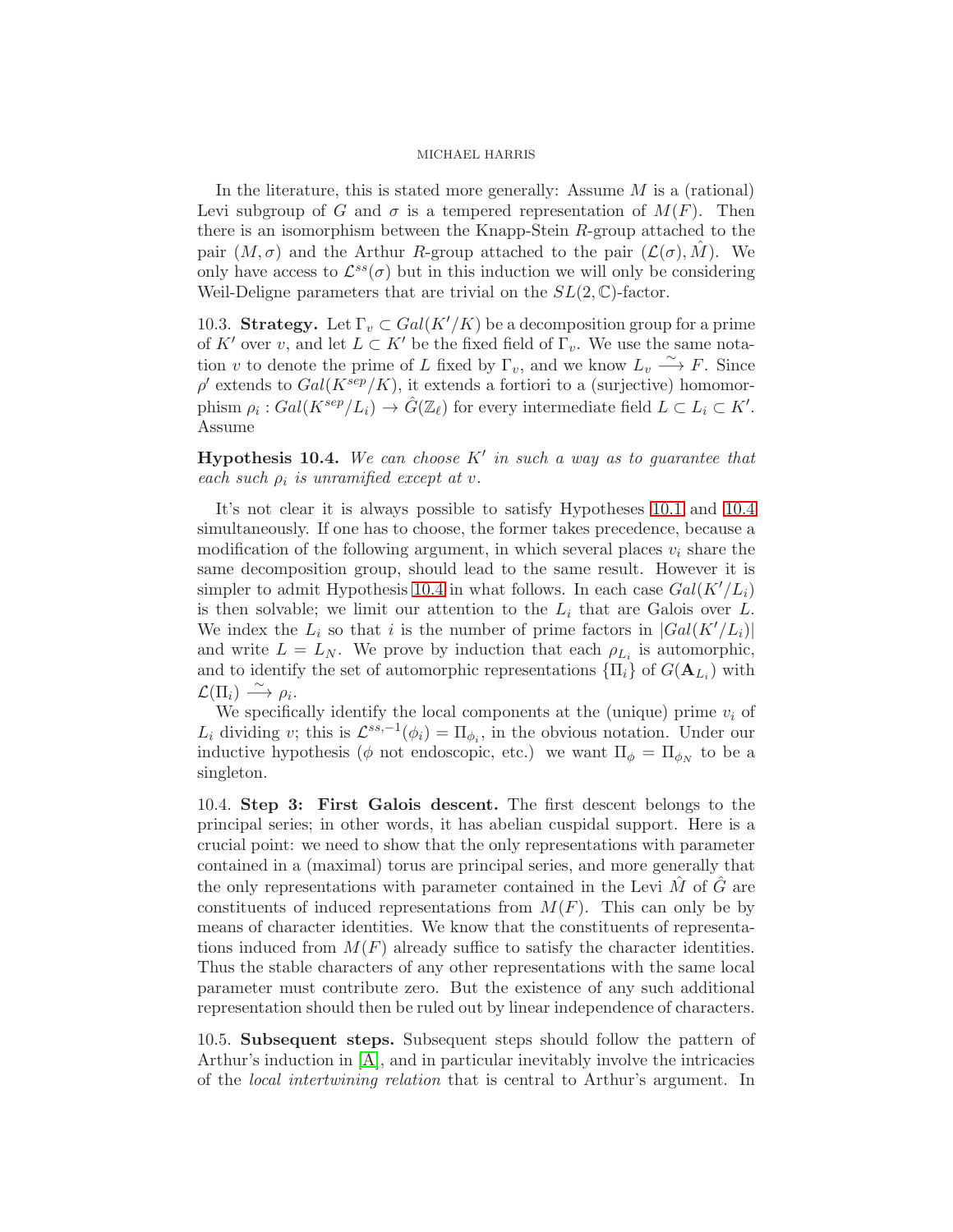preparation for an analysis of the general case, Beuzart-Plessis and I are looking at the simplest possible situation, when  $N = 2$ .

### **REFERENCES**

- <span id="page-48-1"></span>[A] J. Arthur, The endoscopic classification of representations–orthogonal and symplectic groups, American Mathematical Society Colloquium Publications, 61 (2013).
- <span id="page-48-9"></span>[AC] J. Arthur, L. Clozel, Simple algebras, base change, and the advanced theory of the trace formula, Annals of Math. Studies, 120, Princeton: Princeton University Press (1989).
- <span id="page-48-5"></span>[BMY] A. Bertoloni Meli and A Youcis, An Approach to the characterization of the local Langlands correspondence, arXiv: 2003.11484 [math.NT].
- <span id="page-48-19"></span>[Br08] E. Brenner, Stability of the local gamma factor in the unitary case, J. Number Theory, 128 (2008) 1358–1375.
- <span id="page-48-16"></span>[BFHKT] G. Böckle, T. Feng, M. Harris, C. Khare, J. Thorne, Cyclic base change of cuspidal automorphic representations over function fields, manuscript (2022).
- <span id="page-48-17"></span>[BHKT] G. Böckle, M. Harris, C. Khare, J. Thorne,  $\ddot{G}$ -local systems on smooth projective curves are potentially automorphic, Acta Math., 223 (2019) 1–111.
- <span id="page-48-2"></span>[B79] A. Borel, Automorphic L-functions. In Automorphic forms, representations and Lfunctions (Proc. Sympos. Pure Math., Oregon State Univ., Corvallis, Ore., 1977), Part 2, Proc. Sympos. Pure Math., XXXIII (1979) 27–61.
- <span id="page-48-3"></span>[BH06] C. Bushnell, G. Henniart, The local Langlands conjecture for GL(2). Grundlehren der Mathematischen Wissenschaften, 335 Springer-Verlag, Berlin, (2006).
- <span id="page-48-12"></span>[BH10] C. Bushnell, G. Henniart, The essentially tame local Langlands correspondence, III: the general case. Proc. Lond. Math. Soc., 101 (2010) 497–553.
- <span id="page-48-0"></span>[BHK] C. J. Bushnell, G. Henniart, P. Kutzko, Correspondance de Langlands locale pour  $GL_n$  et conducteurs de paires, Ann. Sci. École Norm. Sup., 31 (1998) 537–560.
- <span id="page-48-10"></span>[BK] C. Bushnell, P. Kutzko, *The admissible dual of*  $GL(N)$  *via compact open subgroups*, Annals of Math. Studies, 129 Princeton University Press, Princeton, NJ, (1993).
- <span id="page-48-11"></span>[BK99] C. Bushnell, P. Kutzko, Semisimple Types in  $GL_n$ , Compositio Mathematica, 119 (1999) 53–97.
- <span id="page-48-6"></span>[BG] K. Buzzard, T. Gee, The conjectural connections between automorphic representations and Galois representations, in Automorphic forms and Galois representations. Vol. 1, London Math. Soc. Lecture Note Ser., 414, Cambridge Univ. Press, Cambridge, (2014) 135–187.
- <span id="page-48-13"></span>[CFGK] Y. Cai, S. Friedberg, D. Ginzburg, E. Kaplan, Doubling constructions and tensor product L-functions: the linear case. Invent. Math., 217 (2019) 985–1068.
- <span id="page-48-14"></span>[Ch] G. Chenevier, Subgroups of  $Spin(7)$  or  $SO(7)$  with each element conjugate to some element of  $G_2$  and applications to automorphic forms. *Doc. Math.* . **24** (2019) 95–161.
- <span id="page-48-8"></span>[CST] J. Cogdell, F. Shahidi, T.-L. Tsai, Local Langlands correspondence for  $GL_n$ , and the exterior and symmetric square  $\varepsilon$ -factors. Duke Math. J., **166** (2017) 2053–2132.
- <span id="page-48-7"></span>[CX] C. Xue, Finiteness of cohomology groups of stacks of shtukas as modules over Hecke algebras, and applications. Epijournal de Géométrie Algébrique,  $4$  (2020).
- <span id="page-48-4"></span>[DHKM] J.-F. Dat, D. Helm, R. Kurinczuk, G. Moss, Moduli of Langlands Parameters, [arXiv:2009.06708](http://arxiv.org/abs/2009.06708) [math.NT].
- <span id="page-48-15"></span>[DR09] S. DeBacker, M. Reeder, Depth-zero supercuspidal L-packets and their stability, Annals of Math., 169 (2009) 795–901.
- <span id="page-48-18"></span>[De73] P. Deligne, Les constantes des équations fonctionnelles des fonctions  $L$ , in Modular functions of one variable, II (Proc. Internat. Summer School, Univ. Antwerp, Antwerp, 1972),Lecture Notes in Math., 349, Springer, Berlin, (1973) 501–597.
- <span id="page-48-20"></span>[De80] P. Deligne, La conjecture de Weil. II. Inst. Hautes Études Sci. Publ. Math., 52 (1980) 137–252.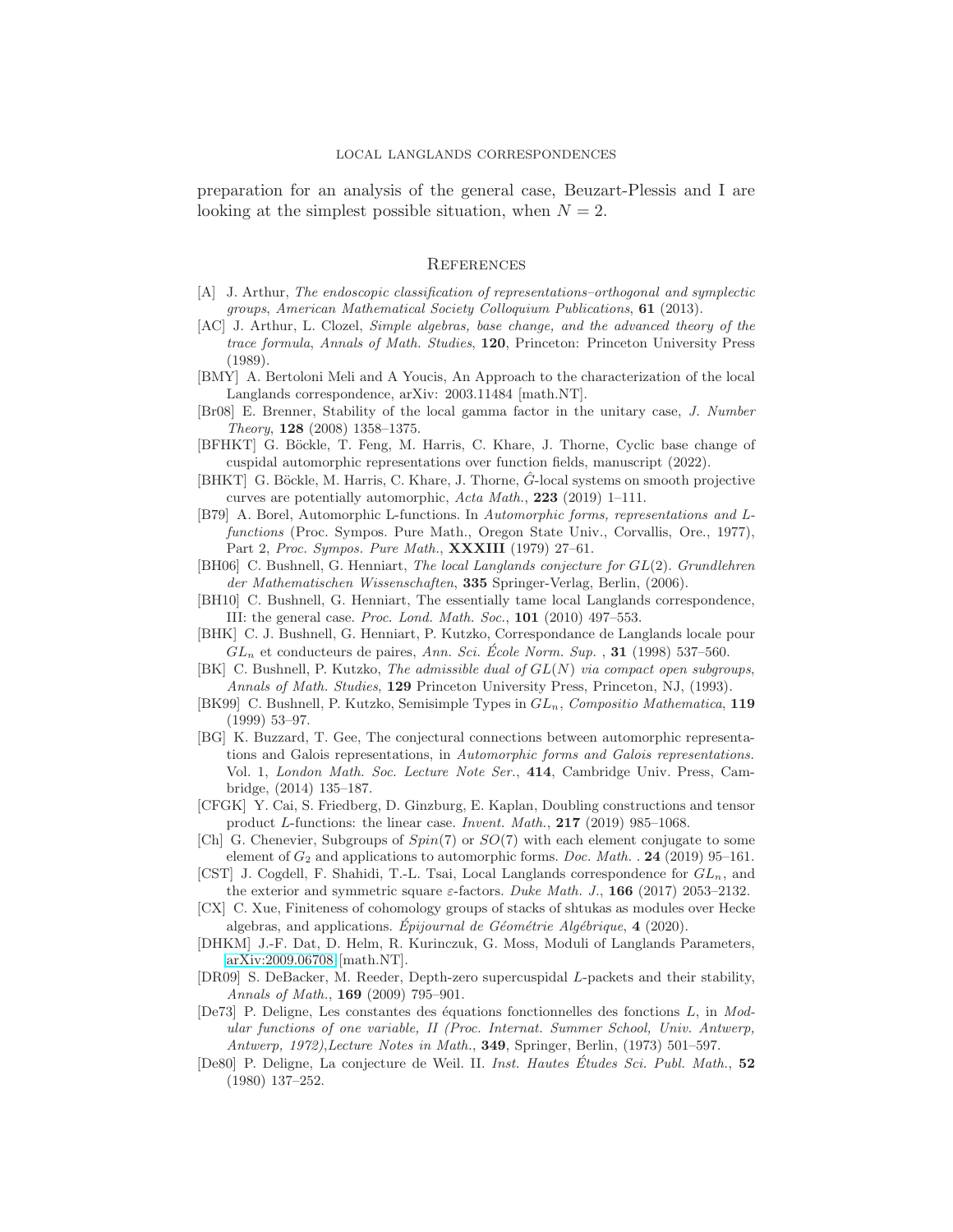- <span id="page-49-9"></span>[DKV] P. Deligne, D. Kazhdan, M.-F. Vignéras: Représentations des algèbres centrales simples p-adiques, in J.-N.Bernstein, P.Deligne, D.Kazhdan, M.-F.Vigneras Représentations des groupes réductifs sur un corps local, Paris: Hermann (1984).
- <span id="page-49-2"></span>[FS] L. Fargues, P. Scholze, Geometrization of the local Langlands correspondence, [arXiv:2102.13459](http://arxiv.org/abs/2102.13459) [math.RT].
- <span id="page-49-17"></span>[Fi19] J. Fintzen, Tame cuspidal representations in non-defining characteristics, [arXiv:1905.06374](http://arxiv.org/abs/1905.06374) [math.RT].
- <span id="page-49-3"></span>[Fi21] J. Fintzen, Types for tame p-adic groups, Annals of Math. 193 (2021) 303–346.
- <span id="page-49-18"></span>[FKS] J. Fintzen, T. Kaletha, L. Spice, A twisted Yu construction, Harish-Chandra characters, and endoscopy, <https://arxiv.org/abs/2106.09120v2>.
- <span id="page-49-0"></span>[GHS] W.-T. Gan, M. Harris, W. Sawin, Local parameters of supercuspidal representations, [arXiv:2109.07737](http://arxiv.org/abs/2109.07737) [math.RT]
- <span id="page-49-19"></span>[GLo] W.-T. Gan, L. Lomel´ı, Globalization of supercuspidal representations over function fields and applications, *J. Eur. Math. Soc.*, **20** (2018) 2813–2858.
- <span id="page-49-20"></span>[G] R. Ganapathy, The local Langlands correspondence for  $GSp<sub>4</sub>$  over local function fields, Am. J. Mathematics, 137 (2015) 1441–1534.
- <span id="page-49-8"></span>[GV] R. Ganapathy, S. Varma, On the local Langlands correspondence for split classical groups over local function fields. J. Math. Inst. Jussieu, 16 (2017) 987–1074.
- <span id="page-49-1"></span>[GLa] A. Genestier, V. Lafforgue, Chtoucas restreints pour les groupes réductifs et param´etrisation de Langlands locale, [arXiv:1709.00978](http://arxiv.org/abs/1709.00978) [math.AG].
- <span id="page-49-15"></span>[GRS] D. Ginzburg, S. Rallis, D. Soudry, The descent map from automorphic representations of  $GL(n)$  to classical groups, Singapore: World Scientific (2011).
- <span id="page-49-22"></span>[GH] D. Ginzburg, J. Hundley, A doubling integral for  $G_2$ , Israel J. Math., 207 (2015) 835–879.
- <span id="page-49-12"></span>[GJ72] R. Godement, H. Jacquet, Zeta functions of simple algebras, Lecture Notes in Math., **260** (1972).
- <span id="page-49-16"></span>[Gr] R. L. Griess, Basic conjugacy theorems for  $G_2$ . Invent. Math., 121 (1995) 257–277.
- <span id="page-49-23"></span>[GS15] N. Gurevich, A. Segal, The Rankin-Selberg integral with a non-unique model for the standard L-function of  $G_2$ , J. Inst. Math. Jussieu, 14 (2015) 149–184.
- <span id="page-49-24"></span>[GS16] N. Gurevich, A. Segal, Poles of the standard  $L$ -function of  $G_2$  and the Rallis-Schiffmann lift, Preprint (2016), available at https://arxiv.org/abs/1606.09069.
- <span id="page-49-4"></span>[H97] M. Harris, Supercuspidal representations in the cohomology of Drinfel'd upper half spaces; elaboration of Carayol's program. *Invent. Math.*, **129** (1997) 75–119.
- <span id="page-49-5"></span>[H98] M. Harris, The local Langlands conjecture for  $GL(n)$  over a p-adic field,  $n < p$ . Invent. Math. , 134 (1998) 177–210.
- <span id="page-49-21"></span>[HKS] M. Harris, S. Kudla, W. J. Sweet, Theta dichotomy for unitary groups, J. Amer. Math. Soc., 9 (1996) 941–1004.
- <span id="page-49-14"></span>[HKT] M. Harris, C. Khare, J. Thorne, A local Langlands parameterization for generic supercuspidal representations of  $p$ -adic  $G_2$ , Ann. Sci. ENS, to appear.
- <span id="page-49-6"></span>[HT01] M. Harris, R. Taylor, The geometry and cohomology of some simple Shimura varieties. With an appendix by Vladimir G. Berkovich. Annals of Mathematics Studies, 151 Princeton University Press, Princeton, NJ (2001).
- <span id="page-49-25"></span>[HNY] J. Heinloth, B.-C. Ngô, Z. Yun. Kloosterman sheaves for reductive groups, Ann. of Math. 177 (2013) 241–310.
- <span id="page-49-11"></span> $[He88]$  G. Henniart, La conjecture de Langlands locale numérique pour  $GL(n)$ . Ann. Sci. Ecole Norm. Sup.  $21$  (1988) 497–544.
- <span id="page-49-13"></span> $[He90]$  G. Henniart, Une conséquence de la théorie du changement de base pour  $GL(n)$ . Analytic number theory (Tokyo, 1988), Lecture Notes in Math., 1434, Springer, Berlin, (1990) 138–142.
- <span id="page-49-10"></span> $[He93]$  G. Henniart, Caractérisation de la correspondance de Langlands locale par les  $factors \in de \,\, pairs, \,\, Invent. \,\, Math. \,\, , \,\, {\bf 113} \,\, (1993) \,\, 339-350.$
- <span id="page-49-7"></span> $[He00]$  G. Henniart, Une preuve simple des conjectures de Langlands pour  $GL(n)$  sur un corps p-adique. Invent. Math. 139 (2000) 439–455.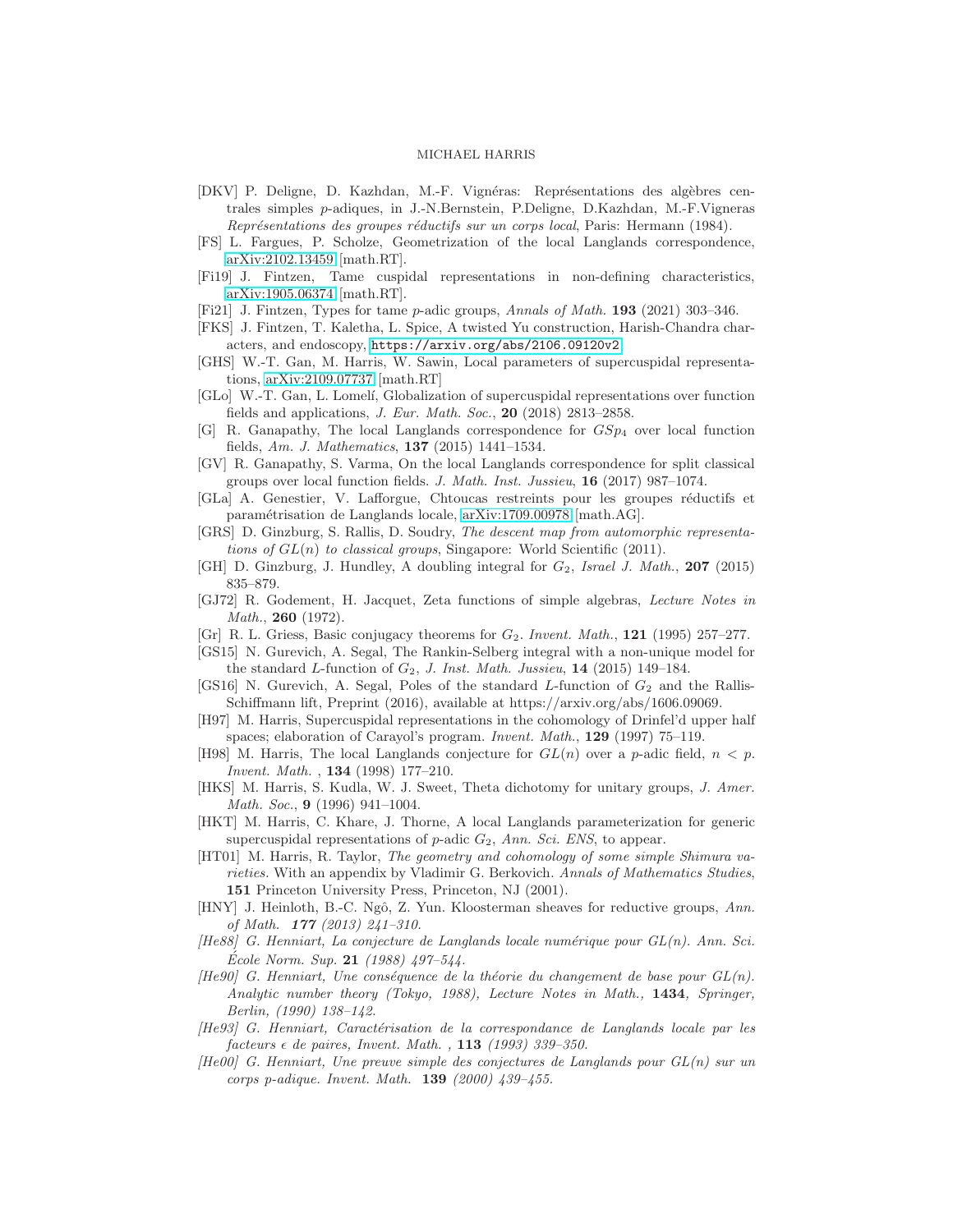- [He06] G. Henniart, On the local Langlands and Jacquet-Langlands correspondences. International Congress of Mathematicians. Vol. II Eur. Math. Soc., Zürich, (2006) 1171–1182.
- <span id="page-50-12"></span>[He21] G. Henniart, Correspondance de Langlands et facteurs  $\varepsilon$  des carrés extérieur et symétrique, manuscript (2021).
- <span id="page-50-18"></span>[HeLe] G. Henniart, B. Lemaire, Changement de base et induction automorphe pour  $GL_n$ en caractéristique non nulle, Mém. Soc. Math. Fr.,  $124$  (2011).
- <span id="page-50-21"></span> $[HeLo13]$  G. Henniart, L. Lomelí, Uniqueness of Rankin-Selberg factors, J. Number Theory 133 (2013) 4024–4035.
- <span id="page-50-11"></span> $[HeLo21]$  G. Henniart, L. Lomelí, Asai cube L-functions and the local Langlands correspondence. J. Number Theory 221 (2021) 247–269.
- [HII08] K. Hiraga, A. Ichino, T. Ikeda, Formal degrees and adjoint γ-factors. J. Amer. Math. Soc., 21 (2008) 283–304.
- [HL] J. Hundley, B. Liu, On automorphic descent from  $GL_7$  to  $G_2$ , J. Eur. Math. Soc., in press.
- <span id="page-50-10"></span>[JPSS] H. Jacquet, I. I. Piatetski-Shapiro, J. Shalika: Rankin-Selberg convolutions, Am. J. Math., 105, 367-483 (1983).
- <span id="page-50-20"></span>[JS] H. Jacquet, J. Shalika, A lemma on highly ramified  $\epsilon$ -factors, Math. Ann., 271 (1985) 319–332.
- <span id="page-50-14"></span>[JSo] D. Jiang, D. Soudry, The local converse theorem for  $SO(2n+1)$  and applications, Ann. of Math., 157 (2003) 743–806.
- <span id="page-50-15"></span> $[JSo2]$  D. Jiang, D. Soudry, Appendix: On the local descent from  $GL(n)$  to classical groups, Amer. J. Math., 134 (2012) 767–772.
- <span id="page-50-6"></span>[Ka16] T. Kaletha, Rigid inner forms of real and p-adic groups, Ann. of Math., 184 (2016) 559–632.
- <span id="page-50-0"></span>[Ka19] T. Kaletha, Regular supercuspidal representations, J.Amer. Math. Soc., 32 (2019), 1071–1170.
- <span id="page-50-5"></span>[Ka20] T. Kaletha, Supercuspidal L-packets, [arXiv:1912.03274](http://arxiv.org/abs/1912.03274) [math.RT].
- <span id="page-50-8"></span>[Ka22] T. Kaletha, Representations of reductive groups over local fields, to appear in Proceedings of the ICM, 2022.
- <span id="page-50-3"></span>[KMSW] T. Kaletha, A. M´ınguez, S. W. Shin, P.-J. White, Endoscopic Classification of Representations: Inner Forms of Unitary Groups, [arXiv:1409.3731](http://arxiv.org/abs/1409.3731) [math.NT]
- <span id="page-50-16"></span>[KV] D. Kazhdan, Y. Varshavsky, Endoscopic decomposition of certain depth zero representations, Studies in Lie theory, Progr. Math., 243, Birkhäuser Boston, Boston, MA, (2006) 223–301.
- <span id="page-50-1"></span>[Kim] J.-L Kim, Supercuspidal representations: an exhaustion theorem. J. Amer. Math. Soc., 20 (2007) 273–320.
- [Ko02] T. Konno, Twisted endoscopy and the generic packet conjecture, Israel J. Math. , 129 (2002) 253–289.
- <span id="page-50-9"></span>[KS] R. Kottwitz, D. Shelstad, Foundations of twisted endoscopy, Astérisque, 255 (1999).
- <span id="page-50-13"></span>[Ku] P. Kutzko, The Langlands conjecture for  $Gl_2$  of a local field. Ann. of Math., 112 (1980) 381–412.
- <span id="page-50-19"></span> $[Lab99]$  J.-P. Labesse, Cohomologie, stabilisation, et changement de base, Astérisque, 257 (1999).
- <span id="page-50-17"></span>[LL] J.-P. Labesse, B. Lemaire, La formule des traces tordue pour les corps de fonctions, *[https: // arxiv. org/ pdf/ 2102. 02517v1. pdf](https://arxiv.org/pdf/2102.02517v1.pdf)* .
- <span id="page-50-2"></span>[Laf02] L. Lafforgue, Chtoucas de Drinfeld et correspondance de Langlands, Invent. Math., 147 (2002) 1–241.
- <span id="page-50-4"></span>[Laf18] V. Lafforgue, Chtoucas pour les groupes réductifs et paramétrisation de Langlands globale, JAMS, 31 (2018) 719–891.
- <span id="page-50-7"></span>[L97] R. P. Langlands, Jr., Representations of abelian algebraic groups. Olga Taussky-Todd, in memoriam, Pacific J. Math. Special issue (1997) 231-250.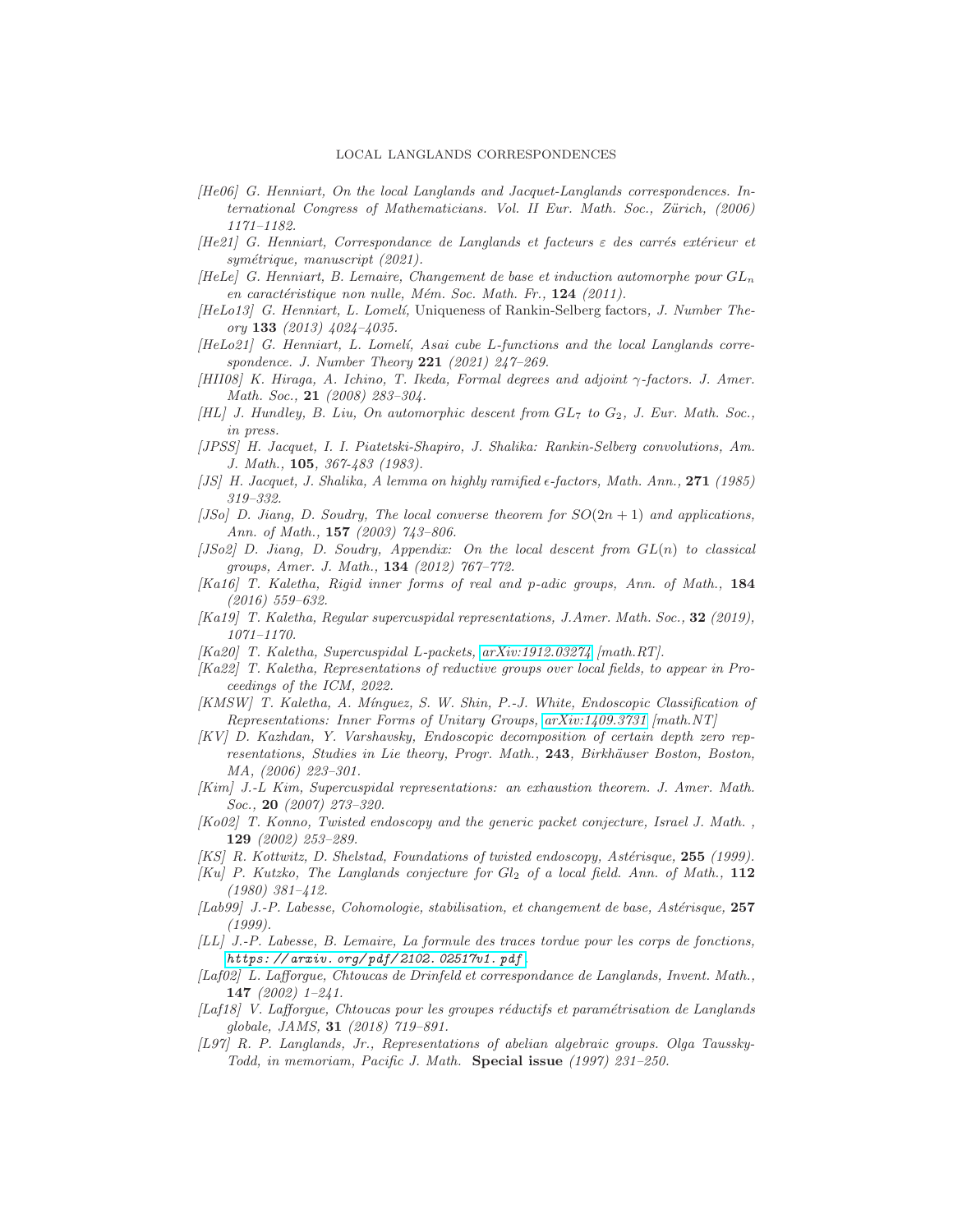- <span id="page-51-19"></span>[LR05] E. Lapid, S. Rallis, On the local factors of representations of classical groups, in J. W. Cogdell et al., eds, Automorphic Representations, L-functions and Applications: Progress and Prospects, Berlin: de Gruyter (2005) 309–360.
- <span id="page-51-1"></span>[LRS] G. Laumon, M. Rapoport, U. Stuhler, D-elliptic sheaves and the Langlands correspondence, Invent. Math., 113 (1993) 217–338.
- <span id="page-51-11"></span>[LH21] D. Li-Huerta, The local Langlands correspondence for  $GL_n$  over function fields, *[https: // arxiv. org/ abs/ 2106. 05381](https://arxiv.org/abs/2106.05381)* .
- <span id="page-51-17"></span>[Lo16] L. Lomel´ı, On automorphic L-functions in positive characteristic, Annales de l'Institut Fourier, 66 (2016) 1733–1771.
- [Lo19] L. Lomel´ı, Rationality and holomorphy of Langlands-Shahidi L-functions over function fields, Math. Z. 291 (2019) 711–739.
- <span id="page-51-15"></span> $[MY]$  A. Mayeux, Y. Yamamoto, Comparing Bushnell-Kutzko and Sécherre's constructions of types for  $GL_N$  and its inner forms with Yu's construction, [arXiv:2112.12367](http://arxiv.org/abs/2112.12367)  $[math, RT]$
- <span id="page-51-4"></span>[Mok] , C.-P. Mok, Endoscopic classification of representations of quasi-split unitary groups, Mem. Amer. Math. Soc., 235 (2015), no. 1108.
- <span id="page-51-18"></span>[PSR87] S. Rallis, I. I. Piatetski-Shapiro, L-functions for the classical groups, in Explicit constructions of automorphic L-functions, Lecture Notes in Math., 1254 Springer-Verlag, Berlin, (1987) 1–52.
- <span id="page-51-14"></span>[RS05] S. Rallis, D. Soudry, Stability of the local gamma factor arising from the doubling method, Math. Ann., 333 (2005) 291–313.
- <span id="page-51-6"></span>[OT] M. Oi, K. Tokimoto, Local Langlands Correspondence for Regular Supercuspidal Representations of  $GL(n)$ , Int. Math. Res. Notices, 2021, (February 2021) 2007– 2073.
- <span id="page-51-5"></span> $[R]$  J. Rogawski: Representations of  $GL(n)$  and division algebras over a p-adic field, Duke Math. J., 50 (1983) 161–169.
- <span id="page-51-3"></span>[Sch13] P. Scholze, The local Langlands correspondence for  $GL_n$  over p-adic fields. Invent. Math., **192** (2013) 663-715.
- <span id="page-51-13"></span>[SS] V. Sécherre, S. Stevens, Smooth representations of  $GL_m(D)$  VI: semisimple types. Int. Math. Res. Not., IMRN 2012 (2012) 2994–3039.
- <span id="page-51-21"></span>[Se] A. Segal, A family of new-way integrals for the standard L-function of cuspidal representations of the exceptional group of type  $G_2$ , Int. Math. Res. Not., IMRN 2017 2014–2099.
- <span id="page-51-9"></span>[Sh83] F. Shahidi: Local coefficients and normalization of intertwining operators for  $GL(n)$ , Comp. Math., **48** (1983) 271-295.
- <span id="page-51-12"></span> $[Tam16]$  K.-F. Tam, Admissible embeddings of L-tori and the essentially tame local Langlands correspondence, Int. Math. Res. Not., **IMRN 2016** 1695-1775.
- <span id="page-51-7"></span>[T79] J. Tate, Number theoretic background, in Automorphic forms, representations and L-functions, Part 2, Proc. Sympos. Pure Math., XXXIII, Amer. Math. Soc., Providence, R.I., (1979) , 3–26.
- <span id="page-51-10"></span>[Tu78] J. Tunnell, On the local Langlands conjecture for  $GL(2)$ , Invent. Math., 46 (1978) 179–200.
- <span id="page-51-8"></span>[V93] D. Vogan, The local Langlands conjecture, Contemporary Math., 145 (1993) 305– 379.
- <span id="page-51-20"></span>[Ya14] S. Yamana, L-functions and theta correspondence for classical groups, Invent math, 196 (2014) 651–732.
- <span id="page-51-0"></span>[Yu01] J.-K. Yu, Construction of tame supercuspidal representations, J.Amer. Math. Soc., 14 (2001) 579–622.
- <span id="page-51-16"></span>[Yu09] J.-K. Yu, Bruhat-Tits theory and buildings, Ottawa Lectures on Admissible Representations of Reductive p-Adic Groups, Fields Inst. Monogr., 26, Amer. Math. Soc., Providence, RI (2009) 53–77.
- <span id="page-51-2"></span>[Z80] A. V. Zelevinsky, Induced representations of reductive p-adic groups II. On irreducible representations of  $GL(n)$ . Ann. Sci. Ec. Norm. Supér., 13 (1980) 165–210.